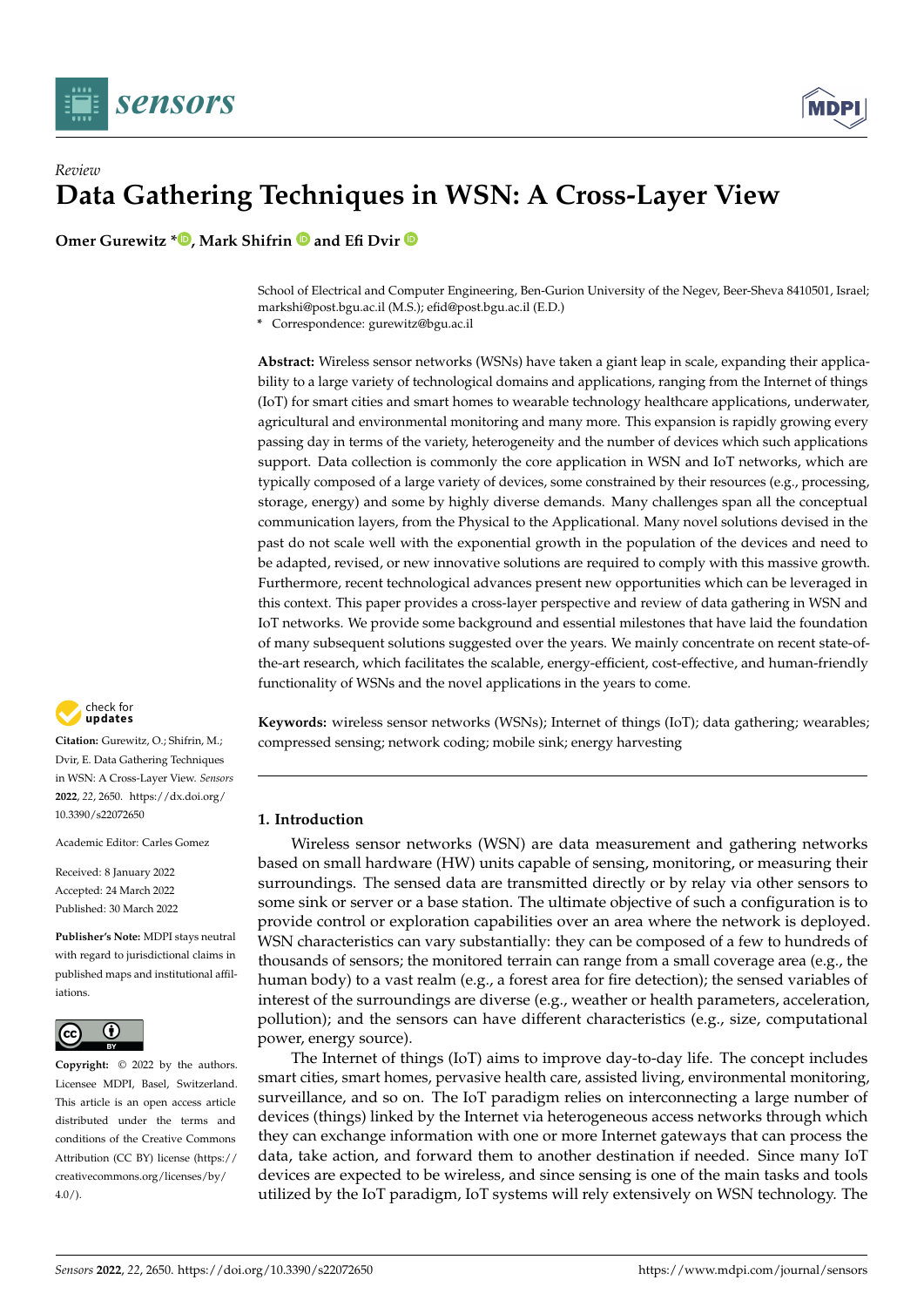scale of scenarios where WSN are deployed nowadays is vast. Traditionally, WSN were classified based on their placement (e.g., terrestrial, underground, multimedia) [\[1\]](#page-34-0). Since WSNs are closely associated with IoT, contemporary classification tends to re-attribute the notions of the WSN domain to the IoT domain [\[2\]](#page-34-1) and classify them based on their primary objectives, such as smart cities [\[3,](#page-34-2)[4\]](#page-34-3), healthcare [\[5\]](#page-34-4), retail and leisure [\[6\]](#page-34-5), utilities (e.g., smart home energy control, water metering and leak detection, and other general infrastructure monitoring networks) [\[7\]](#page-34-6), agriculture and environmental safety (e.g., smart farming and harvesting, pest control [\[8](#page-34-7)[–10\]](#page-34-8), seismology monitoring [\[11,](#page-34-9)[12\]](#page-34-10), oceanology [\[13\]](#page-34-11)), and more.

As previously explained, one of the main tasks of both WSN and IoT systems is data collection and dissemination. Reports are collected from the devices, and updates and operational assignments are distributed. Maintenance and functional assessments are also collected and disseminated. Data collection and dissemination in very dense networks such as WSNs and IoT networks which span heterogeneous devices, a significant percentage of which are expected to be small, with very constrained processing, storage, and energy resources and with minimal network capabilities, is challenging and draws significant attention both by the industrial and academic communities. Some of these challenges include: (i) Information management — the amount of information collected or needing to be disseminated to the relevant entities is enormous, and some is expected to be redundant, both in terms of the information sent by each device, which can be compressed, and in terms of same information received by different entities. Accordingly, innovative techniques are required for data compression to reduce transmitted data over wireless channels and aggregation techniques that exploit the redundancy between information sent by the different entities. (ii) Data analysis and reaction — the expected vast data exchange and the low latency requirement (at least for some of the information collected) require processing and analysis of data in real-time or near real-time, to enable timely decision making and instantaneous action-taking.

The ability to successfully transmit and gather vast streams of data incoming from an enormous number of devices and sensors and finally to successfully analyze them, in order to automatically control a much larger scope of everyday life systems, directly couples the process of data gathering with Big Data related challenges (e.g., [\[14](#page-34-12)[–17\]](#page-35-0)). Furthermore, leveraging Cloud Computing platforms offers significant advances in data analytical abilities (e.g., [\[18](#page-35-1)[–20\]](#page-35-2)). It provides new horizons to further develop and increase the size of WSN/IoT networks both in the sense of the number of sensing units and in the sense of the amount of the acquired data (e.g., [\[21](#page-35-3)[–23\]](#page-35-4)). (iii) Connectivity — collecting and disseminating data from and to many devices, potentially through vast, dense, heterogeneous networks, will be one of the biggest challenges of the future of IoT; accordingly, novel MAC protocols and coding schemes should be devised to comply with this challenge. With this respect, air time utilization and energy efficiency are of primary importance for the MAC layer protocol design. Any MAC layer protocol should ensure that devices utilize the wireless channel frugally and with minimum energy consumption. (iv) Security and Privacy — Connecting enormous numbers of devices to the Internet exposes the IoT network to serious security vulnerabilities. All the more so since the relevant entities are limited. Accordingly, issues such as authenticity, data encryption, and vulnerability to attacks (e.g., device impersonation) are critical for the IoT paradigm's continuous growth (e.g., [\[24\]](#page-35-5)). In addition, since the information transmitted over the WSN and IoT networks can be highly confidential (e.g., health reports, device tracking), the collection and dissemination of this information create significant challenges related to data protection and privacy.

This survey will explore the state-of-the-art of data collection and dissemination aspects in WSNs and IoT environments mentioned above. We will review essential milestones yet mainly focus on recent publications and present the new trends and research directions. Our resources included mainly Google Scholar, IEEE Xplore and our university's library databases, utilizing the keywords of this paper. We also used important references from the bilbiography of the initial papers and ones that cited them. Data collection spans all the networking layers, from the physical implementation of transmitting bits across a commu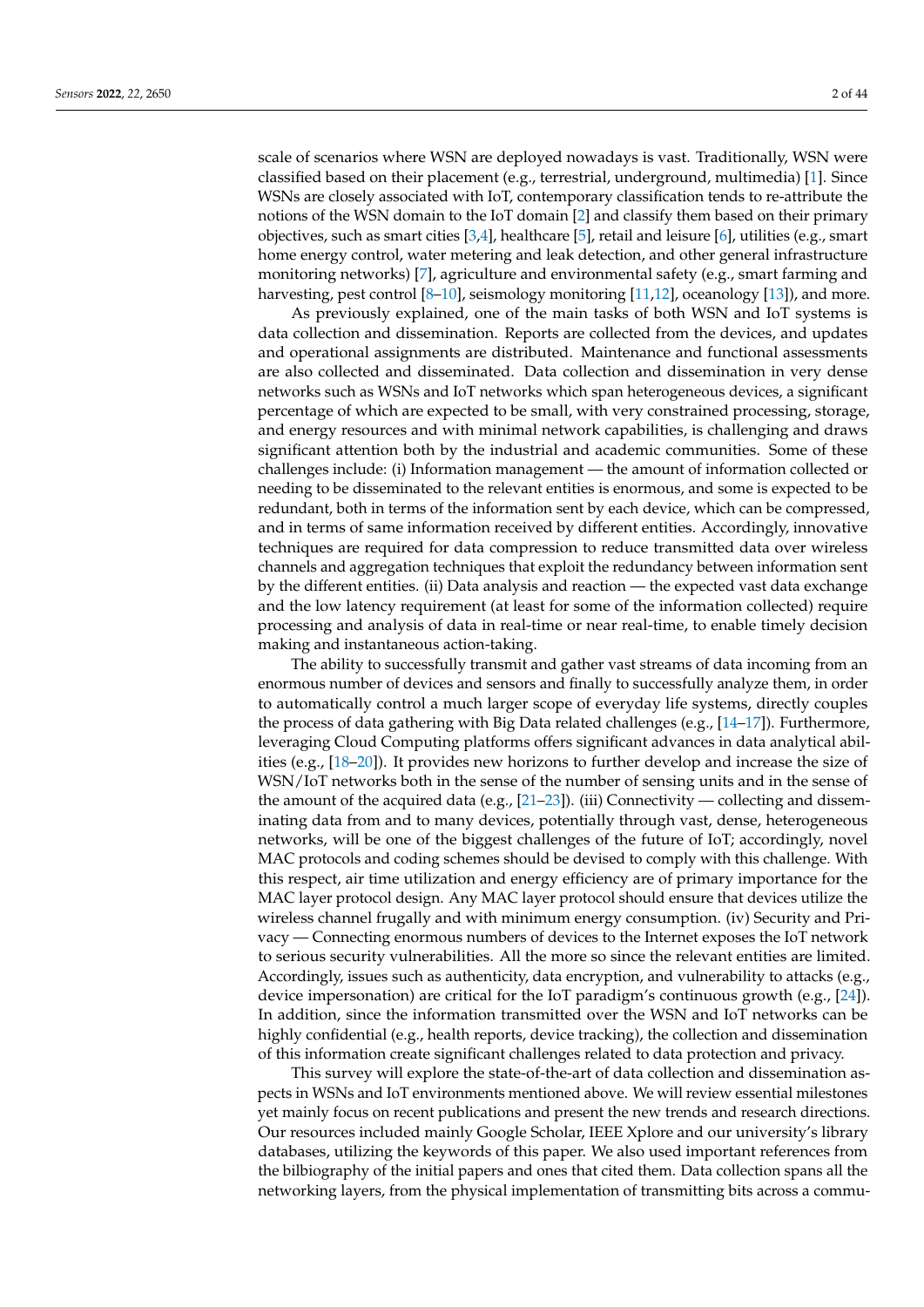nication medium to the application layer. Due to the wide-ranging scope of the topic, we will not be able to cover all its aspects (for example, in this paper, we will not discuss the critical topic of security and privacy). Some of the issues will be covered more thoroughly than others. However, since some of the topics we discussed rely on the general wireless communication technology and on broad setup protocols which are not data-gathering oriented per se, on some of the topics, we will provide a more comprehensive background and describe protocols that are aimed at a broader domain than data-gathering. For example, many medium access control (MAC) and wireless routing protocols are designed for a wide range of topologies, traffic patterns, quality of service requirements, etc. Even though they can be applied, they are not explicitly designed for data gathering. We will include some more general yet essential studies in our survey. To grasp the whole picture and to better understand some data-gathering-related issues, in some cases, we will delve into the pertinent background and stray into some peripheral topics. We will cover topics related to all layers of the protocol stack. Sometimes classification based on a stack is not clear-cut, as some of the issues involve multiple stacks.

In particular, the survey comprises the following topics:

The device's platform, which accommodates the sensing unit, can highly impact the performance of the application utilizing it and specifically the data-gathering application, and vice versa, the application (e.g., data gathering) can impact the platform architecture when designed in application-oriented manner or when some of the essential features and requirements are taken into account in the platform design process. The same mutual effect also applies to the WSN infrastructure and the network architecture (e.g., topology, system organization). We start with reviewing studies pertaining to the general device's platform and infrastructure-related novelties (Section [2\)](#page-3-0). We cover new domains which were only recently exposed to WSN and IoT networks and introduced new opportunities for algorithm design in such networks. Some of these novel technologies have revolutionized the way applications can utilize each particular device as well as the shared network and have enabled new algorithm opportunities and design challenges across the entire protocol stack which we describe throughout this survey.

Next follows Section [3](#page-8-0) which provides a focused summary of recent advances in compressed sensing—a signal processing technique that can take advantage of sparsity and redundancy of the data. In the context of data gathering procedures, compressed sensing is utilized to reduce report payload at several levels, which include reduction of the sensed data size and the transmitted report size, by pruning the devices that need to send reports and by compressing the combined relayed data before forwarding it toward its destination (the sink). We provide a basic compressed sensing background and review the state-of-the-art in the context of data gathering in WSN.

Section [4](#page-12-0) considers the medium access control (MAC) sublayer. In wireless communication, channel utilization is critical and broadly influences several performance aspects such as throughput, latency, power utilization, delivery ratio, and more. Over the years, numerous algorithms and protocols have been suggested for wireless channel access in general, and WSNs with their specific characterization in particular. In Section [4,](#page-12-0) we review only a small fraction of the countless MAC protocols that have been designed for WSNs. We mainly concentrate on protocols that highlight a conceptual approach or trend and review some of the more recent MAC protocols in data gathering in WSN and IoT networks, which address new challenges such as highly dense networks, congested channels, and very limited resources.

We ascend the protocol stack and in Section [5](#page-15-0) we address routing aspects. As with the MAC sublayer, routing protocols in multi-hop wireless networks have also been extensively studied. We start by providing several milestones in the context of data gathering in WSNs. We continue with more recent studies which mainly include enhancements to the aforementioned protocol, taking into account new challenges such as scalability demands and energy-related advances which present new opportunities yet impose new constraints. We continue with studies that leverage the multi-hop topology to realize a network-coding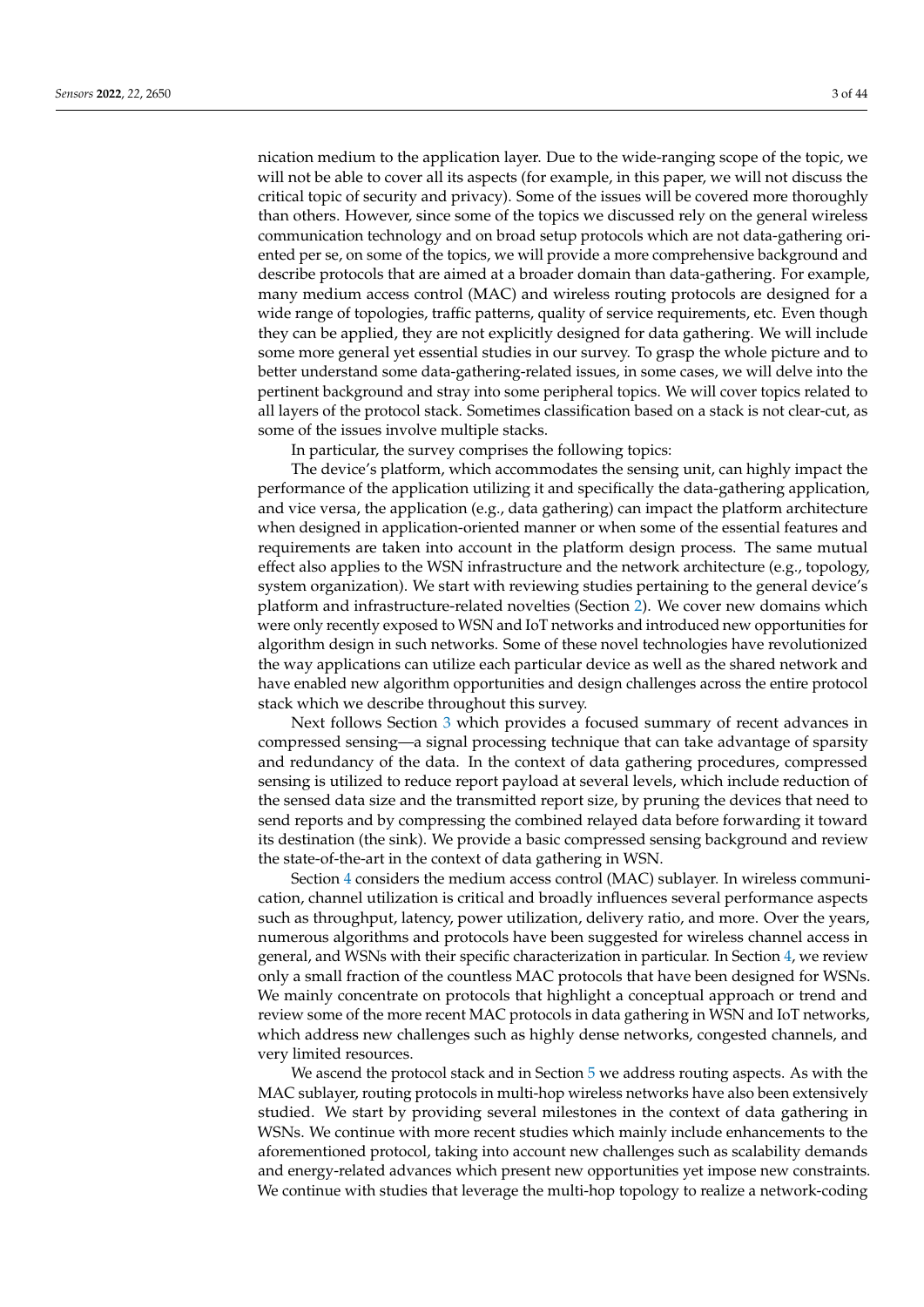mechanism. Finally, we discuss a new paradigm that extends the traditional setup in which the sensed data need to be routed toward a static central monitoring station (sink), and utilize a mobile sink (or sinks) that traverse the terrain and can help in collecting the devices' reports. We review several state-of-the-art schemes in this mobile sink paradigm.

The final section of this survey is dedicated to wearable technology in the form of smart devices that are attached to the human body to monitor the user and their environment. Wearable technology involves challenges in all the aspects discussed in the previous sections, yet they introduce new opportunities for high-demand applications with unique performance requirements and constraints. Even though we do not attempt to provide a comprehensive review of the numerous applications suggested over the years, we emphasize this prominent application layer and discuss several applications in Section [6.](#page-28-0)

As previously explained, we roughly partitioned the topics covered in this survey based on the communication layers and organized the sections accordingly. We note that this partition is somehow artificial, as many innovations in data-gathering involve more than one layer. Furthermore, many technological advances and research areas affect multiple domains in different layers and are visited in more than one section. Figure [1](#page-3-1) depicts the schematic structure of the paper. In the figure, the ovals represent the main research domains covered in the paper. The hexagons represent the most prominent research tool innovations and techniques utilized by data-gathering, which are covered in the paper. The arrows represent the inter-relation between them. For example, technologies such as energy harvesting (EH) or Machine Learning (ML) and Artificial Intelligence (AI) are utilized by innovations in all the layers starting from the platform hardware to the application layer. However, network coding is mainly utilized by the network layer. Unmanned Aerial Vehicle (UAV) is leveraged by both the MAC and the Network layers.

<span id="page-3-1"></span>

**Figure 1.** Research directions. While we organize the sections according to the layers, this diagram shows how research directions are connected across different layers. The ovals denote the major research areas (which are associated with sections in the paper), and the hexagons refer to more specific sub-areas, technological innovations, and research tools. The arrows represent a schematic inter-relation between them.

# <span id="page-3-0"></span>**2. WSN Architecture—Arising Platforms and Novel Infrastructure Concepts**

Our primary focus in this survey is data gathering in the context of wireless communication networks. The units that generate the data (typically sensors) are applicationdependent and can serve a large variety of realms, e.g., health, environmental, activity monitoring, etc. Even though the sensing unit is the essence, we will not cover it thoroughly, and we will only skim through it sporadically when discussing applications and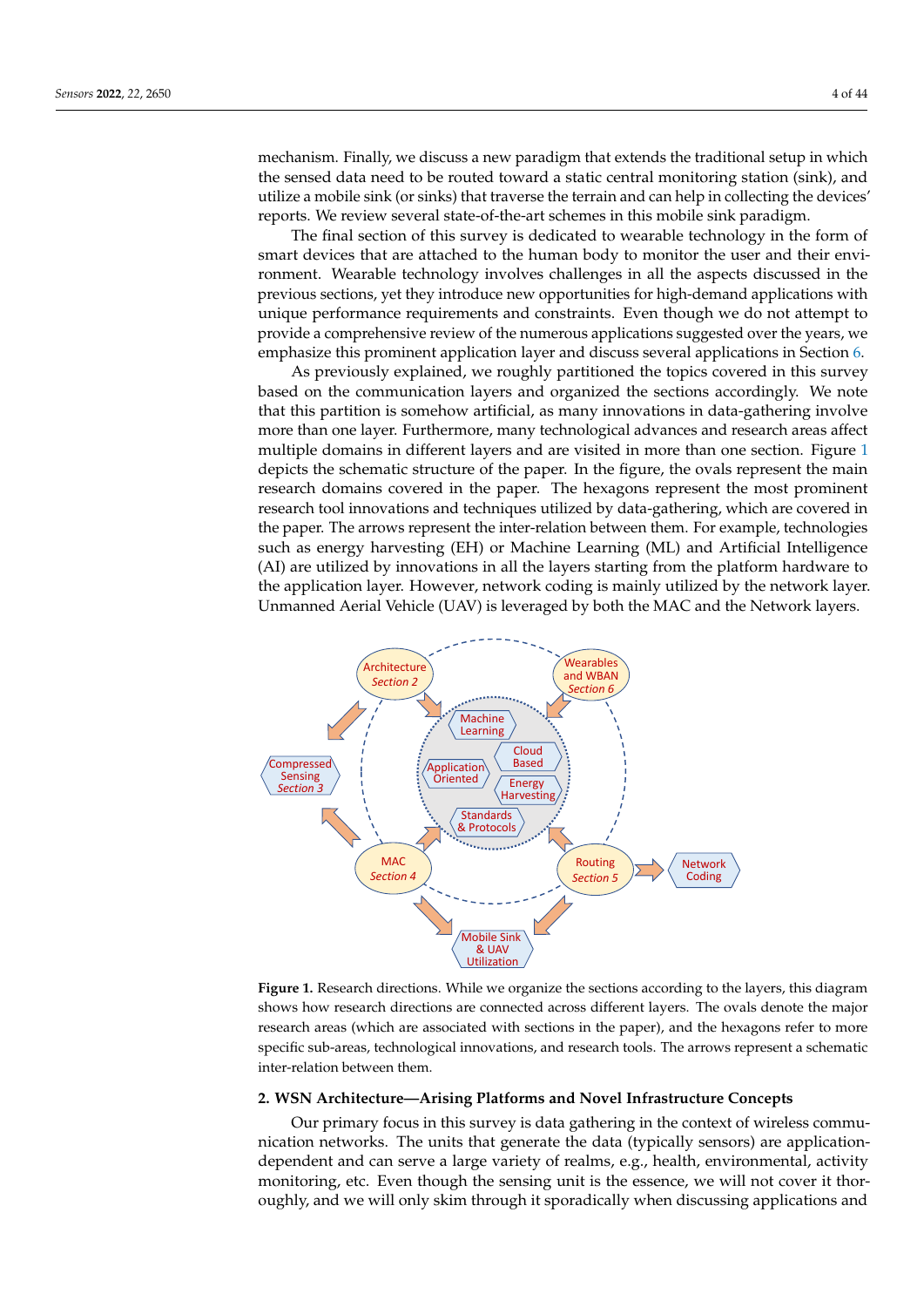their specific requirements. Nonetheless, the term "sensor" typically refers to the whole platform or device in which the sensing unit is only one component out of many, such as processing unit, transceiver unit, power unit, antenna, and more, several of which can be integrated into the device according to the particular application needs. The sensing unit itself has its own requirements and constraints, and in many situations cannot be altered. In addition, the integrated unit architecture and the platform design can be subject to various stringent constraints. For example, size requirements can impose a strict constraint on the device design; low power consumption, low production cost, and self-operation can represent additional constraints. Accordingly, the device architecture is fundamental and affects many other factors in the system. For example, power supply affects the life span (or the time needed to replace the batteries); it also affects transmission range, memory, and processing unit, which in turn can affect the algorithms that can be executed on the device, etc.

Extensive research has been conducted on the design and architecture of the end device and the infrastructure. We leave a detailed description of the basic components such as the sensing unit, transceiver, antenna, processing unit, etc., as well as the underlying hardware beyond the scope of this survey. To this end, the objective of the rest of this section refers to how data-gathering objectives may impact both the design of specific sensors and the WSN infrastructure. By the latter, we mean topology, system organization used to gather the data, and algorithms to implement the data gathering. It is noteworthy that the sensors' characteristics also dictate the topology and, consequently, the data aggregation algorithms. In the sequel, we mention several platform architecture designs as well as several network-wide architectures, mostly from recent years. Additional similar studies appear throughout the survey, yet they are organized in chapters according to the area in which they propose the most significant novelty. Figure [2](#page-4-0) presents a schematic description of the section. Since several papers presented in this section cover more than one topic, and since, as previously mentioned, this section is not presumed to provide an exhaustive list of all papers or topics covered by the scope of WSN architecture, and some of the topics are not covered at all or covered by only a few representative papers, the description is broad and only highlights the main topics covered in the section.

<span id="page-4-0"></span>

**Figure 2.** Schematic description highlighting the main topics covered in the section.

#### *2.1. Application-Oriented*

Many sensor platforms are application-oriented. Occasionally, their suggested architecture can be applied to other applications; however, their design and evaluation are typically aimed at a specific one. Hence, in many cases, both hardware and software technological developments are introduced for effective functioning. One of the most common tasks of WSN is the obvious one of monitoring a terrain. There are many variants of WSN monitoring. For example, the requirement can be to monitor every point in the Field of Interest (FoI) vs. monitoring a limited number of specific locations or targets (aka target coverage) vs. just monitoring a border of a region to detect intruders (aka barrier coverage). The coverage problem typically involves selecting a subset of sensors that fulfill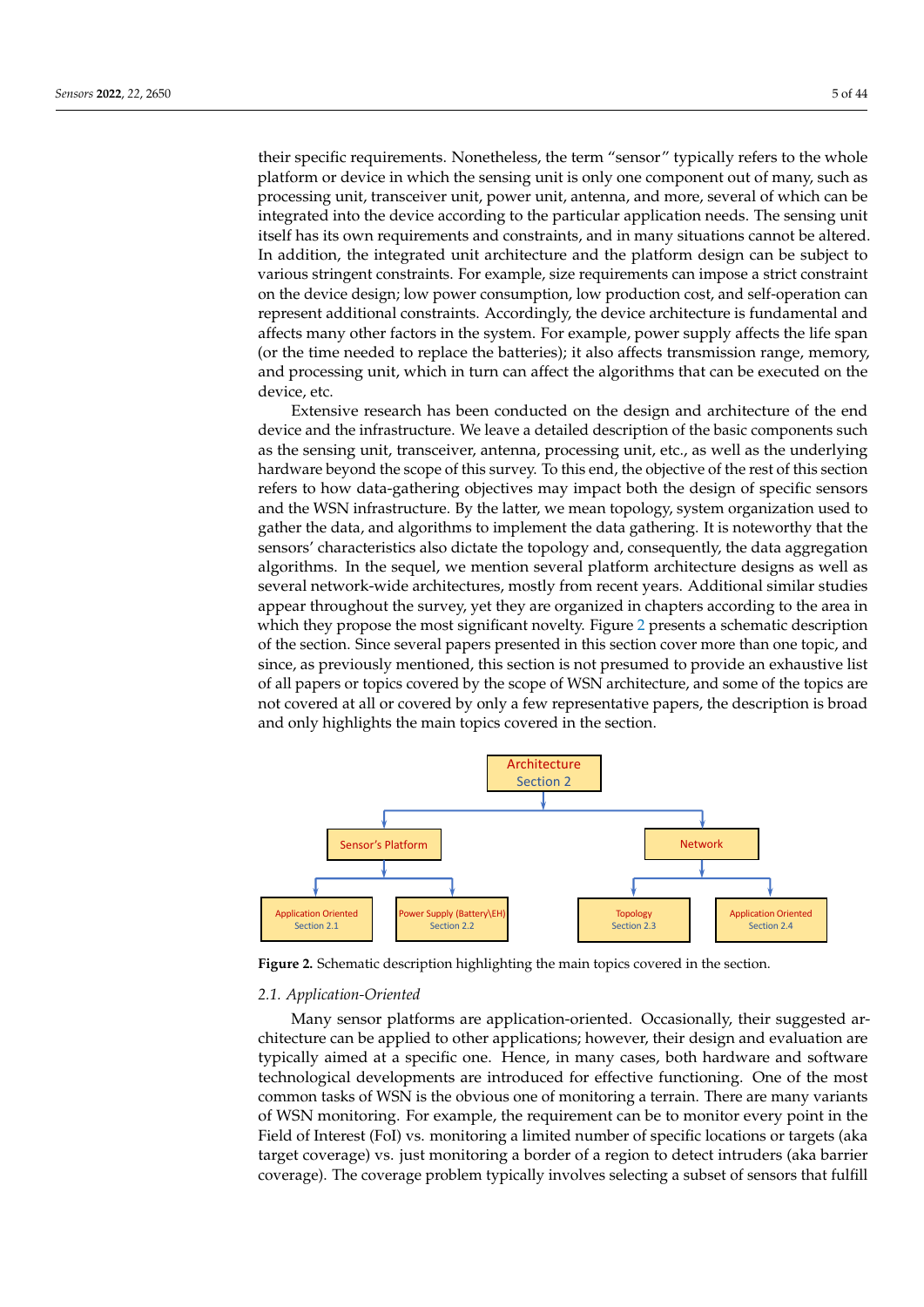the monitoring objective while maintaining network connectivity. The sensors' capabilities and the monitoring objective determine the network topology.

We present several recent examples that mainly concentrate on connectivity and data gathering under the constraints of the monitoring objective. Biswas et al. [\[25\]](#page-35-6) focus on energy-efficient data gathering in target coverage problem, in which an *n* sensor WSN needs to monitor *T* specific targets, and there exists a route (multi-hop) from each source to the sink. The paper assumes that the source nodes that sense the targets and initiate data packets into the network are known, and deals with the forwarding of these packets to the sink. The paper proposes a distributed data gathering algorithm in which after each node discovers its neighbors and their hop-count to the sink, it will forward data packets (when required) to its neighbor with maximum remaining energy and a lower hop count to the sink (the remaining energy is assumed to be known). Ammari [\[26\]](#page-35-7) focuses on the *k-coverage* problem in which each point in the FoI is required to be covered by at least *k* sensors at any time, and each active sensor participating in the monitoring task is required to be connected to the sink (possibly via a multi-hop route). The paper assumes that the sensors are heterogeneous (they do not have the same characteristics) and mobile, hence the sensors can move toward any region of interest in the deployment field to participate in any deficient *k-coverage* area and can also act as mobile proxy sinks that collect sensed data from the sensors and deliver them to the sink. Ammari [\[26\]](#page-35-7) partitions the problem into two problems which are solved sequentially. Namely, the *mobile k-coverage* problem, which selects a minimum subset of active sensors that solve the *k-coverage* problem and the *data gathering* problem, and devise a forwarding scheme from the active sensors to the sink such that the energy consumption due to sensor mobility and communication is minimized.

Mdemaya and Bomgni [\[27\]](#page-35-8) utilize mobile sensors to achieve area coverage. These mobile sensors can be moved and relocated to cover holes after the random deployment. The authors suggest a two-phase approach. According to the first one, the monitoring area after the initial random deployment is identified (by the BS), and mobile nodes are relocated to cover the monitoring holes detected after the initial deployment, trying to ensure full coverage of the AoI by the static and relocated sensors. At the second stage, the proposed algorithm schedules the sensors' activity (awakening and transmission times) that minimizes the energy consumption of the nodes while collecting and sending data to the base station. To this end, the paper distinguishes between "normal" nodes and cluster heads. A survey that reviews algorithms and techniques related to the connectivitycoverage issues in WSN can be found in Boukerche and Sun [\[28\]](#page-35-9).

Occasionally, WSN architectures and designs are more application-oriented. For example, Cerchecci et al. [\[29\]](#page-35-10) propose a sensor node topology that uses low-cost and lowpower components for energy-efficient waste management in the context of smart cities. The architecture described in [\[29\]](#page-35-10) suggests a node architecture for measuring the filling level of trash bins and utilizes LoRa LPWAN (low-power wide-area network) technology for real-time data transmission to collect the measured data in a remote data collection center. The design of a sensor node that can detect the presence of water on home floors and provide early warning of water leaks is suggested by Teixidó et al. [\[30\]](#page-35-11). The paper presents and deploys both hardware and software of the network components (flood sensing nodes, actuator nodes, and a control central); communication within the sensor network relies on the IEEE 802.15.4 standard. Borrero and Zabalo [\[31\]](#page-35-12) present a low-cost agricultureoriented system. The suggested system is based on LoRa technology and can collect various measurements, such as humidity, ambient temperature, soil moisture, and temperature, and enables a farmer to access all of the information necessary to achieve efficient irrigation management of crops in real time. The developed wireless sensor node has been optimized both in hardware and software and exhibits very low power consumption.

#### *2.2. Energy-Harvesting (EH)*

One of the main concerns of the sensor platform's design is the source of energy. Typically, the energy source is a battery attached to the sensor platform. It is utilized to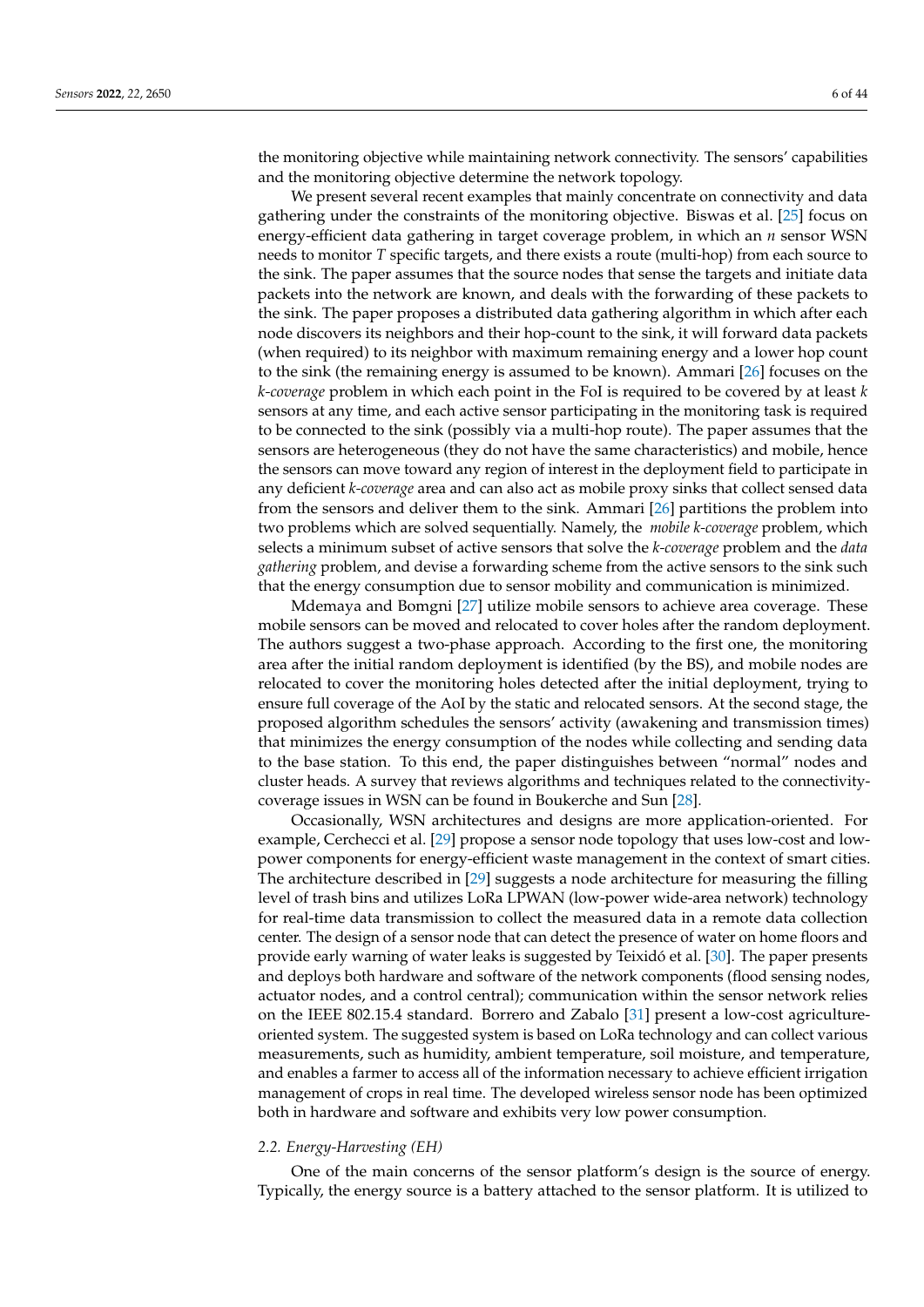provide power to all the required operations, e.g., wireless transmission, computation, memory, etc. The battery properties (e.g., technology used and size) can determine its lifespan as well as several other properties, e.g., transmission range. In many systems, the battery is a burden, as it increases the cost of the system, constrains the platform size, and most importantly, requires to be replaced occasionally. The challenge of saving power spans all the protocol stack; energy considerations show up in each part of this survey. As with the other layers, PHY layer innovations have also been suggested as to how to utilize battery power efficiently.

An alternative approach to overcome the battery hurdle is to embed a mechanism that harvests energy. Such a mechanism can be embedded alongside the battery to extend its lifespan, or more commonly, it can completely replace the battery so that all the functions rely on it. Batteryless WSNs that rely solely on energy-harvesting (EH)-WSN can compromise performance; for example, their transmission range can be shorter, the available energy can constrain their awake time, and so on. One of the main challenges is to locate the ambient resource from which the energy can be harvested. Many studies have explored different energy sources that can supplement energy, such as solar, vibration, wind, motion, electromagnetic, and more. Numerous comprehensive technological overviews with their advantages and limitations, energy harvesting modeling, challenge expectations, and prospects can be found in, for example, Refs. [\[32–](#page-35-13)[37\]](#page-35-14). A more recent system design review on battery-free and energy-aware WSNs, which utilize ambient energy or wireless energy transmission, is given in [\[38\]](#page-35-15). It addresses energy supply strategies and provides insight into energy management methods and possibilities for energy saving at the node and network levels.

Khalid et al. [\[39\]](#page-35-16) suggest a zero-power wireless sensor architecture that consists of a capacitive sensor (a sensor that associates the parameter of interest with the change in the capacitance), an RFID chip, a circulator (allows power flow between three defined ports), and an antenna (batteryless). The conceptual idea is that the sensor reflects the signal received from the RFID, with a change in phase, which is relative to the sensed value. Design and implementation of an energetically autonomous WSN platform for ambient monitoring in indoor environments are suggested by Abella et al. [\[40\]](#page-35-17). The proposed selfpowered autonomous sensor node platform relies on embedded photo-voltaic (PV) panels to harvest the energy, a microcontroller and an RF transceiver with an attached antenna. The suggested architecture was prototyped and validated experimentally. Lee et al. [\[41\]](#page-35-18) propose a floating wireless device with energy harvesting capability. The floating device is energetically self-sustaining for extended operational hours. It supports long-range communication between wireless sensor nodes and a gateway relying on the LoRa technology while deployed over a water surface. The floating device can be used as an environmental monitoring station to remotely collect weather and water quality information. Ref. [\[42\]](#page-35-19) present the design of a wireless sensor node, powered by solar energy, that collects environmental data and can transmit it across vast distances (directly to the cloud). The architecture presented therein relies on low-power wide-area network (LPWAN) protocols that provide a long-range communication system with limited data to transmit and high energy efficiency. The authors utilize Sigfox technology in their proof-of-concept design.

As previously mentioned in numerous papers, surveys and tutorials exploring different aspects of energy harvesting in WSN exist (a sliver of which we present herein). We will revisit EH when we discuss various aspects of data aggregation, such as routing enhancement for EH-WSN (under EH constraints), on which we elaborate in Section [5.2](#page-20-0) or when discussing wearables in Section [6.](#page-28-0)

## *2.3. Topology*

Throughout the survey, the interaction of WSN and IoT will arise in multiple contexts. While this survey mainly deals with data gathering by means of wireless units, an IoT unit presumes a more high-level entity for localized data gathering. To assess the connection between these two concepts, the reader is advised to refer to the most recent work by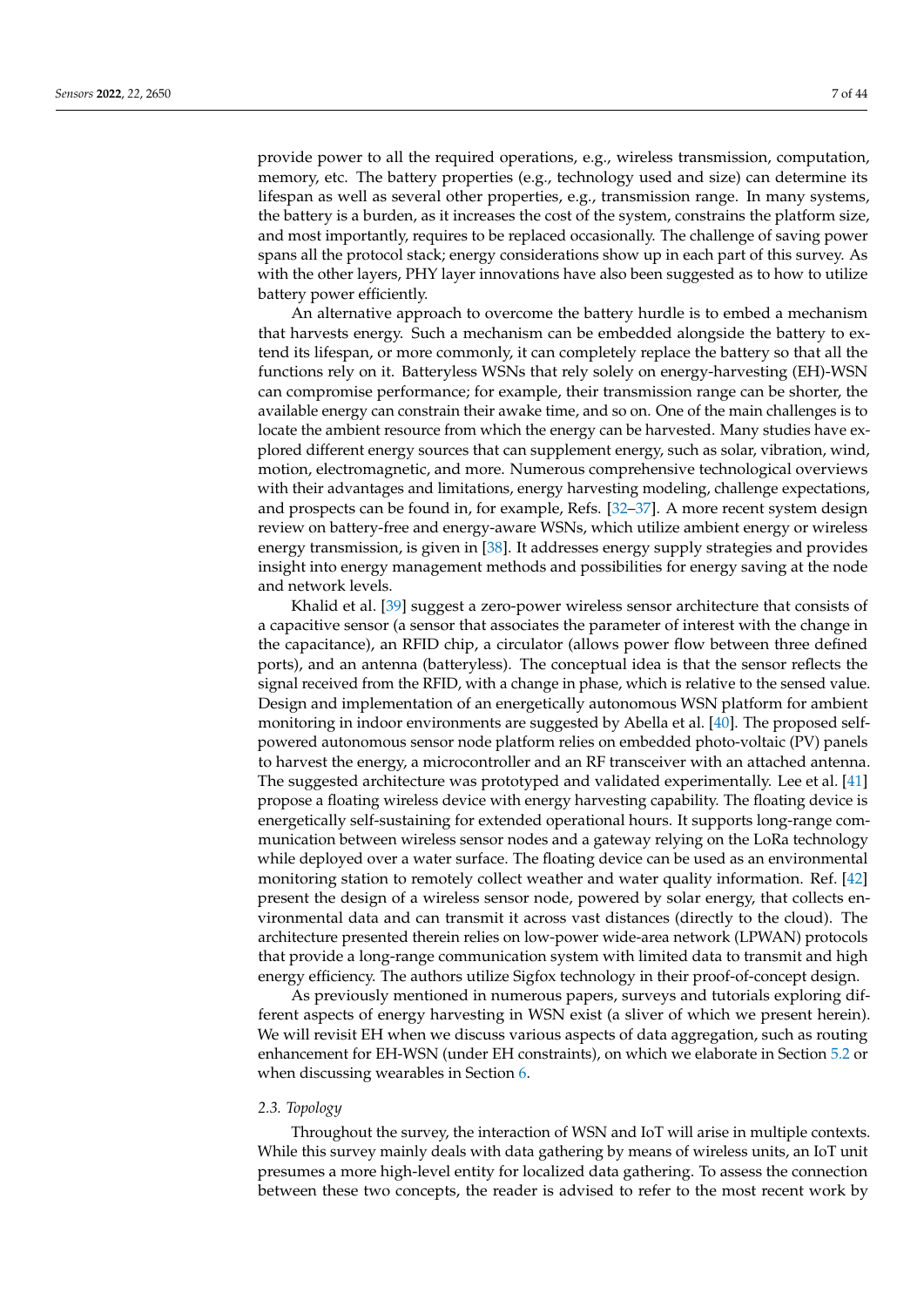Devadas et al. [\[43\]](#page-35-20), for example, where the authors enumerate the IoT data management frameworks, challenges and issues. The chapter focuses on three layers of data management in IoT networks, communication, storage and processing. In addition, deployment of IoT Data management for *smart home and smart city* is described.

It is essential to distinguish between a *one-directional* WSN platform, where sensors merely gather the data and activate a specific infrastructure and set of technologies to further send it to a sink, and a *bi-directional* WSN platform, where the sensors are expected to be able to act according to control messages received from a sink. In the latter case, the sink might be a higher-level entity (e.g., a cloud-based server). While the general data-gathering techniques are usually agnostic of the control direction, additional constraints might be imposed. Delay of the responses, latency, BW usage efficiency, security, and privacy are some of the demands to consider. Another example of a bi-directional platform can be seen in social sensor clouds (SSC), which connect a social network with a sensor network via a cloud infrastructure. See, for example, Zhu et al. [\[44\]](#page-36-0), which presents a scenario of a smart village and provides discussion on various aspects including green planning, energy concerns, and speed of data gathering and sharing. In Dinh and Kim [\[45\]](#page-36-1), an on-demand WSN platform is designed. The authors suggest a data-gathering protocol that addresses bandwidth consumption and delivery latency and minimizes the number of requests to save resources. An infrastructure where sensors form groups belonging to private owners constitutes a special case. This may be the case in a smart city environment; this means that privacy and/or security considerations should be prioritized. This is the topic addressed by Zhu et al. [\[46\]](#page-36-2). The authors provide a trust-assisted cloud for WSN but have throughput issues in mind. Kuo et al. [\[47\]](#page-36-3) suggest a WSN-based IoT platform that provides a reliable connection between sensors in the field and the database on the Internet. The proposed platform is based on the IEEE 802.15.4e time-slotted channel-hopping protocol with resource-constrained devices supporting heterogeneous applications. The paper suggests a scheme that compensates the clock drift for every timeslot to maintain the clock synchronization required for the time-slotted channel-hopping protocol.

Edge computing, as discussed by Satyanarayanan [\[48\]](#page-36-4), allows distributing the data gathering burden across multiple cloudlets, which might be highly beneficial for large WSN. This platform paradigm aims to improve many important aspects: reduced latency of data delivery, increased bandwidth, scalability, resilience to possible cloud outages, and privacy control. However, the platform presumes an initial capital investment and later maintenance.

A virtual sensor network was proposed by Abdelwahab et al. [\[49\]](#page-36-5). Once a userinitiated sensing request is dispatched to a cloud, a suitable set of sensors is found for the task. The decision is made according to the cost function, which depends on the specific (e.g., monetary) cost of using sensors from the designated set, the benefit that can be received from using these sensors, and their effectiveness in distances and delays (calculated, e.g., in number of hops from sensor to a sink/gateway), also expressed as virtual links. The cost might be customized, while a general virtualization problem is formulated and the algorithm is provided.

Integration of unmanned aerial vehicles (UAVs) and WSN for crop monitoring in precision agriculture is described by Popescu et al. [\[50\]](#page-36-6). The authors suggest a down-up scheme, where the collected data is hierarchically processed from the ground level to the cluster head (CH) level, then collected by the UAV level and finally delivered to the cloud for analysis and possible feedback. Particular emphasis is put on outlying measurements from specific sensors, as they can indicate either a possible sensor failure or an upcoming unusual event inside the agricultural field. The measured data were processed through a consensus algorithm. Concurrently, it suppressed outlier values left for further examination for the cloud-based analysis. In addition, this study focused on the UAV trajectory planning to collect the data observed by the WSN. Actual deployment with several tens of sensors and several CHs is provided and analyzed. Note that we dedicate Section [5.4](#page-25-0) to data gathering assisted by a mobile unit.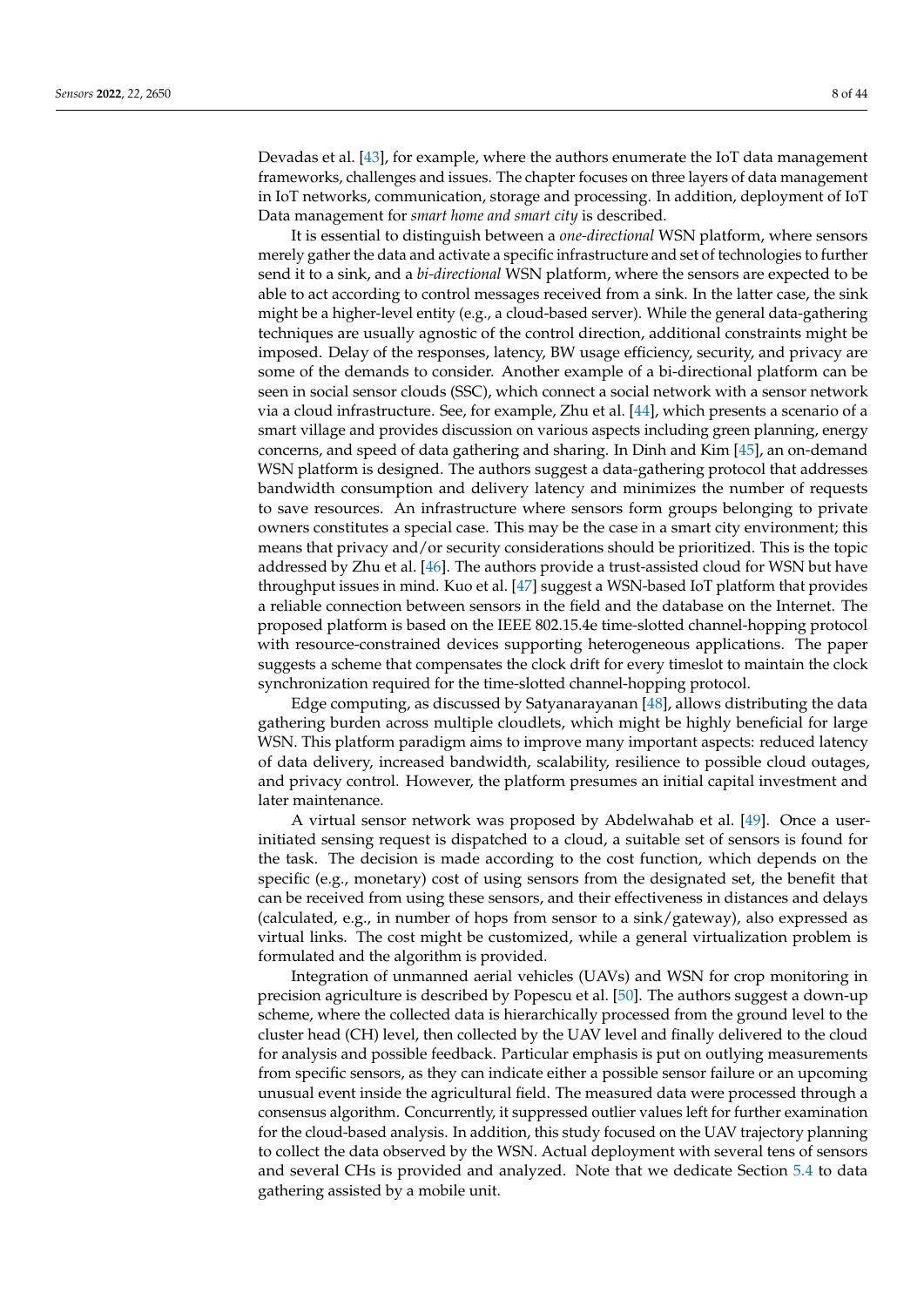An implementation of a ubiquitous *consumer data service* for transmitting short messages to any computing platform is provided by Datta et al. [\[51\]](#page-36-7). The authors demonstrate a data cycle model that allows any device with sensor(s) to report data encoded in short messages. The raw data reaches a central or distributed computing platform, where it undergoes transformation and evolves into rich and structured valuable information for higher-layer applications. The proposed data cycle model and DataTweet architecture are aimed at smart city and large-scale crowd-sensing-based IoT scenarios.

#### *2.4. Application-Oriented Network Architecture*

We continue by covering special types of WSN platforms for data gathering and specialized application-driven architecture types. Ayele et al. [\[52\]](#page-36-8) suggest an IoT network architecture for *wildlife monitoring systems* (WMS) for scenarios in which animals exhibit sparse mobility, which results in sporadic wireless links. In addition, they suggest a data forwarding enhancement that adopts the flood-store-carry-and-forward paradigm suggested in the seminal ZebraNet study by Juang et al. [\[53\]](#page-36-9), in which in order to send data to the sink, the nodes disseminate it among themselves until it reaches the sink. Specifically, each node stores the data needing to be conveyed, waits for connectivity with other nodes, and distributes the data to them, and they repeat the same process. Accordingly, the data is spread throughout the entire network (i.e., flooding) and will eventually be received by the sink. The authors in [\[52\]](#page-36-8) suggest leveraging locally available routing parameters to improve opportunistic data forwarding algorithms by managing the data replication decision.

Saleh et al. [\[54\]](#page-36-10) suggest extending the lifetime of a wireless sensor network used in mobile healthcare applications by increasing the number of bits transmitted per symbol, and specifically to rely on a quaternary interconnect scheme in which each transmitted symbol modulates two bits. A complementary neural network, static RAM-based architecture is suggested to reduce energy consumption in storage and transmissions during the data dissemination process. A WSN dedicated to home deployment for elderly healthcare and early health emergency alarm is discussed by Alsina-Pagès et al. [\[55\]](#page-36-11). The authors first raise privacy concerns related to the monitoring, and accordingly, advocate that only soundbased surveillance aimed to merely indicate alarming situations is appropriate. In order to further conform to the privacy demands, they focus on distributed architecture (rather than on a centralized one), where each of the WSN sensors sends encrypted identifiers of their measurement. The identification of events is built on feature extraction. This is done on the frequency domain by first dividing the incoming signal into blocks with Hamming sliding window, then transforming into the frequency domain using Discrete Fourier Transform (DFT) to evaluate the contribution of every band of the spectrum. The final coefficients are obtained after Discrete Cosine Transform (DCT). The conclusive parts of the proposed algorithm classify the coefficients, feeding them into Support Vector Machines which classifies the estimated audio event. The authors assert that the classification results could be further improved by incorporating a deep artificial neural network (ANN) into their system.

In AbeBer et al. [\[56\]](#page-36-12), a similar method was implemented for urban noise monitoring. Namely, while STFT was utilized for the noise preprocessing, the classification of noise levels and events was performed by convolutional neural networks (CNNs). The authors used several previously published networks; see references therein. Similar methods for noise monitoring WSN were introduced by Siamwala et al. [\[57\]](#page-36-13). The frequency-domain analysis was performed. Then, classification by statistical methods was accomplished (Gaussian mixture model was used). In addition, the authors in [\[57\]](#page-36-13) provide an elaborate WSN architecture, where energy-harvesting solar panels augment the sensors' lifetime and the sensors' state-of-charge is transmitted and tracked by central, more powerful nodes.

## <span id="page-8-0"></span>**3. Compressed Sensing**

Many data-gathering applications rely on numerous self-powered smart devices to collect real-time data and convey it via a wireless medium to a central entity or entities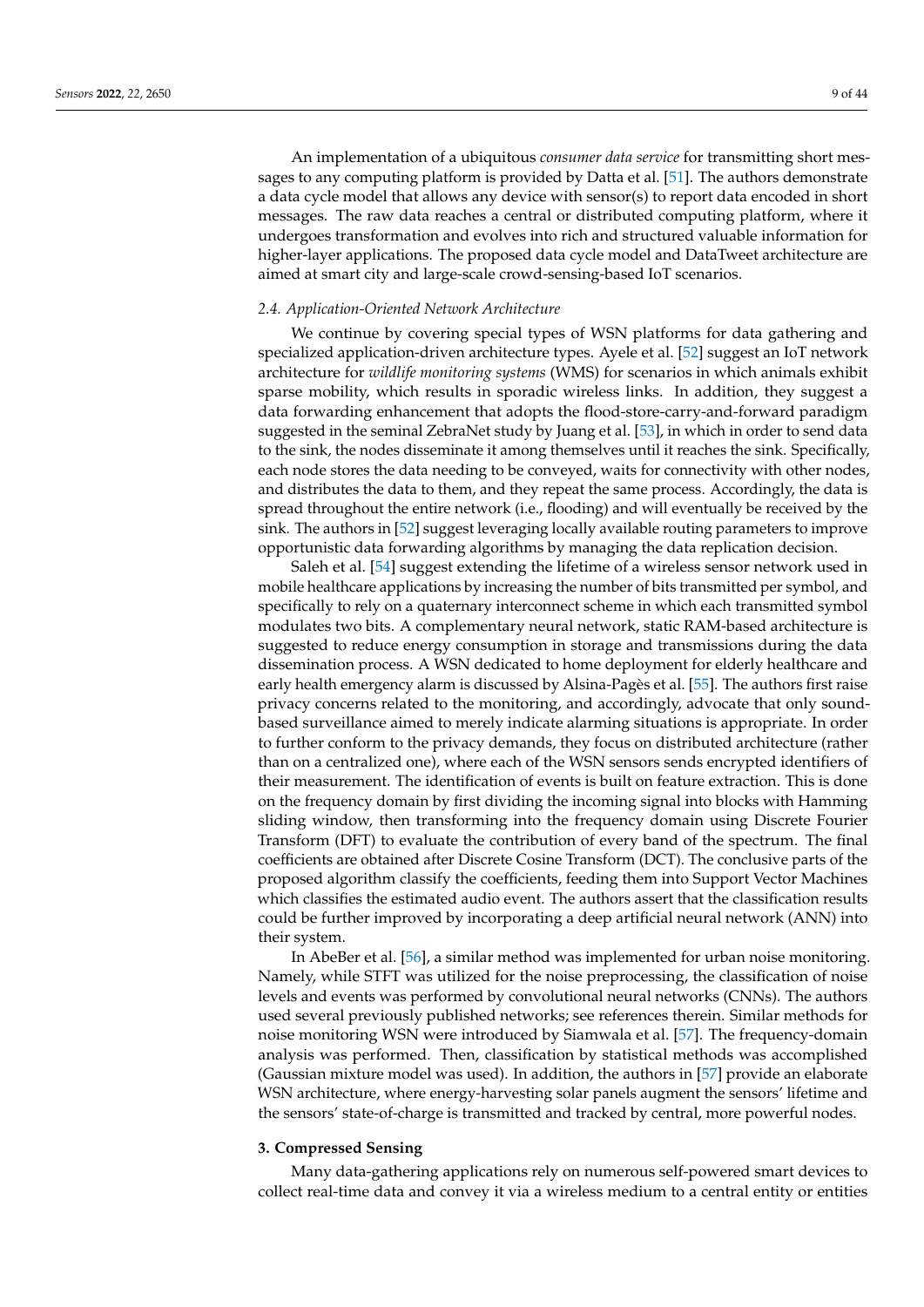(e.g., the cloud) to further process it and act upon it. Such devices are expected to perform two basic operations—sensing and wireless connectivity. Two important hindering aspects that derive from these operations influence the performance and need to be considered are: (i) energy consumption associated with these two operations, especially when many of these devices are typically simple with limited computation abilities and battery lifetime (ii) airtime utilization, which can also degrade the performance causing high delays, jitter, battery consumption, etc. Accordingly, one of the main challenges in combating these limitations is reducing the report payload, which affects each report's transmission time and channel utilization. Reducing the payload of the sensed data can be accomplished at different levels; it can be done in the sensing stage by reducing the size of the sensed data, as well as in the report preparing stage by compressing the report size, and in the transmission stage, by selecting which devices need to send reports, thus limiting redundant information. When the reports need to travel multiple hops before reaching their destination, this can be done at the relay stage by pruning, unifying, and compressing reports. In the sequel, we discuss Compressed Sensing (CS). This novel paradigm can reduce report payload at several levels mentioned above, hence lowering the sensing operation's transmission time and energy consumption.

Compressed sensing is a signal-processing technique that is most advantageous when the subject signal is sparse in some domain, such that a minimal non-zero vector of coefficients can represent it. The signal sparsity enables a high-quality reconstruction, which is attained by finding the solution to an under-determined linear system of equations with the smallest possible number of non-zero values. Thus, a convex minimization problem needs to be solved to perform the recovery. Note that the CS technique performs nonuniform sampling of the data signal with an average sample rate usually smaller than the minimal rate mandated by the Nyquist–Shannon sampling theorem. A detailed view of the technique can be found in Balouchestani et al. [\[58\]](#page-36-14) and Donoho [\[59\]](#page-36-15). Various networking domains can utilize compressed sensing, for example, Feizi et al. [\[60\]](#page-36-16) depict some applications of CS over networks and elucidate the connection between CS and traditional information-theoretic techniques in source coding and channel coding. Particularly, CS is highly suitable for sensed data gathering in wireless sensor networks (e.g., physical phenomena or a scenery), as it can leverage the expected high spatial and temporal correlation between sensing reports sent by neighboring sensors at different times in order to acquire the CS paradigm's desired sparsity. In the following, we review several such data-gathering schemes that utilize CS.

Luo et al. [\[61](#page-36-17)[,62\]](#page-36-18) consider a densely deployed monitoring sensor network in which reports traverse multiple hops before reaching their destination, a sink. These studies rely on the concept that sensors' readings are spatially correlated; hence, there exists a transform domain in which the sensed signals can be sparsely represented. Both propose a compressive data-gathering (CDG) procedure in which sensors distributively encode their reports by projecting them on a random space basis using random coefficients. These encoded reports can be decoded at the sink using compressive sensing techniques. Specifically, CDG is designed for multi-hop networks where messages need to travel multiple hops before reaching their destination. The sampling process that characterizes the CS compression process is performed individually at each sensor by simple multiplications and additions. Particularly, CDG suggests that rather than forwarding individual sensor readings, each sensor uses each of its reports (measurements) to construct and send *M* different messages, each comprising a weighted sum of the sensor's own report with other sensors' reports traversing it (relaying). Formally, denote by vector  $\boldsymbol{d} = [d_1, d_2, \dots, d_N]^T$ the measurements (readings) obtained by all the sensors, where *N* is the number of nodes in the WSN and *d<sup>i</sup>* denotes the measurement (reading) obtained by sensor *s<sup>i</sup>* . The sink obtains *M* messages (weighted sums) represented by the vector  $y = \Phi d = \phi_1 d_1$ ,  $\phi_2 d_2$ , ...,  $\phi_N d_N$ , where  $\Phi$  is an  $M \times N$  ( $M \ll N$ ) matrix comprising the series of coefficients generated by the sensors, and in particular, *φ<sup>i</sup>* is the *i*-th column vector of Φ, which denotes the random coefficients selected by sensor *i*. Luo et al. [\[61\]](#page-36-17) suggest that the measurement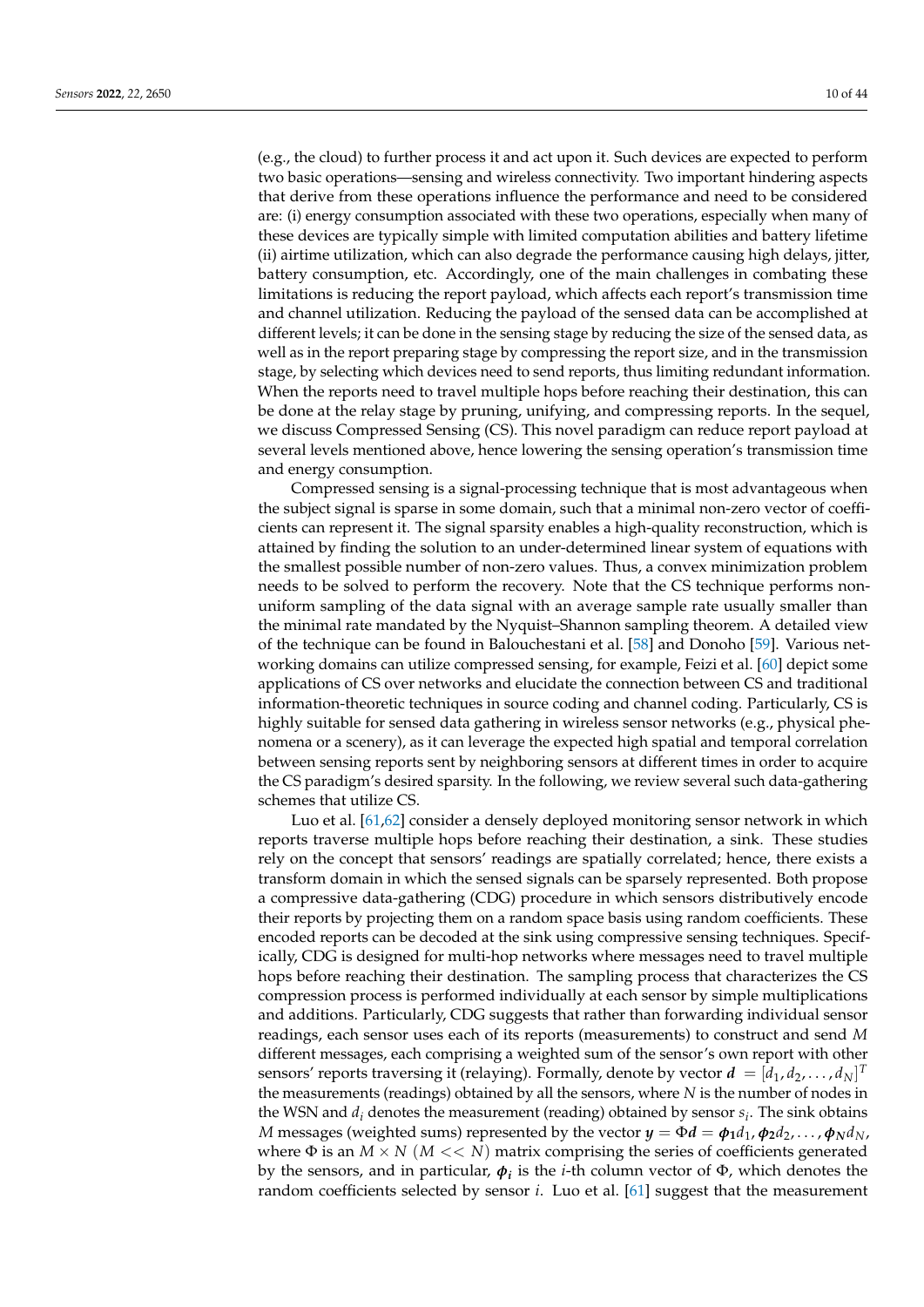matrix (coefficients matrix) Φ should be a full random matrix with its entries being *i.i.d.* Gaussian random numbers drawn according to  $\mathcal{N}(0, \frac{1}{M}).$  The paper suggests that each weighted sum coefficient be chosen pseudo-randomly based on each sensor's ID in order to avoid the burden and high overhead required to collect these coefficients by the sink if they are chosen randomly. Ref. [\[62\]](#page-36-18) extends the random coefficient selection suggested in [\[61\]](#page-36-17) to an only partly random matrix in which the entries of a sub-matrix are still drawn according to  $\mathcal{N}(0, \frac{1}{M})$ . Yet, for the rest of the matrix, two options are suggested, either an upper triangular matrix with non-zero entries drawn according to  $\mathcal{N}(0, \frac{1}{M})$ , or the identity matrix. CDG exploits the compressive sampling theory and shows that when the sensor readings are compressible, the sink will be able to accurately recover the reports even when the number of weighted sums (messages) each sensor generates for each report (*M*) is much lower than the number of reporting sensors (*N*). For example, on a route comprising *N* sensors, the sink needs to collect only  $M \ll N$  messages to encode the information sent by all the *N* sensors.

Several studies further explore the sparsity of the sensed signal and its projection matrix, as well as the number of messages (*M*) that should be delivered to the sink. For example, Wang et al. [\[63\]](#page-36-19) argue that most natural signals are nonstationary and ordinarily variable in the temporal and spatial domains. In CS, these directly influence the reconstruction process and the number of required measurements; consequently, setting a fixed number of measurements with a fixed transform basis (coefficient matrix Φ) can result in poor performance (inaccurate measurement reconstruction). Accordingly, Ref. [\[63\]](#page-36-19) suggests an adaptive data-gathering scheme based on CS, which utilizes an autoregressive (AR) model to exploit the local spatial correlation between sensed data of neighboring sensor nodes. The suggested reconstruction scheme adapts to the variation of sensed data by adjusting the AR parameters. The number of measurements is adjusted adaptively with the sensed data by evaluating the recovery result and approximating the number of measurements required to satisfy the accuracy demand.

To reduce the transmission overhead, Xu et al. [\[64\]](#page-36-20) propose the compressed sparse function (CSF) scheme. The basic concept of CSF is, rather than encode the sensed data by projecting it on a basis on which it can be represented sparsely, as in typical CS-based schemes, to compress the sensed data in the form of sparse functions, which are sent to the source. The source can recover the function using techniques from polynomial approximation/interpolation theory and use them to compute data values that were not reported. Specifically, CSF finds a function that maps the sensors' identifiers and their readings, which can be expressed in a very sparse way, and only communicates this function to the sink. After the sink recovers the function, it can recover all the *N* sensor readings. Xu et al. [\[64\]](#page-36-20) show that the CSF approach can provide good recovery accuracy (better than the CDG scheme suggested by [\[61\]](#page-36-17)) while substantially reducing the message overhead (mainly in tree-structured networks). Li et al. [\[65\]](#page-36-21) present a general CS framework for WSNs and IoT and show how the proposed framework can be utilized to reconstruct the compressible information. The suggested framework comprises three phases: (i) information sensing to detect and compressively sample event signals; (ii) compressed sampling, in which the system samples information traversing the networks; and (iii) reconstruction algorithms, in which the system accurately reconstructs the original signal from the compressed samples.

Different studies tackle the sampling issue and suggest different approaches to reduce the number of reports sent such that only a subset of the sensors sense the object or phenomenon at a time. Several studies explore how sensed data is conveyed to the sink with the insight that the compression is at least attained along the path to the sink, and is therefore affected by it. For example, Dhanapala et al. [\[66\]](#page-36-22) show that a random-walk-based sampling, rather than the conventional uniform-sampling-based CS for function recovery, can be used for phenomena awareness either at a sink or at other sensors without a sink, with minimal additional sampling. As the distribution of the samples has a significant effect on the recovery, Ref. [\[66\]](#page-36-22) suggests an upper bound for the probability of successful recovery with a given error percentage. The derived bound provides an approximate number of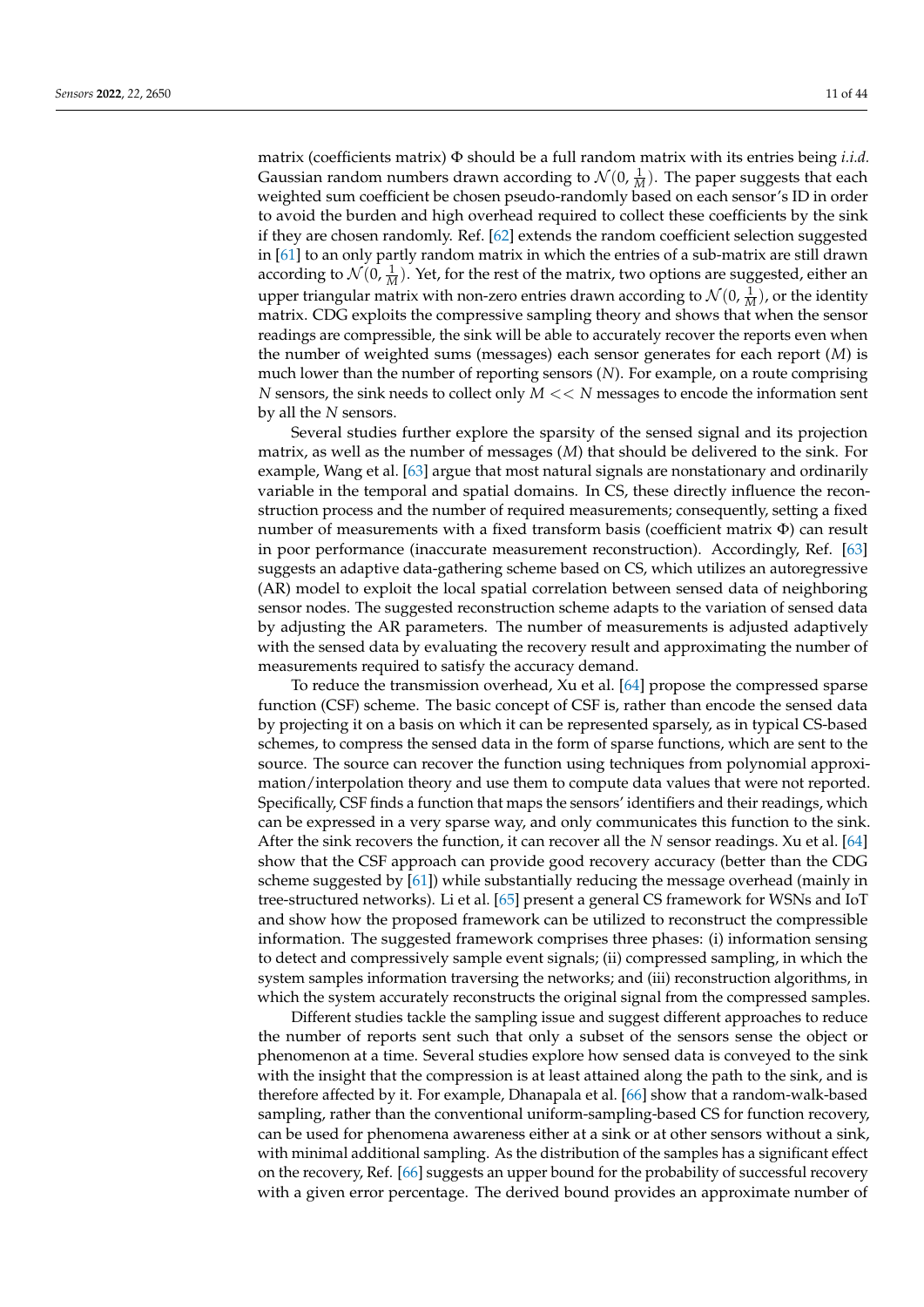samples required to recover a function under a selected basis and a sampling scheme. Zheng et al. [\[67\]](#page-36-23) further argue that random walk provides a more practical approach for the data-gathering application in WSNs and explores the sparsity of collecting non-uniform measurements while sampling along multiple random paths. The paper suggests that the *M* × *N* measurement matrix will be characterized by *M* independent random walks. Specifically, each of the *M* matrix rows corresponds to the set of vertices visited by the respective random walk. The paper analyzes the required number of random walks (*M*) and their corresponding lengths (how many entries on each row are non-zero) under the proposed random walk algorithm.

Zheng et al. [\[68\]](#page-36-24) suggest a cluster-based data-gathering mechanism, in which the terrain is divided into cells; in each cell, a node is randomly selected as the cell head, which collects the data from the cell members and forwards it to the sink. Zheng et al. [\[68\]](#page-36-24) suggest two forwarding mechanisms, one relying on centrally defined tree-based forwarding, and another that is a gossip-based approach. The projection process is similar to Luo et al. [\[61,](#page-36-17)[62\]](#page-36-18), being based on random coefficients. Another clustering-based hierarchical data aggregation protocol that relies on CS, termed HDACS, is suggested by Xu et al. [\[69\]](#page-36-25). Specifically, HDACS constructs a multilevel hierarchical structure and adaptively sets multiple compression thresholds based on cluster sizes at different levels of the data aggregation tree to optimize the amount of transmitted data. The encoding procedure is adapted from [\[62\]](#page-36-18), where each cluster-head recovers (decodes) all received messages from its descendants (retrieves the original data) before compressing and sending it to its parent cluster-head.

Motivated by reducing power consumption, Lan and Wei [\[70\]](#page-37-0) also suggest a compressibility-based clustering algorithm for hierarchical compressive data gathering. In this study, the network is decomposed into a logical chain, and sensor nodes are grouped based on the compressibility of their readings instead of by a random clustering approach. This clustering approach strives to minimize the average compression ratio of all clusters by greedily selecting the set of nodes based on the compression ratio. It then tries to maximize the number of compressible clusters so as to determine the suitable transmission mode for each cluster using a mode threshold that is a function of the number of nodes and the number of hops from a cluster-head to a sink.

To reduce the number of sensors involved in each CS measurement, Wu et al. [\[71\]](#page-37-1) propose a sparsest random scheduling scheme for compressive data gathering in largescale wireless sensor networks (WSNs), leveraging the spatial-temporal properties in the sensory data. The central theme of this study is that the measurement matrix is designed based on the representation basis and sensory data and according to the sensor network requirements rather than the network environment. By combining compressed sensing and network coding in the data-gathering scheme, Yin et al. [\[72\]](#page-37-2) introduce a multi-hop topology in which the sink node adaptively adjusts the measurement formation according to the reconstruction of received measurements at each data-gathering epoch. The sink node dictates the data aggregation performed to balance the energy consumption among sensor nodes.

Xu et al. [\[73\]](#page-37-3) exploit the CS paradigm for network tomography. Specifically, Ref. [\[73\]](#page-37-3) leverages the fact that, typically, only a small fraction of network entities such as links or nodes are responsible for anomalies or degradation in network performance, as a limited number of congested links can be responsible for significant delays or high packet drop rates, and suggests utilizing CS theory in order to identify these few entities based on endto-end measurements. Zheng et al. [\[74\]](#page-37-4) provide an analysis of the capacity and delay of data gathering with compressive sensing in wireless sensor networks. The paper considers a random topology where sensor nodes are randomly deployed in a region, for both single-sink and multi-sink scenarios, and characterizes the capacity and delay performance improvement that the CS paradigm can achieve for data gathering. In particular, for the single sink, a simple routing scheme for data gathering with CS is suggested, and a tight capacity in the order sense is presented. In particular, the suggested routing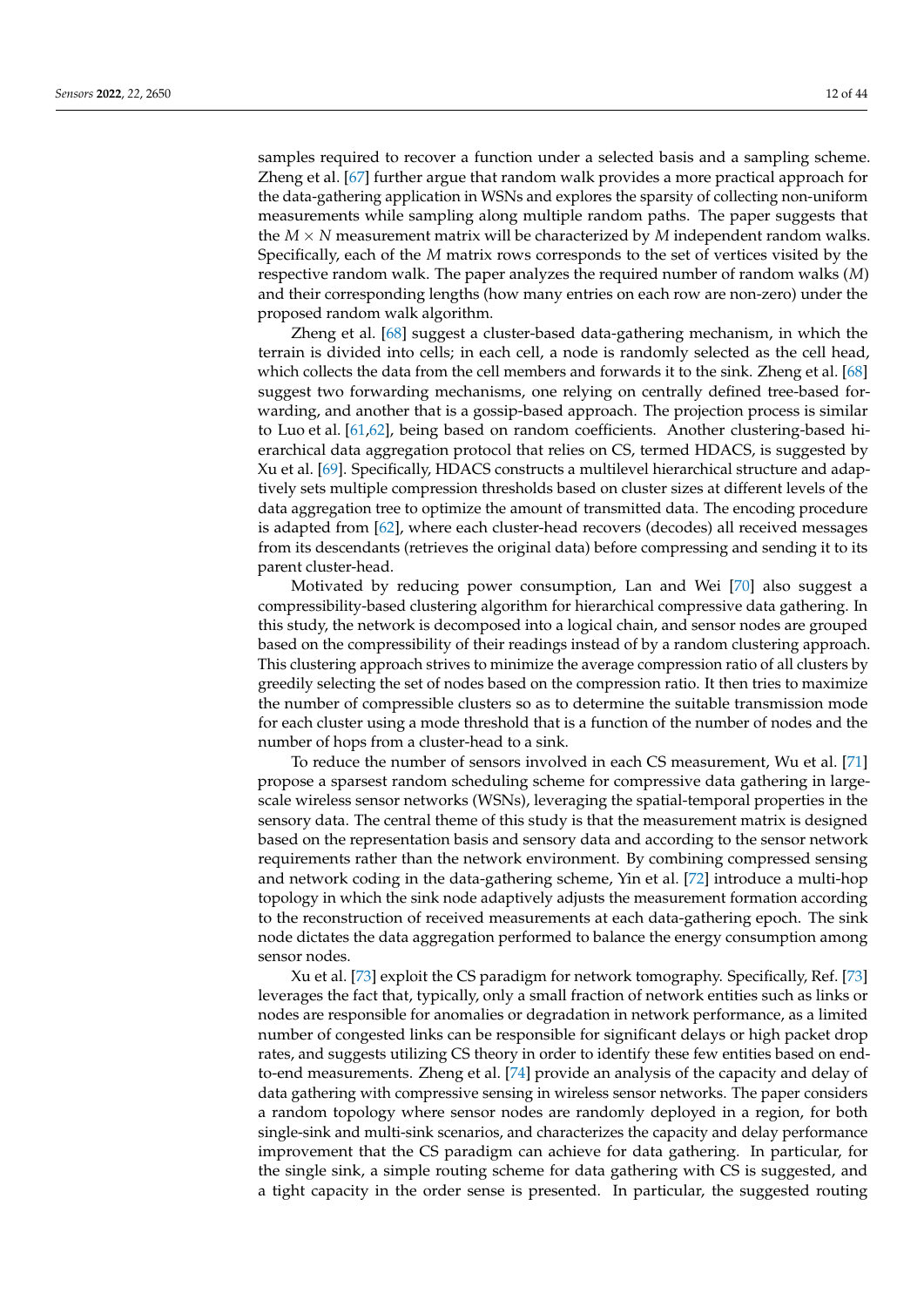scheme with pipelining scheduling algorithm for data gathering shows that the proposed single-sink scheme can achieve a capacity gain of  $\Theta(\frac{n}{M})$  over the baseline transmission scheme, and the delay can be reduced by a factor of  $\Theta(\frac{\sqrt{nlogn}}{M})$ , where *M* is the number of random projections required for reconstructing a snapshot, and *n* is the number of randomly deployed nodes. For the multi-sink case, their architecture shows that the per-**SESS** and *a n*<sup>*n*</sup> *m*<sup>*n*</sup> *n*<sup>*n*</sup> *m*<sup>*n*</sup> *n*<sup>*n*</sup> *n*<sup>*n*</sup> *n*<sup>*n*</sup> *n*<sup>*n*</sup> *n*<sup>*n*</sup> *n*<sup>*n*</sup> *n*<sup>*n*</sup> *n*<sup>*n*</sup> *n*<sup>*n*</sup> *n*<sup>*n*</sup></del> *n*<sup>*n*</sup> *n*<sup>*n*</sup> *n*<sup>*n*</sup> *n*<sup>*n*</sup> *n*<sup>*n*</sup> *n*</sub>*n*<sup>*n*</sup> *n*<sup>*n*</sup> *n*<sup>*n*</sup> *n Mn<sup>d</sup>*  $\frac{\sqrt{nN}}{\sqrt{n_s log n}}$ ), and the per-session delay is  $\Theta(M\sqrt{\frac{n}{log n}})$ , where *W* is the data rate. The number of sinks present in the network is  $n_d$ , and the number of randomly selected source nodes is *n<sup>s</sup>* . They validate the theoretical results with simulations for the scaling laws of the capacity in both single-sink and multi-

#### <span id="page-12-0"></span>**4. Medium Access Control (MAC)**

sink networks.

Next, we move to the Data-Link layer and specifically to the medium access control (MAC) mechanism, which highly affects the performance of data gathering protocols, as it influences several performance aspects, such as reliability, latency, channel utilization, power utilization (which impact the lifespan of a sensor in particular and the network in general), etc. Even though many access protocols were suggested over the years for sharedchannel networks, wired and wireless, due to their unique properties and requirements, extensive research has been conducted on MAC protocols targeted to WSN. Many WSN MAC protocols were designed to comply with various traffic patterns. Accordingly, in the sequel, we provide a short WSN-MAC protocol overview for ones that can support yet are not necessarily particular to data-gathering. We review a fraction of the vast literature on the topic and the numerous MAC protocols devised over the years. Figure [3](#page-12-1) depicts a schematic partition of the papers discussed throughout this section according to the main MAC classes.

<span id="page-12-1"></span>

**Figure 3.** Schematic description highlighting the main MAC classes covered in the section.

Energy consumption is one of the main concerns of WSN, and as previously explained, it needs to be considered in the design of protocols and algorithms in all the layers of the protocol stack. The highest energy consumer of a sensor or an IoT device is its transceiver, which consumes energy regardless of whether it is transmitting or only awake listening to ongoing traffic (e.g., [\[75\]](#page-37-5)). One of the more prevalent solutions to save power is to embrace a duty-cycle mechanism in which the device is asleep most of the time (its transceiver is in low power mode), and is awake for transmitting or receiving data only a small fraction of the time. Another important aspect of wireless sensor networks (WSN) is channel utilization, that is, in a typical WSN, when multiple devices are trying to send reports simultaneously, air time is a crucial network resource. Particularly when the network is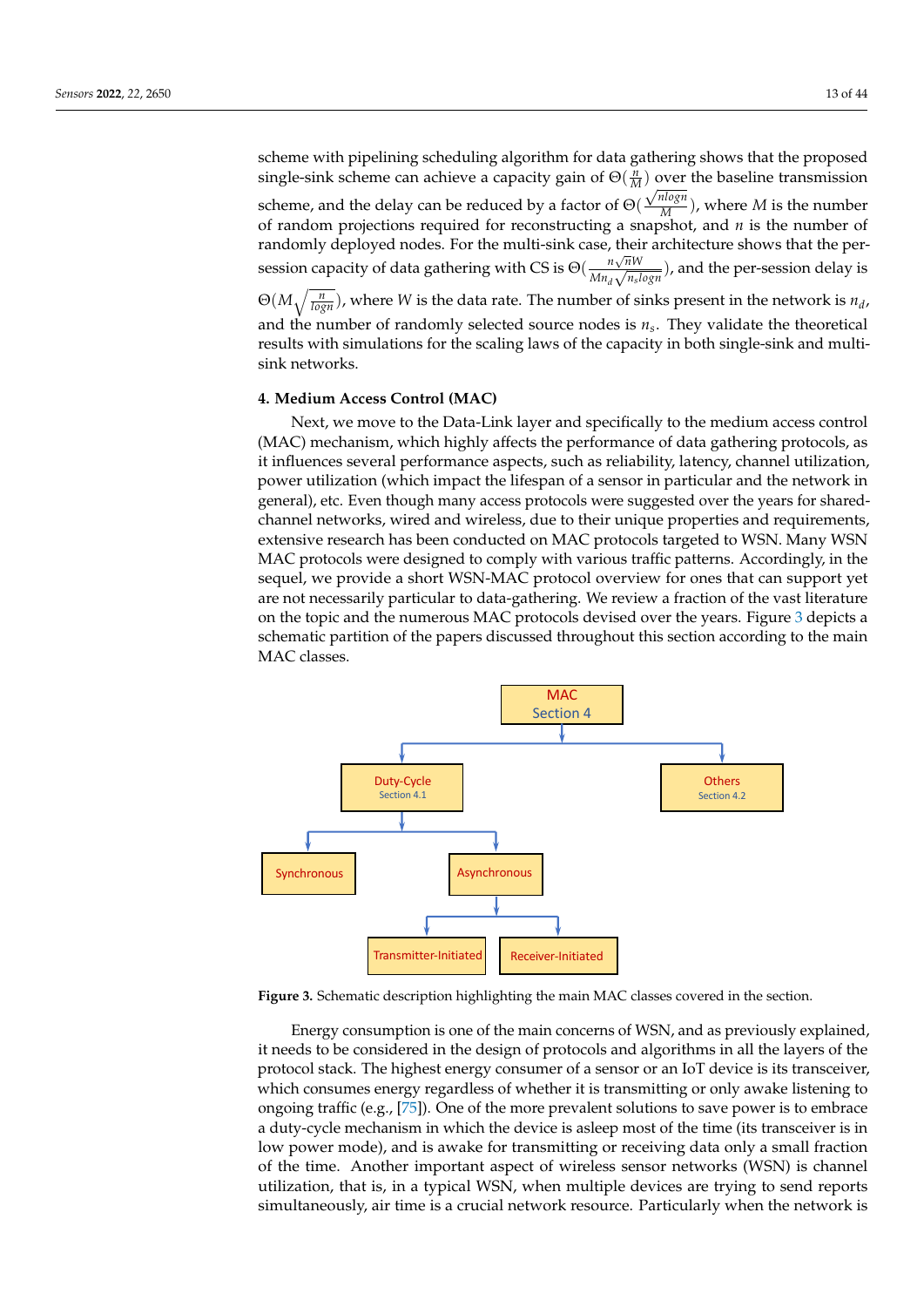dense with multiple devices in the same neighborhood, issues such as coordinating between the users to avoid collisions and preventing users from occupying the channel for long time intervals are fundamental. Note that such issues can highly affect the performance in a dense network topology even when reports are not frequent. Accordingly, utilizing the channel (air time) efficiently is a crucial component for any such system's operation and performance. These two highly vital aspects justify the significance given to the design of medium access control (MAC) protocols that are particular to WSNs. Numerous protocols have been suggested to cope with different WSN objectives and demands (e.g., [\[76,](#page-37-6)[77\]](#page-37-7)). This paper focuses on MAC protocols for WSNs, particularly on duty-cycled-based ones.

# *4.1. Duty-Cycle MAC Protocols*

Traditionally, duty-cycle MAC protocols can be classified as either synchronous or asynchronous. In synchronous protocols the awake time interval is synchronized such that all devices are awake (or asleep) at the same time intervals (e.g., S-MAC [\[78\]](#page-37-8), T-MAC [\[79\]](#page-37-9)). Since the awake time intervals are quite limited, they can be highly congested and prone to collisions. Several synchronous protocols have devised mechanisms to attenuate this congestion and to allow more devices to transmit in each cycle, for example, DW-MAC [\[80\]](#page-37-10), which allocates the awake time for transmission reservations that will be executed during the sleep interval.

In asynchronous protocols, each device has its own wake-up schedule. Accordingly, the main challenge is setting a rendezvous time when both the sender and the receiver are awake and devising a signaling mechanism that informs both that they are awake and can communicate. Asynchronous MAC protocols can further be divided into two categories, transmitter- or receiver-initiated. In transmitter-initiated protocols, the transmitter initiates the transmission by capturing the channel waiting for its designated receiver to wake up. For instance, in B-MAC [\[81\]](#page-37-11), the transmitter transmits a long preamble capturing the channel prior to the data transmission, waiting for its intended receiver to wake up and reply. In X-MAC [\[82\]](#page-37-12), the transmitter transmits a sequence of short preambles allowing the intended receiver to interrupt, notifying the receiver that it is awake. In WiseMAC [\[83\]](#page-37-13), the transmitter learns the wake-up time of its intended receiver and starts the preamble transmission just prior to this wake-up time.

The second approach, the receiver-initiated paradigm, relies on the receiver, whenever awake and ready to receive data, to initiate the data exchange. The basic receiver-initiated MAC concept was introduced in RI-MAC [\[84\]](#page-37-14), in which whenever the receiver wakes up, it transmits a predefined preamble, signaling to its potential transmitters that it is awake and ready to receive data. Several protocols took up the RI-MAC paradigm and suggested modifications and enhancements. Some protocols strived to reduce the energy consumed while a sender stays awake, waiting for its intended receiver to wake up. For instance, PW-MAC [\[85\]](#page-37-15) and AP-MAC [\[86\]](#page-37-16) suggested that each transmitter will learn its receiver's expected wake-up time, and instead of staying awake waiting for its designated receiver to wake up, will wake up just before its intended receiver's wake-up instance.

Another receiver-initiated enhancement is suggested by A-MAC [\[87\]](#page-37-17), which aims to reduce the time in which a receiver and, consequently, its potential transmitters stay awake, by trying to determine whether there are pending packets for transmission and if it needs to stay awake or if it can go back to sleep after probing the channel. The enhancement relies on an additional frame, termed "*auto-ack*", sent by pending transmitters, which follows the receiver's probe packet and proceeds with the data transmission. The "*auto-ack*" frame is such that the receiver can decode a superposition of several such frames and determine whether there is traffic being sent. Even though the energy saved per cycle is negligible, the cumulative savings per day can be significant due to the numerous times a device wakes up probing the channel. RIVER-MAC [\[88\]](#page-37-18) suggests two enhancements, one aiming at reducing the awake time a sender is waiting for its intended receiver to wake up, and one that aims at improving the RI-MAC collision resolution mechanism by letting an active receiver keep controlling the channel after invoking the collision resolution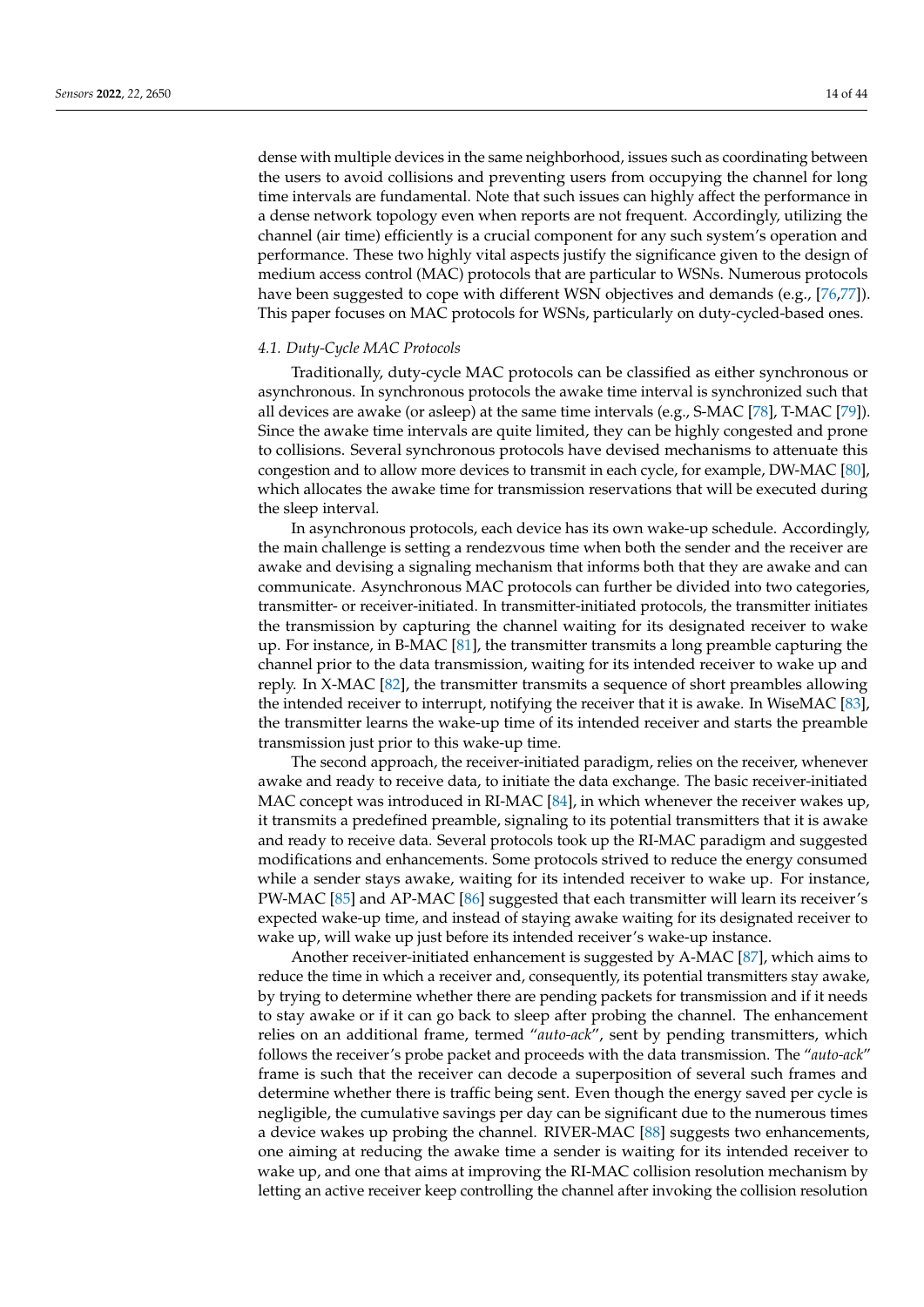mechanism, and specifically during the silent backoff interval. MAR-RiMAC [\[89\]](#page-37-19) suggested an amendment to the receiver-initiated approach, and in particular RI-MAC, to cope with the perpetual collisions, common in dense networks and heavy traffic loads, in which many devices are trying to transmit to the same entity (sink or relay). MAR-RiMAC relies on a reservation-based mechanism in which the reservations are short signals that can be transmitted simultaneously. After the designated receiver decodes the identity of the devices, it sends a transmission request and polls them sequentially, with no idle intervals.

As mentioned in Section [2,](#page-3-0) relying on EH requires adaptations that typically relate to the harvested energy source. For example, how to balance the harvested energy and the energy consumption can be a crucial factor in whether or not a scheme or protocol can be adopted by a network that relies on EH, and can be the primary factor impacting their performance. Adaptation requirements to support EH-based sensors span the whole network stack, including the MAC sublayer. Adaptation of receiver-initiated duty-cycle MAC protocol for energy-harvesting-powered wireless sensor networks, in which besides the usual MAC challenges, both transmitter and receiver need to have sufficient power for successful transmission, is given by Liu et al. [\[90\]](#page-37-20).

#### *4.2. MAC Protocols for Other Setups*

Next, we review some MAC protocols and MAC adaptations for various setups, such as multi-channel, multi-radio, busy-tone utilization, or different from the duty-cycle approach. DURI-MAC [\[91\]](#page-37-21) adopts the traditional busy-tone scheme and allocates a subchannel for control such that while receiving data on the data channel, a busy signal is transmitted on the control channel, which notifies neighboring nodes of the ongoing transmission, and therefore helps avoid interference from hidden terminals. EM-MAC [\[92\]](#page-37-22) utilizes multiple orthogonal radio channels and allows devices to dynamically select the channels for their transmissions based on the channel conditions they sense without the utilization of a control channel. Accordingly, EM-MAC can avoid using channels that are currently heavily loaded, inferior due to interference, or jammed. Typically, the traffic load sent by a node is spatially and temporally variable. Different nodes need to send different traffic loads due to their tasks, topological location, and the amount of traffic they need to relay. Furthermore, the same node can experience different loads at different time intervals due to events or requests triggering different traffic loads. Accordingly, several studies have explored an adaptive duty-cycle approach. For example, Ye and Zhang [\[93\]](#page-37-23) have developed a reinforcement-learning-based self-adaptive sleep/wake-up scheduling approach. In the proposed method, each node (device) divides the time into time-slots, which are not necessarily synchronized between neighboring nodes. Each node decides whether to sleep or wake up in each time slot, and while awake, it decides whether to listen or transmit. The decision is based on its current situation and its estimation of its neighbors' situations and is attained via Q-learning.

Gamm et al. [\[94\]](#page-38-0) devise an alternative approach to duty-cycle, which utilizes two radios: the primary radio transceiver and an additional wake-up radio (WuR). The wake-up radio is a low-power receiver triggered by an external event and can turn on the main transceiver when required. Oller et al. [\[95\]](#page-38-1) provide a detailed characterization of a specific WuR, the SubCarrier Modulation WuR (SCM-WuR), through physical experiments and measurements, evaluating it for different performance metrics and comparing it to other wake-up radio-based systems. The authors of [\[95\]](#page-38-1) model and simulate their own designed WuR hardware platform, which is compared to four widely employed MAC protocols for WSN under three real-world network deployments [\[96\]](#page-38-2). Spenza et al. [\[97\]](#page-38-3) further design and prototype a very-low-power-consumption (<1.3 µW), high-sensitivity (up to −55 dBm), fast-reactivity (wake-up time of 130  $\mu$ s), and selective-addressing wake-up receiver (WRx) and describe its integration to a wireless sensor node. The authors leverage their WRx and present ALBA-WUR, a cross-layer solution for data gathering in wireless sensing systems. Similar to duty-cycled MAC protocols, wake-up radio-based protocols also distinguish between transmitter-initiated WuR (TI-WuR) protocols in which the transmitter wakes up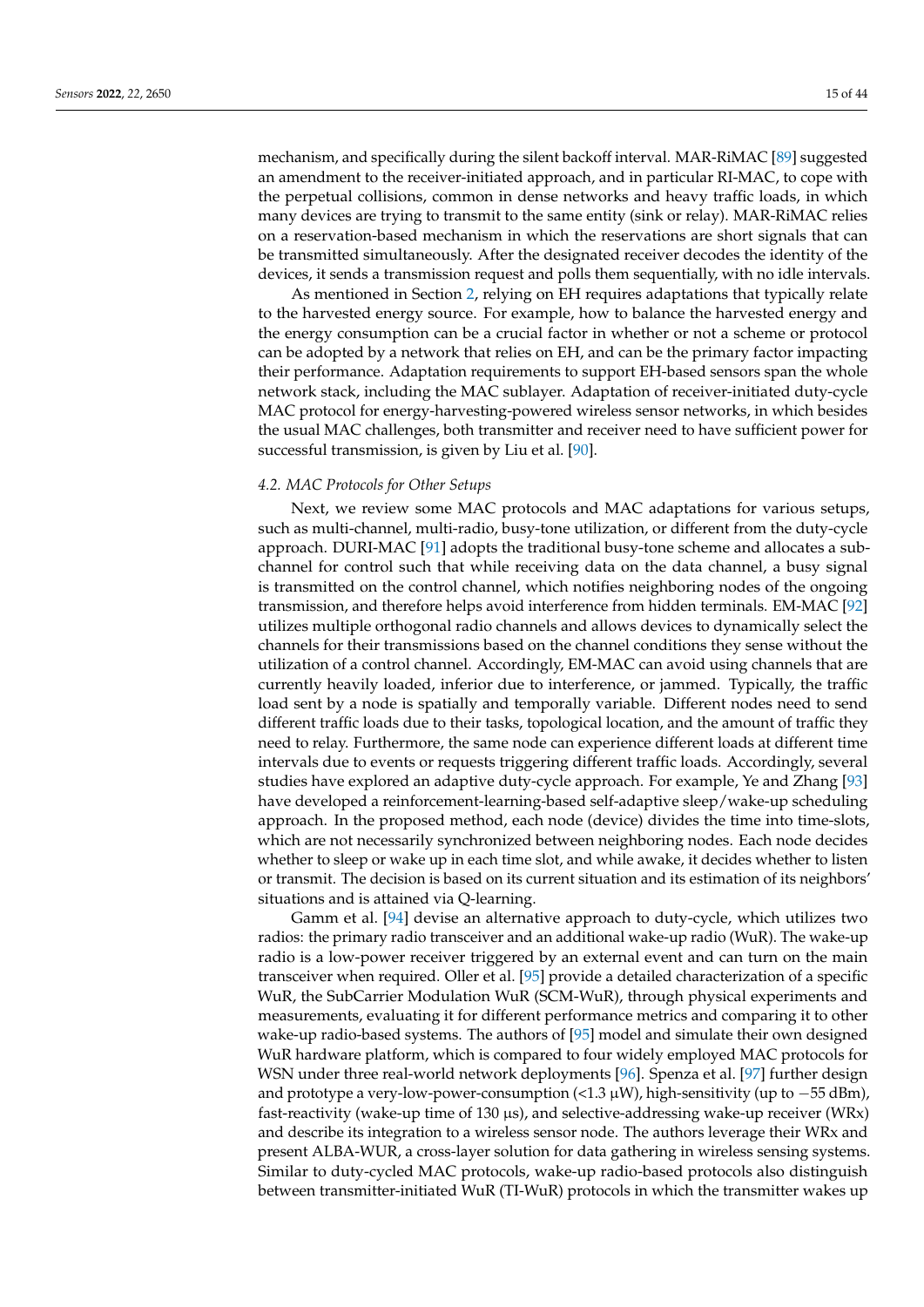its potential receivers (e.g., [\[98,](#page-38-4)[99\]](#page-38-5)) vs. receiver-initiated WuR (RI-WuR) that adopt the RI-MAC paradigm such that when a receiving node is ready to collect data, it wakes up all the nodes in its neighborhood by broadcasting a wake-up call (e.g.,  $[100,101]$  $[100,101]$ ).

An energy-harvesting-based MAC protocol for cognitive radio networks (CRNs) is suggested by Hawa et al. [\[102\]](#page-38-8), in which the secondary users (SUs) utilize the transmissions by primary users (PUs) to harvest energy. Accordingly, the suggested protocol interlaces SUs' data transmissions within these PUs' transmission holes. The proposed energy-harvesting/data-transmission schedule considers the imbalance between the small amount of energy collected per PU's transmission and the energy required by an SU data transmission.

Next, we mention several WSN MAC protocols that were specially designed for particular data-gathering setups in WSN and IoT networks, exploiting the special associated attributes (e.g., that the traffic patterns are always from sensors to the sink, or that there exists a set of predefined messages that need to be sent). Cohen et al. [\[103\]](#page-38-9) design and analyze a data collection protocol based on information theoretic principles. In the suggested protocol, each sensor needs to convey one out of a bank of known messages to a sink. The protocol assumes a large population of sensors and devises a scheme in which a sink (or relay) can simultaneously collect messages from up to K sensors, without knowing in advance which sensors will transmit, and without requiring any synchronization, coordination, or management overhead. D-3 [\[104\]](#page-38-10) exploits the fact that the traffic in data-gathering applications flows in a certain direction (toward a single or multiple sinks) to devise a wake-up that can significantly reduce end-to-end delay. Specifically, D-3 lays out the awake schedule of communicating nodes such that a packet can be forwarded toward its destination sequentially, without the need for a node to wait for its next-hop relay to wake up (i.e., the wake-up schedule is such that a relay wakes up in time to receive a packet just received by its predecessor).

#### <span id="page-15-0"></span>**5. Routing for Data Gathering in WSN**

We keep climbing the layers, and in this section we address issues related to the Network layer. We start with a short review of WSN routing protocols. We note that routing-related aspects were also referred to in other sections of this survey. We mainly focus on the prominent and more recent protocols. We do not provide a comprehensive review of routing protocols in multihop WSNs and mainly explore routing protocols suitable for data gathering. Figure [4](#page-16-0) provides a schematic distribution of the discussed papers into main topics. As with the schematic partition in the other sections, in order not to have too many, the topics are chosen such that the theme on each one encompasses several papers. The papers' partition is rough: some papers can appear in more than one topic while others are only related to the topic.

We start with general WSN settings and then continue with routing protocols under energy harvesting constraints. Then we explore the utilization of network coding for data gathering, which leverages the multi-hop routing, allowing relays (intermediate nodes) to code the incoming packets before forwarding them toward the sink. We conclude this section by examining a different paradigm. Rather than utilizing the traditional approach of forwarding the sensed data via multiple relay nodes before reaching the sink, this paradigm relies on a Mobile Sink (MS) that traverses the network and collects the sensed data from the sensors it passes through.

#### *5.1. Common WSN Routing Protocols for Data Gathering*

The common setup for a data collection network comprises a set of devices (e.g., sensors) and one or multiple sinks that collect the reports. In many such scenarios, the sensors are unevenly dispersed over the terrain and in some cases can be mobile, can have a different distance to the sink(s), and the data needs to traverse multiple hops before reaching the sink, in which commonly the sensors themselves serve as relays toward the sink. Consequently, the performance experienced by different sensors (e.g., energy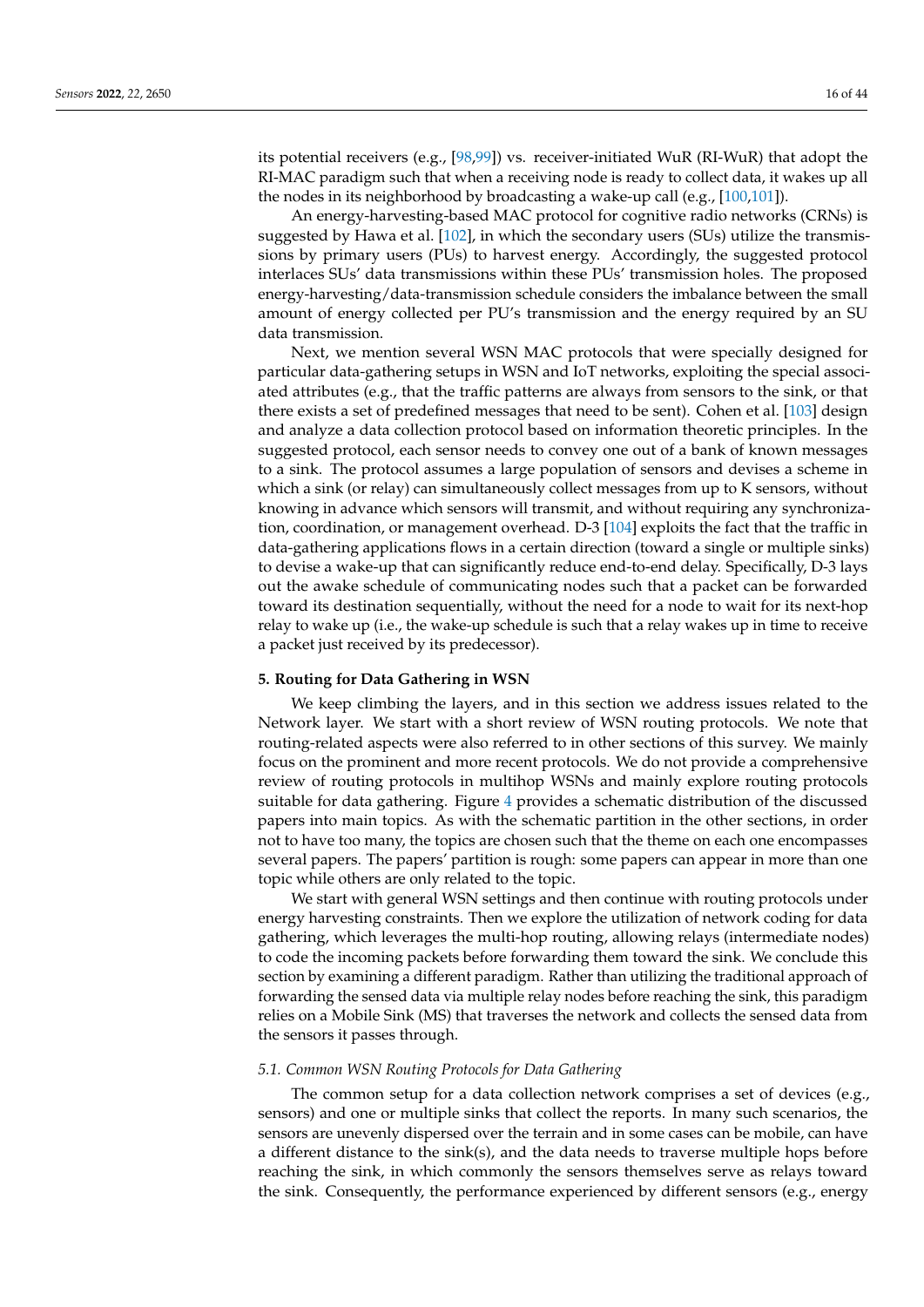consumption, latency, reliability) can be markedly diverse. Various solutions, including energy-aware routing, compressed sensing, efficient MAC novelties and architectural innovations, have been suggested to try to improve the overall performance and to balance its variability; many are scattered throughout this survey under different subjects (e.g., Sections [3,](#page-8-0) [4](#page-12-0) and [6\)](#page-28-0). In the sequel, we provide a brief review of routing protocols for WSN in general and data gathering in particular.

<span id="page-16-0"></span>

**Figure 4.** Schematic partition of the papers discussed in this section into the main routing topics covered in the section.

# 5.1.1. Cluster-Based Routing Protocols

A significant milestone in WSN routing protocols is the low-energy adaptive clustering hierarchy (LEACH) protocol [\[105\]](#page-38-11). The basic LEACH protocol is an adaptive clusteringbased protocol that dynamically selects sensor nodes as cluster-heads. Each cluster-head aggregates data from its cluster members and relays it to the sink. In order to distribute the high energy consumption imposed on cluster-heads between all the sensor nodes, the cluster-heads are dynamically selected according to a predefined probability that depends on the number of desired clusters. The resulting protocol causes continuous clustering hierarchy reelection, which facilitates energy balancing. The original version presented by Heinzelman et al. [\[105\]](#page-38-11) considers a setup in which all sensor nodes can directly communicate with the sink; hence, each cluster-head can directly relay the collected information from its cluster members to the sink. However, as described in the paper, LEACH can be easily extended to a hierarchical cluster setup in which the cluster-head nodes of each tier are also organized in clusters such that each cluster-head relays its aggregated data to its higher-layer cluster-head, and so on up to the top layer of the hierarchy, at which point the data are sent to the sink.

Since its publication in 2000, numerous protocols have relied on LEACH's clustering paradigm, suggesting enhancements and improvements for various setups and require-ments. For instance, EE-LEACH [\[106](#page-38-12)[,107\]](#page-38-13) aims at improving the energy efficiency of LEACH by considering the sensor's residual energy throughout the stages of the protocol. Specifically, EE-LEACH assumes that node deployment is implemented according to a two-dimensional Gaussian distribution. It forms clusters and selects their respective cluster-heads based on the residual energy of neighboring nodes. The relay nodes that forward the data aggregated by cluster-heads to the sink are selected based on their residual energy. A clustering procedure based on recursive rectangular partitioning of the network grid following the *k*-d tree algorithm is demonstrated by Anzola et al. [\[108\]](#page-38-14). The authors adjust a protocol that combines their clustering methods and report that it performs better than LEACH. Several surveys have summarized the successors of the LEACH protocol (e.g., [\[107\]](#page-38-13)).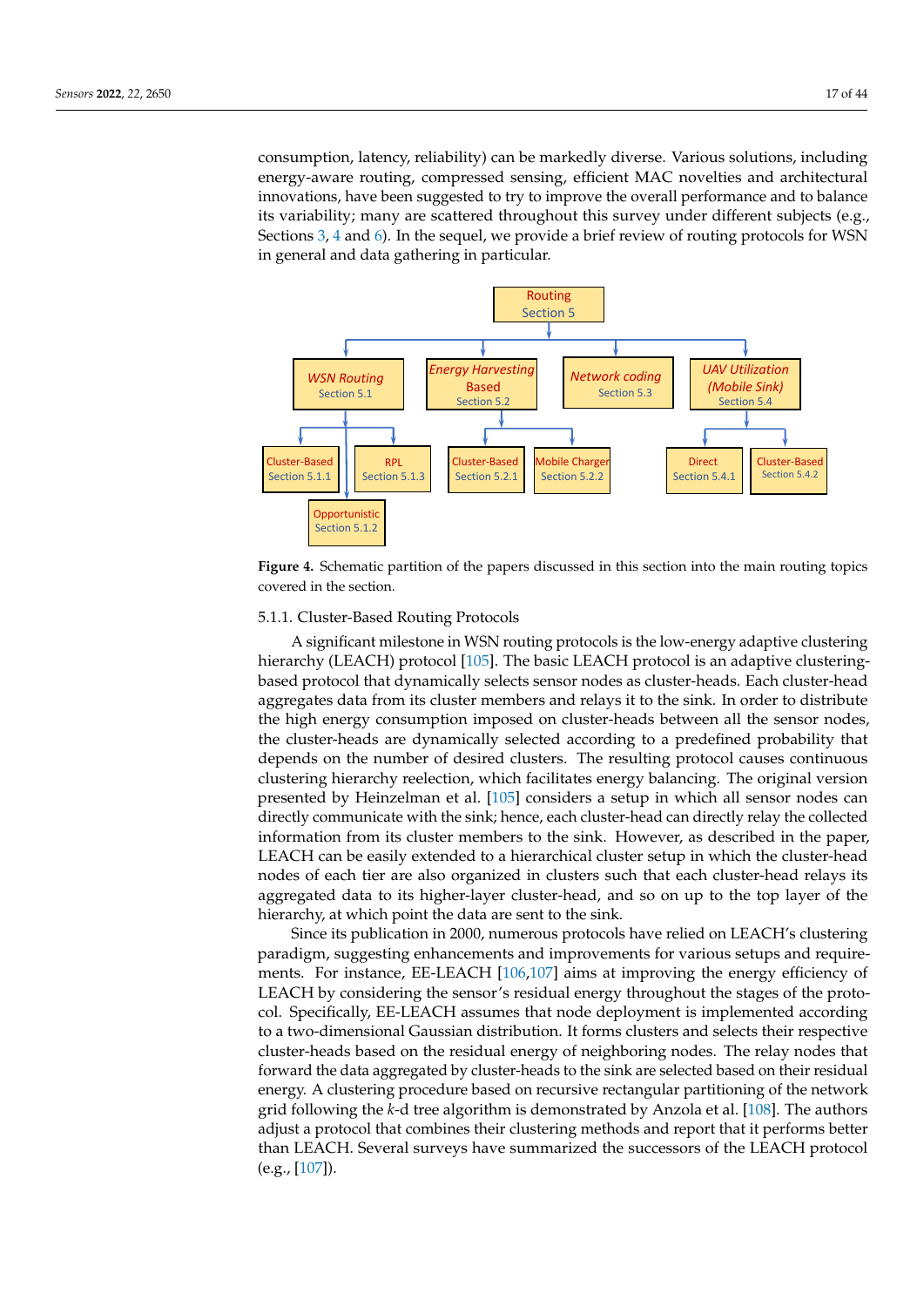PEGASIS [\[109\]](#page-38-15) was designed to address the overhead resulting from the cluster formation in LEACH. Specifically, PEGASIS replaces the clusters with a node-chain in which each node receives the data from its predecessor and transmits it to its successor in the chain. The data is gathered while getting fused along the chain until eventually, a designated node transmits it to the sink. PEGASIS relies on nodes having global knowledge of the network and shows that a simple greedy algorithm for the forwarding chain construction, in which nodes select their closest neighbors as the next hops in the chain, is sufficient to significantly reduce energy consumption. Similar to LEACH, and in order to balance the energy depletion in the network, different nodes transmit the fused data to the sink on each data-gathering round. P-LEACH [\[110\]](#page-38-16) offers a hybrid between LEACH and PEGASIS that relies on cluster formation where cluster-heads collect and forward traffic. Rather than forward the traffic directly to the sink, or create a hierarchical cluster setup in which cluster-heads are also grouped into clusters with another cluster-head, P-LEACH adopts chain-based forwarding such that the cluster-heads are arranged in a chain along which the collected data is forwarded, as suggested by PEGASIS.

Several LEACH enhancements have relied on bio-inspired algorithms. For example, Siew et al. [\[111\]](#page-38-17) utilize adaptive particle swarm optimization (APSO). This widely used swarm intelligence method mimics swarming behavior in bird flocking and fish schooling to guide its members to search for globally optimal solutions for cluster-head location selection. Tam et al. [\[112\]](#page-38-18) extend LEACH to a 3D setting by employing a method based on fuzzy clustering and particle swarm optimization (PSO). Cui et al. [\[113\]](#page-38-19) suggest a variant of the bat algorithm, which simulates bat prey echolocation behavior, to optimize the cluster-head selection for LEACH protocol. A routing path selection using an ant colony optimization algorithm is presented by Jiang and Zheng [\[114\]](#page-38-20). Clustering by mimicking groups of yellow goatfish is discussed by Rodríguez et al. [\[115\]](#page-38-21). The authors claim that the presented meta-heuristic is more efficient in avoiding local minima. An extension of LEACH for an IoT-designated industrial environment is presented by Karunanithy and Velusamy [\[116\]](#page-38-22). This work provides uniform CH selection, uniform CH dispersion over the industrial grid of IoT-based sensors, and tree-based routing selection that promises to be more energy efficient than known counterparts. The energy exploitation is claimed to be equal among nodes.

Mehmood et al. [\[117\]](#page-38-23) devise a dynamic-size cluster-based routing protocol for WSN comprising a large number of sensors that are spread over a large area (the paper suggests pollution monitoring as a candidate application). The primary objective of the presented scheme is to effectively select CHs to be responsible for the main communication with BS and additionally defined chief nodes (CNs). Specifically, the sensor topology is divided into groups, where CNs collect the updated energy indications of other sensors within a group. There are also border nodes responsible for communication between groups. If their energy value drops below a threshold, the CNs can be reelected. The candidates for CNs and CHs are provided by an artificial neural network (ANN), which takes as inputs remaining energy, neighboring node count, the amount of outstanding data, signal-tonoise ratio (SNR), distances between nodes, CHs, CNs and the BS, traffic load, and so on. The simulations show a better lifetime than other selected known protocols; hence, the scheme is a better fit for pollution monitoring. Clustering and routing for a wind turbine system monitored by WSN are introduced by Durairaj and Selvaraj [\[118\]](#page-38-24). The discussed environment is unique because sensors placed at wind turbines can have their energy replenished by the turbine itself; hence, these sensors are always assumed to be charged. However, the distances between turbines and the BS are too large, and the grid is augmented by ground sensors that relay the measurements. In many cases, these ground sensors have to act as CHs. The authors propose system partitioning and clustering methods that may be hierarchical to specifically address this scenario. An interesting algorithm that also employs partitioning, by hierarchical grouping of sensors based on early knowledge of geographical transmission patterns in mobile WSN, is presented by Shifrin and Cidon [\[119\]](#page-38-25).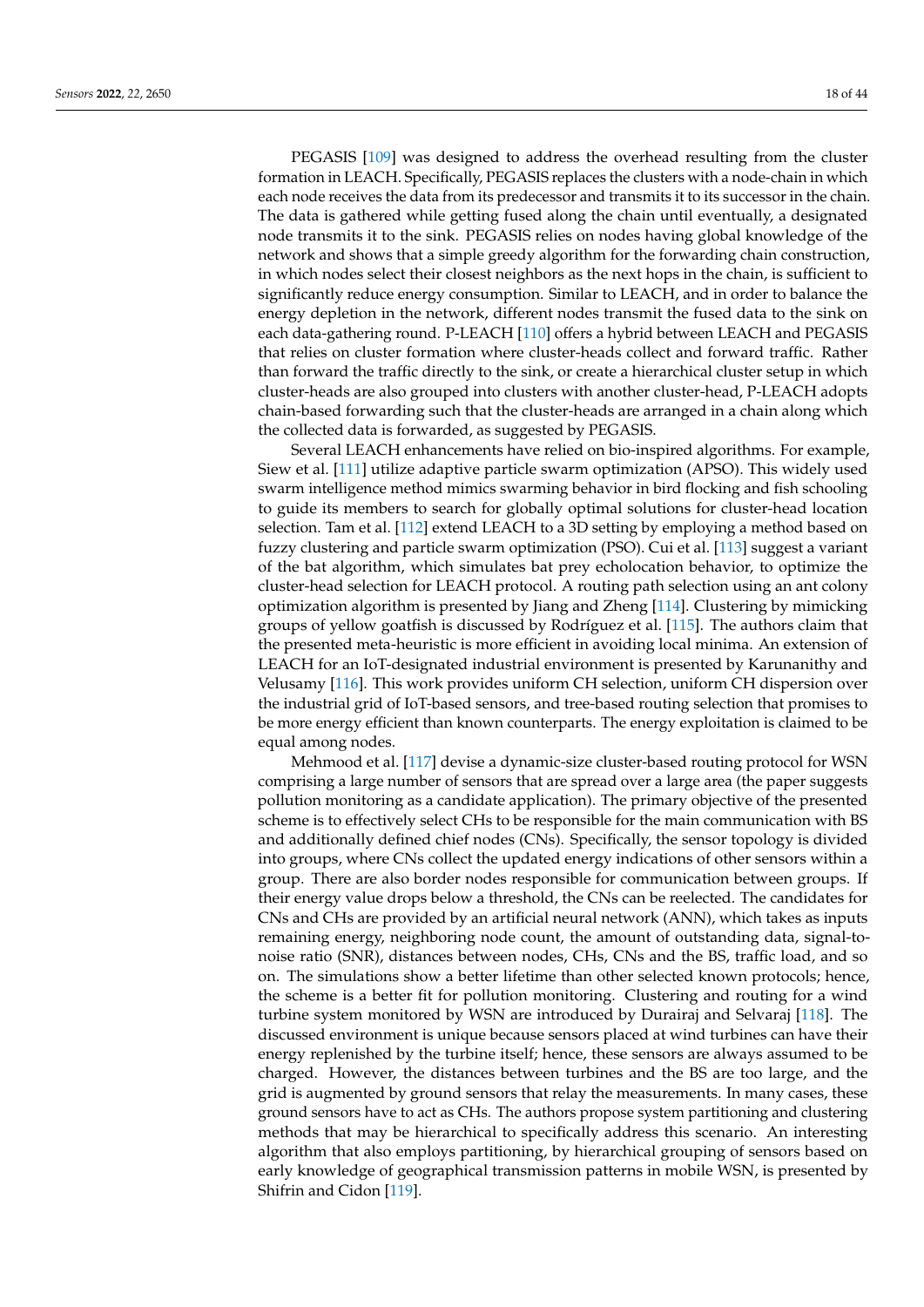## 5.1.2. Opportunistic Routing

The opportunistic routing approach, which was designed for wireless networks, dynamically chooses paths toward the destination on a per-transmission basis, Biswas and Morris [\[120\]](#page-39-0), Ye and Hua [\[121\]](#page-39-1). Opportunistic routing exploits the broadcast nature of wireless communication jointly with the spatial diversity of distributed nodes in a given route such that multiple nodes overhear each packet transmitted by a node. The node that receives the packet successfully and can serve as the best relay toward the destination (e.g., closest to the destination) becomes the next transmitting node. Harnessing opportunistic routing to duty-cycle MAC protocols encounters several obstacles. In synchronous dutycycle MAC protocols (Section [4\)](#page-12-0), the short time duration in which all nodes are awake (and specifically, all the potential relays are awake and trying to forward the same packet) can lead to artificial congestion and poor wake-time utilization. In asynchronous duty-cycle MAC protocols, since not all nodes are awake simultaneously, the use of overhearing, which opportunistic routing relies on, is limited and requires adaptations such that the transmitter will transmit to multiple relays upon its wake-up (e.g., [\[122\]](#page-39-2)) or delay its transmission, choosing its relay opportunistically based on channel condition (e.g., [\[123\]](#page-39-3)).

In a dense WSN, even under asynchronous duty-cycle MAC protocol, several potential relays can be awake simultaneously, which poses additional challenges when utilizing opportunistic routing. In addition to the relay selection problem—whether a transmitter should wait for the best relay to wake up or compromise on a less preferable relay, reducing its awake period and how long it should wait—it also encounters the collision avoidance problem between simultaneously awake nodes. Liu et al. [\[124\]](#page-39-4) suggest a slotted contentionbased scheme in which, following a probe sent by the transmitter, the awakened potential relays contend and transmit feedback concerning the routing progress they can offer. The transmitter selects the best possible relay out of the ones that replied, taking into account not only the metric chosen to evaluate the different relays, but also the waiting time of the link-layer transmissions. Under a similar set-up of dense asynchronous duty-cycle MAC protocol with multiple potential relays awake simultaneously, Hawbani et al. [\[125\]](#page-39-5) try to control the number of potential forwarders, which influences both the transmitter waiting time and the number of packet duplications. The suggested solution relies on a two-step mechanism. First, each transmitter determines a *candidate zone* such that all nodes within the *candidate zone* are potential forwarders. Second, the candidates within the *candidate zone* are prioritized based on a combination of metrics that considers residual energy, transmitting direction, distance, and link quality.

### 5.1.3. Routing Protocol for Low-Power and Lossy Networks (RPL)

A routing protocol for low-power and lossy networks (RPL) is a routing protocol that was specifically designed for networks composed of constrained nodes, which are interconnected via unstable and lossy links with relatively low packet delivery rates and typically only support low data rates (hence, low-power and lossy networks (LLNs)). Specifically, RPL is a distance-vector proactive routing protocol designed for IPv6 lowpower devices with limited energy, processing, and memory resources (Winter et al. [\[126\]](#page-39-6)). RPL constructs a tree routing topology termed the destination-oriented directed acyclic graph (DODAG), rooted at one or more sink nodes. The routing tree (graph), along which the traffic traverses, is constructed according to an objective function (OF) that can utilize a set of metrics such as energy consumption, latency, and hop count. The most common ones are OF0, which finds the shortest path (the path with the minimal hop-count) to the sink (Thubert et al. [\[127\]](#page-39-7)), and minimum rank with hysteresis objective function (MRHOF), which finds the routes that minimize the link cost associated with the routes (Gnawali and Levis [\[128\]](#page-39-8)). The cost is defined as the latency metric allowing RPL to find stable minimum-latency paths from each node to the sink, or it can be associated with the expected transmission count (ETX) metric, which allows RPL to find the stable minimum-ETX paths from the nodes to the sink (the default metric). In order to achieve stability, MRHOF also ensures that a route is changed (a node exchanges its preferred parent in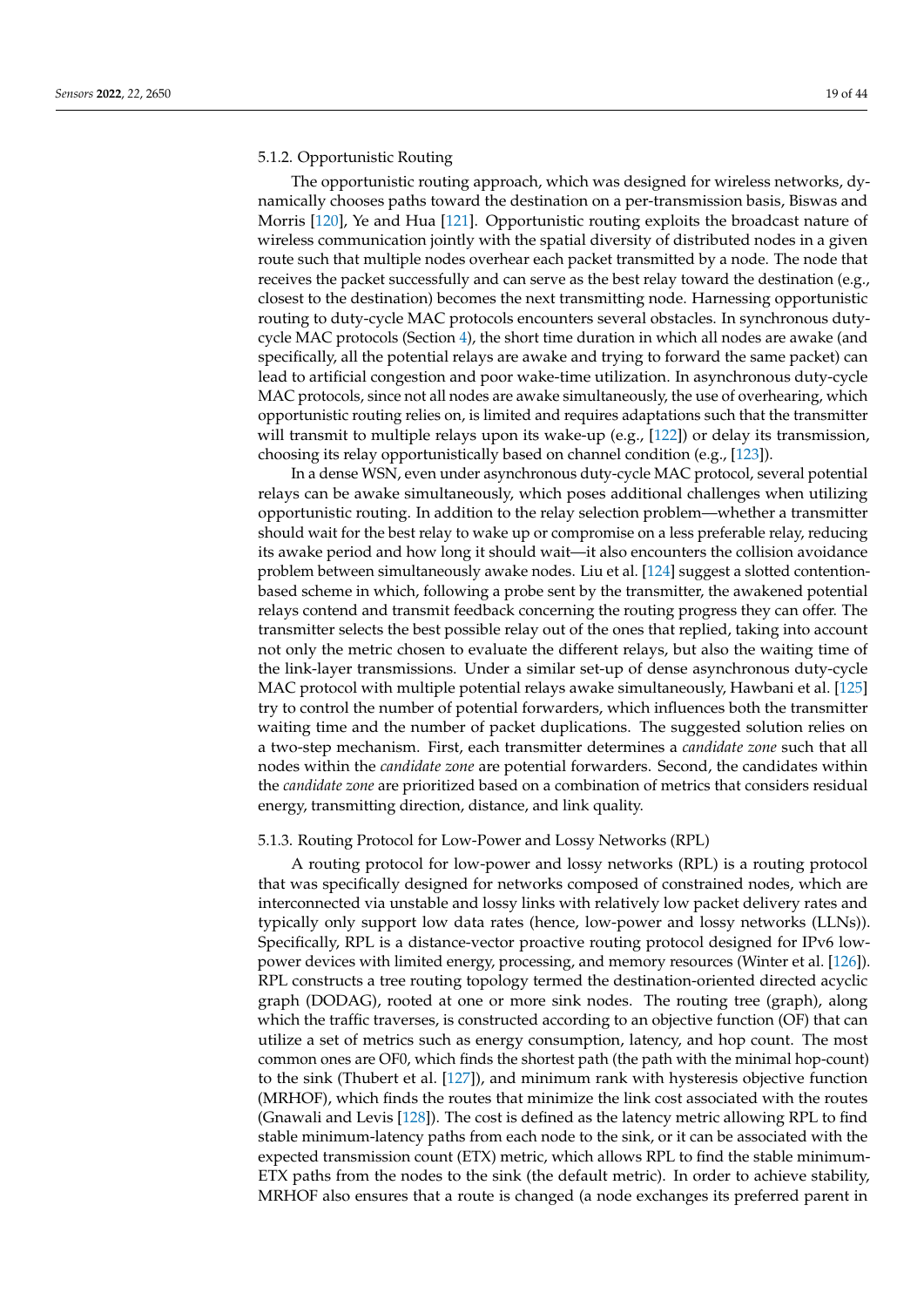the routing tree) only if the cost of the improved route is better than the current route by at least a predefined threshold. RPL is the de-facto IPv6-based routing protocol for the IoT. Accordingly, several OFs and possible enhancements have emerged during recent years, and several performance evaluations and comparisons have been presented. In the following, we discuss some of these OFs.

Abdel Hakeem et al. [\[129\]](#page-39-9) analyze the performance of RPL in collecting smart meter readings over smart grid (SG) networks via Java-based simulations and IoT-LAB testbed experiments. Specifically, Ref. [\[129\]](#page-39-9) evaluates the RPL performance under the two prominent objective functions Hop Count and ETX, in terms of packet delivery ratio, network latency, control traffic overhead, and power consumption. Barnawi et al. [\[130\]](#page-39-10) utilize the Cooja network simulator to examine the performance of RPL under duty-cycle MAC protocol. Specifically, Ref. [\[130\]](#page-39-10) simulates RPL over the classical XMAC protocol and its derivative ContikiMac, where, rather than using a long preamble waiting for the receiver to wake up, the sender repeatedly sends the same packet until a link layer acknowledgment is received. As a baseline, Ref. [\[130\]](#page-39-10) uses NullRDC, an always-awake node. As expected, the results show that NullRDC is better in terms of latency, while ContikiMac outperforms the others in terms of power consumption. Al-Shargabi and Aleswid [\[131\]](#page-39-11) also utilize the Cooja network simulator to evaluate which OF is more suitable for a WSN in healthcare scenarios. OF0 and ETX are examined in various network topologies, such as the grid and random topology, under diverse densities. They conclude that the OF0 is more efficient with respect to packet delivery ratio (PDR) and power consumption in the random topology setup.

Sousa et al. [\[132\]](#page-39-12) propose an energy-efficient and path-reliability-aware objective function (ERAOF). The OF suggested by ERAOF linearly combines energy consumption and link quality (in terms of ETX) routing metrics. Even though the selected routes are not optimal in either one of the objective metrics, they provide a balance between energy efficiency and reliability. Rafea and Kadhim [\[133\]](#page-39-13) suggest an energy threshold RPL (ETRPL), which, in addition to the ETX metric, incorporates in its objective function the remaining energy of the preferred forwarding (parent) node. ETRPL performance is evaluated via Cooja simulator. Sharma et al. [\[134\]](#page-39-14) suggest another MRHOF-based objective function that takes into account three routing metrics: ETX, energy, and delay. Energy consumption, in order to increase the lifespan of the network, is also considered by Sankar et al. [\[135\]](#page-39-15), which suggests cluster-tree-based routing protocol to maximize the lifetime of IoT (CT-RPL). As the name suggests, CT-RPL is a cluster-based routing protocol that involves three processes: cluster formation, cluster-head selection, and route establishment. CT-RPL first scans the nodes and group (cluster) nodes whose Euclidean distance from their centroid point is bounded, adding one node at a time. Next, each cluster selects its cluster-head (CH), utilizing a game-theoretic approach in which the node with the maximum payoff "*p*" value—which considers parameters such as residual energy, sensing energy, receiving energy, aggregation energy, and transmission energy—is selected as the CH node for each round. Finally, the route is established using the metrics residual energy ratio (RER), queue utilization (QU), and expected transmission count (ETX).

Another RPL enhancement termed weighted random forward RPL (WRF-RPL) is proposed by Acevedo et al. [\[136\]](#page-39-16). WRF-RPL suggests a load balancing over RPL mechanism, which distributes the traffic between multiple transmission paths, trying to avoid one preferred parent's congestions. WRF-RPL OF relies on the composition of two metrics, the remaining energy and the count of parent nodes, where the latter aims at prioritizing parent nodes with more optional paths to the destination. Forwarding decisions are probabilistic according to the defined metric, such that nodes with a higher number of parents or hops are more likely to be selected than others. The authors utilize the Cooja simulator for evaluation. Rojas et al. [\[137\]](#page-39-17) leverage a wired data center network labeling protocol to suggest IoTorii, a routing protocol for LLNs. IoTorii supports multiple paths between sender and receiver, and requires fewer table entries and control messages, with similar performance compared to the standard RPL.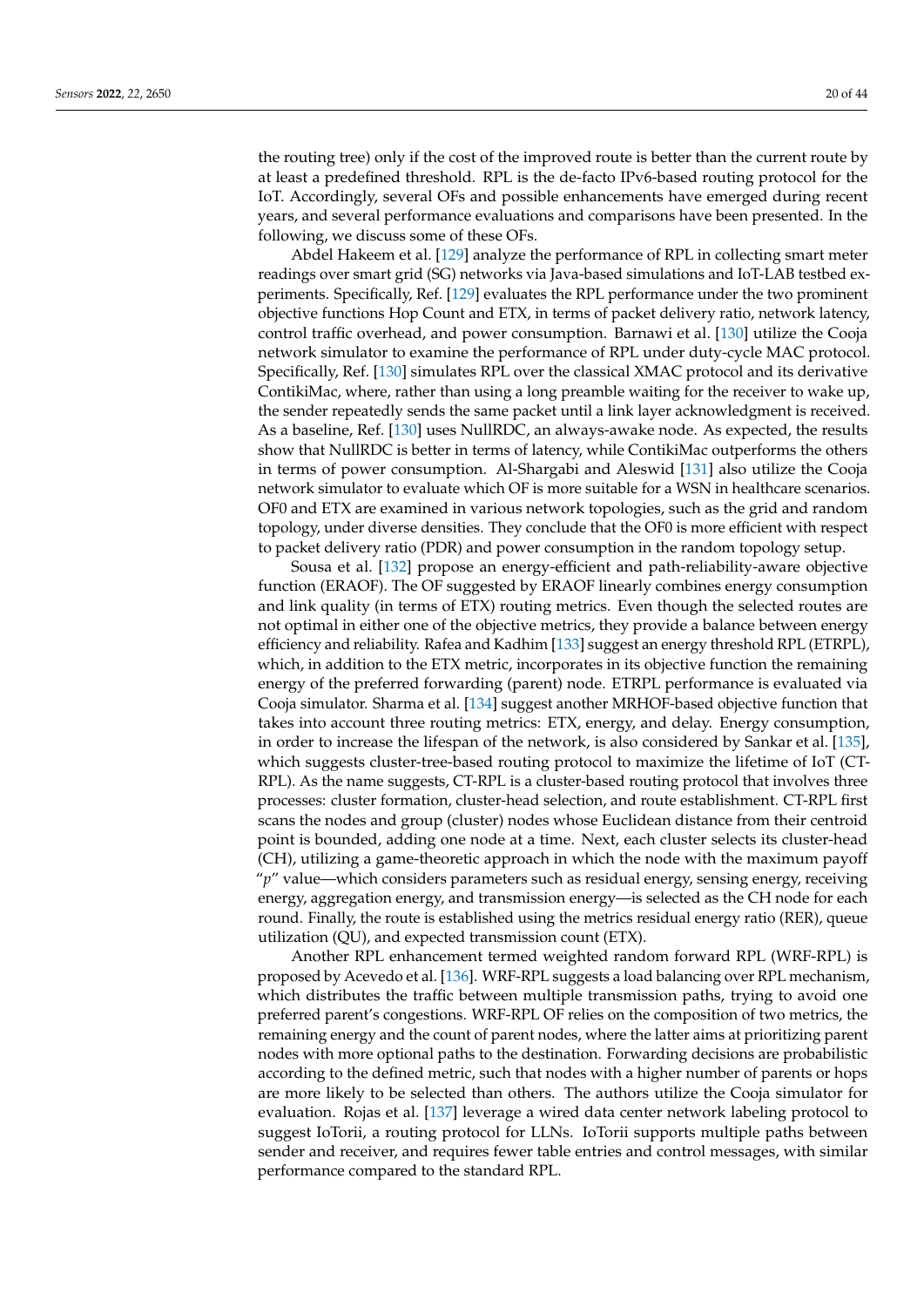Molnár [\[138\]](#page-39-18) provides a graph-theoretic solution to the general problem of QoSconstrained routing in WSN that relies on RPL. The authors stress the difference between multi-objective optimization and multi-constrained problem setting. Vera-Pérez et al. [\[139\]](#page-39-19) examine the integration of RPL to IEEE 802.15.4e with time-slotted channel-hopping (TSCH) medium access mechanism. In particular, Ref. [\[139\]](#page-39-19) characterizes the long deployment delays required for such networks to become operational and able to start exchanging data messages. The article proposes an analytical model that estimates the average time that the synchronization process can take for a new node to join a TSCH-based network, as well as an estimation of the maximum time required for the formation of a complete network of this kind, and the additional time required to set the RPL-based routes. The paper validates the analytical model via simulations. A recent comprehensive survey on routing protocols for LLN networks in IoT (not exclusive to RPL) can be found in [\[140\]](#page-39-20).

#### <span id="page-20-0"></span>*5.2. Data Aggregation Routing Protocols for Energy Harvesting WSN*

As discussed in Section [2,](#page-3-0) an alternative for relying on batteries as the source of energy, with their imposed constraints (e.g., size, replacement, etc.), is to embrace energy-harvesting (EH) technology. However, as mentioned earlier, relying on EH imposes different constraints and limitations. Such constraints can make battery-reliant schemes impractical when devising data collection procedures. When battery-reliant schemes are applied to EH-based platforms, performance can be highly degraded. Specifically, relying on EH can induce high diversity between the different nodes, as different nodes can have different attributes, such as energy depletion and charging rates, which affect the nodes' availability; in addition, different nodes can have different roles, such as different reporting rates or different report importance, requiring more energy usage, which eventually also affects the nodes' availability. When a sensor is expected to transmit or receive a report, it needs to have sufficient energy to complete the transaction; therefore, reliance on EH needs to be considered when designing a scheduling protocol. For example, a data collection scheme that relies on EH should adapt the report rate to energy availability; it can compromise the rate of less important reports coming from the sensors to leave them sufficient energy for emergency reports. It can prioritize sensors with more energy over those with lower energy, especially when there is some redundancy in the reports received by different sensors. This is especially so when dealing with multi-hop routing, where many of the nodes serve as relays and have the burden to stay awake longer, to receive and transmit more, which escalates the heterogeneity of the nodes and accentuates the difference in importance between the different nodes. Furthermore, if on a single-hop network, we could rely on the receiver (sink) to have unlimited power (connected to a power source), in multi-hop topologies also, the receivers rely on EH; hence, when scheduling a transmission, we need to ensure that both transmitter and receiver have sufficient power to complete the transaction. In the following, we present several routing protocol adaptations for EH-WSN in the context of data aggregation.

The typical setup considers that each node (sensor) encompasses an energy harvester and an energy storage device and is solely powered by the renewable energy available to it by its energy storage device. A multi-hop topology is considered such that the data from many of the sensors need to traverse multiple links before reaching the sink. Jeong et al. [\[141\]](#page-39-21) propose an adaptive data aggregation scheme for energy-harvesting WSNs. The suggested scheme relies on two residual-energy thresholds, lower and upper. Each node periodically estimates its residual energy level to determine whether or not to transmit data. When the node's residual energy is either above the upper threshold or below the lower threshold, the node transmits its aggregated data. If its energy is below the lower threshold, the node enters energy-saving mode after transmitting the data. Its radio is turned off, and it waits to regain sufficient energy before turning its radio back on. In normal operation mode, where the residual energy is between the two thresholds, the node only aggregates data received from other nodes and collects its own sensed data. If a node's aggregated data in normal mode exceeds its storage limit, the node transmits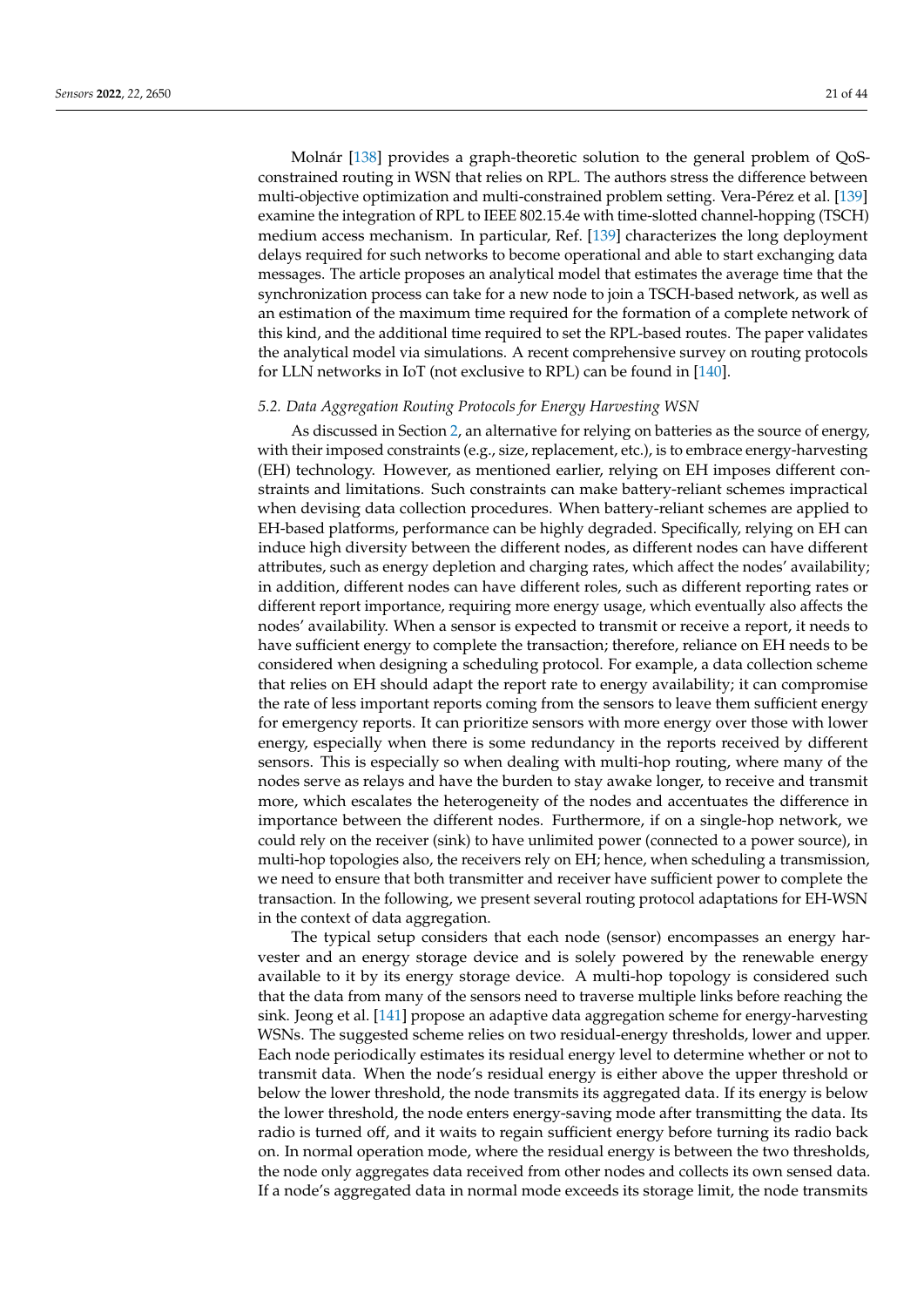the data regardless of its residual energy. While this scheme is clear and straightforward to implement, it lacks latency evaluation and a discussion about rendezvous between a transmitter and a receiver.

Chen et al. [\[142\]](#page-39-22) experimentally show that in energy-harvesting-based wireless sensor networks (EH-WSNs), the required nodes' charging time to be ready to receive or send a packet is much greater than the time required for the contention resolution mechanism and dominates the data aggregation latency. In addition to the common collision definitions, the paper defines an "energy-collision", which occurs due to battery level constraint and not due to simultaneous transmissions. Specifically, energy-collision occurs when a transmitterreceiver tuple is scheduled for transmission, but the transmission cannot take place because at least one of the two nodes has insufficient energy to transmit or receive the packet due to recent activity (insufficient time has elapsed since its last transmission or reception to harvest enough energy for the subsequent scheduled transmission). An adaptable data aggregation tree is constructed, which considers each node's residual and harvested energy, and three energy-collision-aware data aggregation algorithms are proposed.

## 5.2.1. Cluster-Based Routing Protocol That Relies on EH

Several studies have suggested various adaptations for LEACH WSN cluster-based routing protocol (e.g., [\[106\]](#page-38-12)) for EH-based WSN (EH-WSN). Recall that LEACH's clusterhead selection mechanism randomly selects sensor nodes as cluster-heads to distribute the energy consumption between them evenly, which can seemingly cope with the EH constraints. However, note that even when the nodes' platform is exactly the same, the potential of different nodes to harvest energy, dependent on their specific ambient conditions, can be very different. Furthermore, the node's location with respect to the sink can highly influence the amount of data it needs to relay toward the sink, causing high discrepancies between the energy utilized by various nodes. To cope with these discrepancies, Xiao et al. [\[143\]](#page-39-23) modify LEACH's cluster-head selection mechanism and define a new metric termed "energy potential function" to measure each node's capability to harvest energy. The paper devises a cluster-head selection strategy that prioritizes nodes with higher expected stored energy (based on the currently available energy and their potential energy) to become cluster-heads, regardless of the number of instances that the node was selected as cluster-head in the past.

To address the imbalance between the energy expected to be consumed by clusterheads (CHs) that are closer to the sink and are expected to spend more energy on relaying packets from farther clusters, and CHs that are further from the sink and expected to relay less traffic, Wu et al. [\[144\]](#page-39-24) suggest an unbalanced clustering mechanism. In particular, cluster sizes are determined according to the distance (hop count) to the sink to balance the energy consumption of the CHs. Accordingly, clusters closer to the sink, which are expected to relay more inter-cluster traffic, will be smaller, so that they collect less intra-cluster traffic; clusters further away from the sink and expected to relay less inter-cluster traffic will comprise more nodes, so that they collect more intra-cluster traffic. The mechanism suggested to attain this balance is partitioning the network conceptually into concentric rings around the sink with linearly increasing radii. Each ring comprises nodes with the same hop distance to the sink. Clusters within the same ring will have the same size. CH selection is designed to balance the loads of each ring considering the available nodes' energy, which is evaluated based on the EH rate. Following a similar approach, Yang et al. [\[145\]](#page-39-25) assume a highly symmetric circular sensor network in which the sink (BS) is located at the center, and the sensors are distributed evenly in a disc around it. As with [\[144\]](#page-39-24), the sensor field is divided into concentric rings; however, in this study, the rings are determined to have an equal area such that the number of sensors in each ring is expected to be the same. Under the given model, Ref. [\[145\]](#page-39-25) analyzes the energy consumption of intra- and inter-cluster data transmission and derives the energy neutrality constraints, which guarantee that each node consumes less energy than the amount of energy it has harvested. The authors further devise a constraint formula of the number of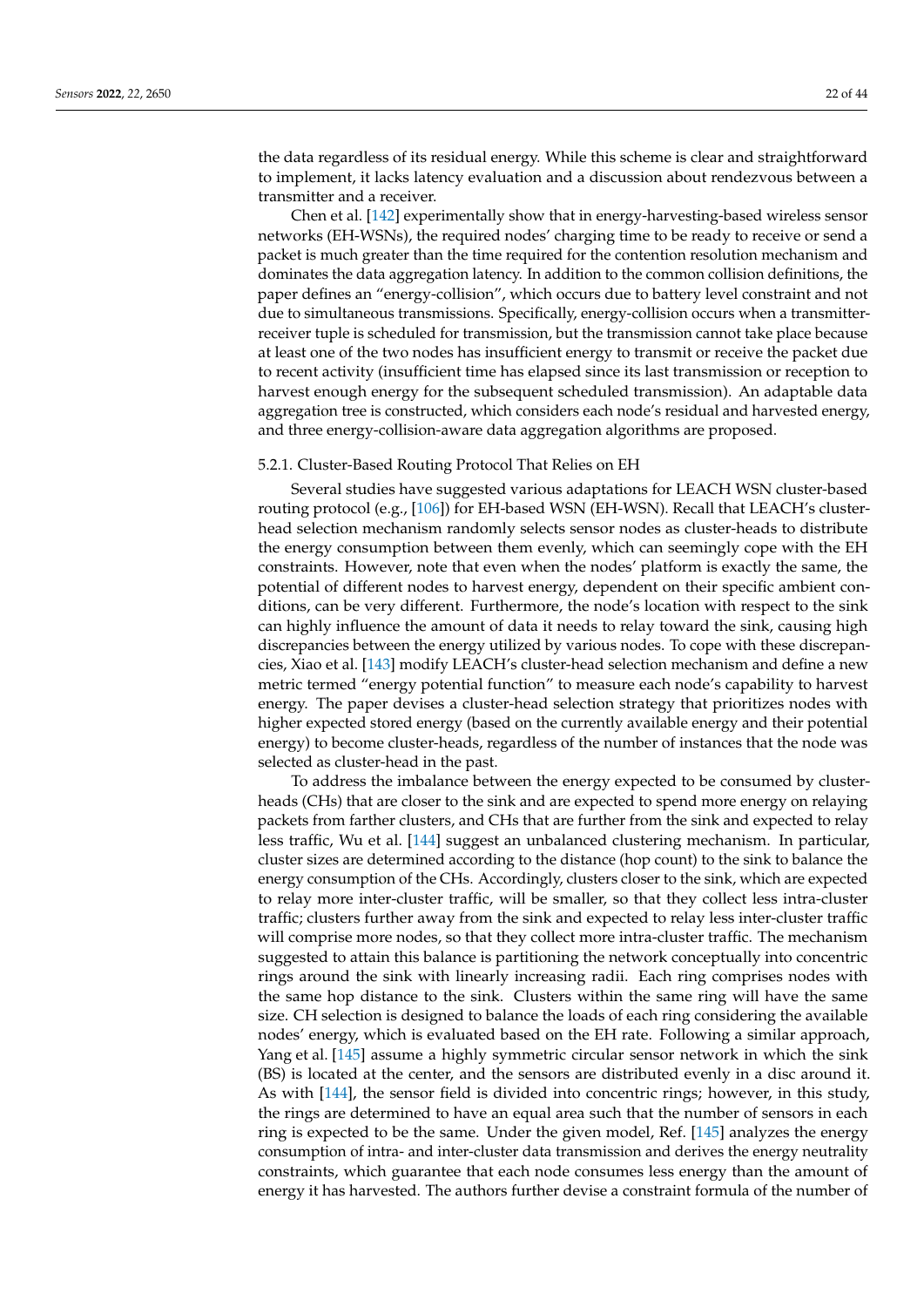clusters required in each layer (ring) that balances the average energy consumption of nodes in different layers. The energy neutrality constraints and the cluster parameters are used to obtain the parameters (number of rings, number of clusters in each ring, and minimum network data transmission cycle) that minimize the data transmission cycle. Based on the attained parameters, the cluster-based routing protocol is derived. The protocol consists of an initialization phase and repeated cycles divided into topology formation and datagathering phases. Bahbahani and Alsusa [\[146\]](#page-40-0) suggest two separate enhancements. The first, termed cooperative transmission strategy, enables nodes to serve as relays to relay undelivered packets from cluster members to CHs and from CHs to the sink node. The second mechanism, termed cluster-head duty-cycle, regulates the frequency at which a node can become a CH based on duty-cycling that adapts to the node's energy-harvesting rate.

To conserve the energy of nodes that are more susceptible to energy depletion, Bozorgi et al. [\[147\]](#page-40-1) select CHs, taking into account their residual energy, expected harvest energy, distance from the sink, number of neighbors, and, similar to LEACH, the number of times a node has already served as a CH in the past. The proposed approach, which combines centralized and distributed mechanisms, relies on a signal transmitted by the sink that can be received by all the nodes, which allows them to estimate their geographic distance from the sink. The network is partitioned by the sink into four layers based on distance. The sink further computes the individual coverage radius of each node (potential CH) based on distance (nodes closer to the sink, which are therefore expected to relay traffic coming from more distant clusters, will have a smaller radius, and thus less intra-cluster traffic; on the other hand, nodes farther away from the sink, which are therefore expected to have less inter-cluster traffic to relay, are assigned a longer radius, and therefore more intra-cluster traffic). The paper suggests a distributed contention-based mechanism for selecting the CHs in which the contention window takes into account the parameters mentioned above. Another cluster-based routing for EH-WSN is proposed by Ren and Yao [\[148\]](#page-40-2). The proposed routing scheme is divided into cluster establishment and data collection. It is suggested that besides the typical cluster members (CMs) and clusterhead (CH), a new entity be devised, termed in the paper scheduling node (SN), which is different from the CH. The main task of the SN is to monitor the energy of all the cluster members during the data collection stage and select a CH based on the monitored residual energy of the cluster members. The transmission range of nodes can also be adjusted based on their residual energy. The data collection stage, which adapts a round-based scheme similar to LEACH, is divided into the data transmission and CH selection stages.

Sinde et al. [\[149\]](#page-40-3) aim to improve the network efficiency by three means: (i) clusterization mechanism that takes into account energy consumption during the data aggregation phase, (ii) duty cycle adaptation of each node such that each sensor node determines its mode of operation, and (iii) routing mechanism based on ant colony optimization that chooses the path between the source and the sink node that reduces the delay incurred. Overall, while the paper jointly addresses several topics in WSN, including those connected to energy-efficient data gathering, its main contribution is the detailed NS3 simulation.

### 5.2.2. Mobile Charger

Today's technology enables dedicated wireless charging equipment (WCE) to recharge the nodes' batteries, prolonging the lifetime of wireless rechargeable sensor networks.

A model in which, in addition to the sink (base station), a mobile station will navigate through the WSN to collect data and charge sensor nodes is considered by Liu et al. [\[150\]](#page-40-4). The paper suggests a joint routing and charging strategy. The joint problem is decomposed into two sub-optimization problems: routing tree optimization and charging path optimization. Heuristic algorithms based on simulated annealing algorithms were applied to solve these sub-optimization problems.

A joint charging and routing algorithm with WCE-assisted data gathering is also suggested by Lu et al. [\[151\]](#page-40-5). The model suggested therein assumes that the BS (sink) can get the information of each node at any time, including node location, residual energy,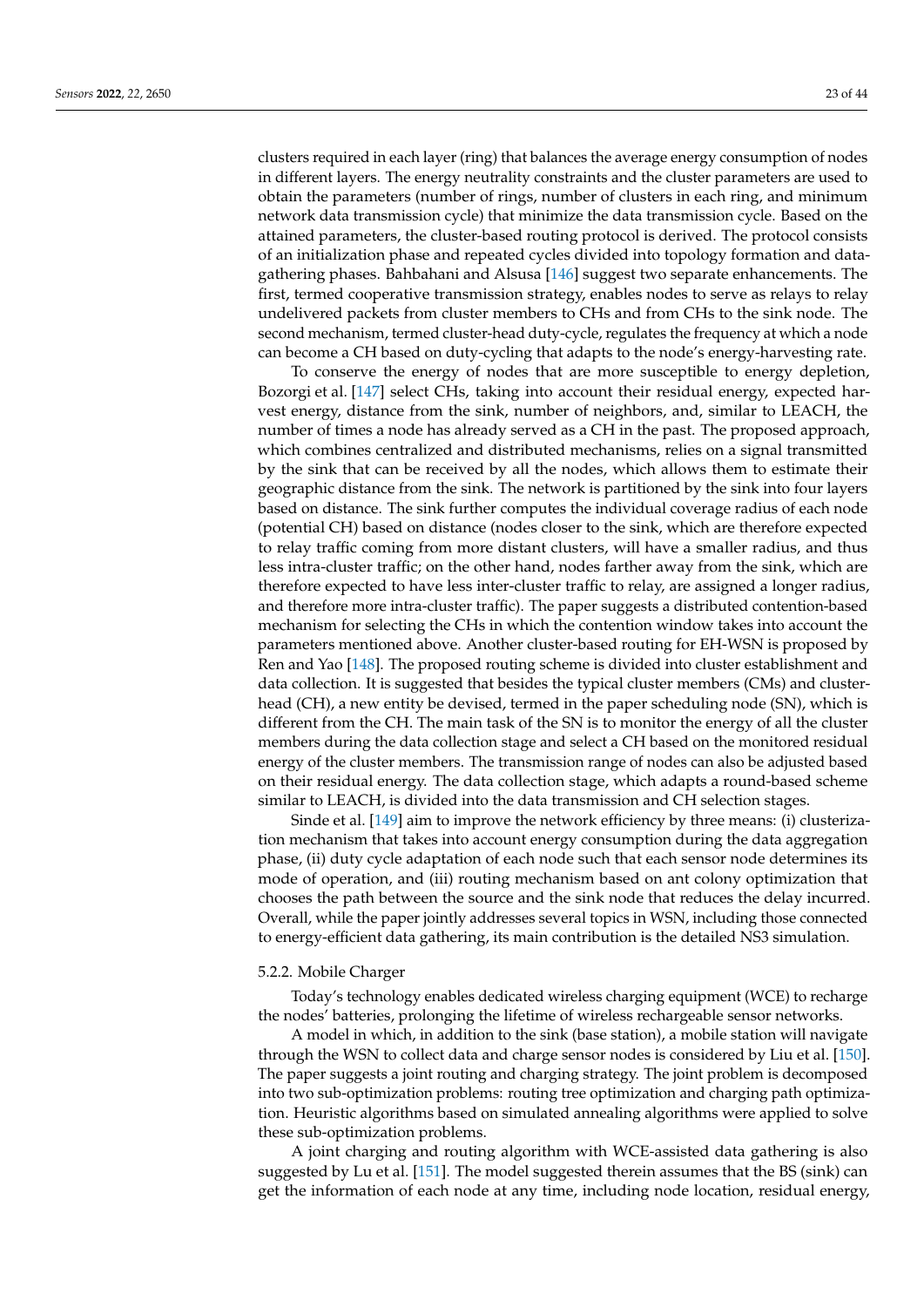and energy consumption rate. The suggested approach relates to data routing and energy supplement to undercharged nodes. The data routing algorithm considers several factors: sensor buffer occupancy, load, and energy. To find the route for the mobile recharging unit to traverse, they rely on Du [\[152\]](#page-40-6) to seek the shortest Hamiltonian cycle between the nodes that urgently need energy replenishment traversed by the mobile recharging unit. Additional nodes along the traversed path can also be charged. Furthermore, the mobile recharging unit can also gather data from sensors with a critical buffer occupancy during its recharging cycle.

In the following section, we discuss network coding (NC) and, in particular, linear network coding in the context of data gathering in WSN.

### *5.3. Network Coding (NC)*

Network coding leverages the routing protocols and the ability to construct multi-path routing between sources and their destination (the sink) to enable intermediate nodes to perform coding on the incoming packets before forwarding them. In the following section, we discuss network-coding-related works.

Linear network coding was first introduced by Celebiler and Stette [\[153\]](#page-40-7) and evolved in the seminal paper by Ahlswede et al. [\[154\]](#page-40-8) as a means to improve the network's throughput, efficiency, and scalability, which can also be leveraged to improve the network resilience to attacks and eavesdropping. Linear network coding allows the network's intermediate nodes (e.g., relays) to accumulate arriving messages and forward a newly encoded message, which is a linear combination of the accumulated packets, multiplying them by coefficients chosen from a finite field. The manner in which nodes encode and decode messages depends on the selected coding scheme. Network coding (NC) over wireless communication can reduce the number of transmissions by leveraging the fact that a single transmission is overheard by multiple nodes in the transmitter's vicinity, and can therefore be utilized by each of these nodes, which will forward a coded packet with unique coefficients comprising its own message and the messages it overheard (e.g., [\[155\]](#page-40-9)).

In WSNs, NC can be utilized for various traffic patterns, including data dissemination (one-to-many communication) and data gathering. Works on energy-efficient NC-based dissemination can be followed in the survey [\[156\]](#page-40-10), with multi-hop routing being emphasized. In data dissemination in which the base station/sink distributes information to the sensor nodes, NC is beneficial mainly for distributing *control* messages (broadcast or multicast traffic) or, in case of unicast traffic, for recovering lost packets (retransmissions). The latter utilization relies on the fact that different nodes heard or did not hear different packets. Accordingly, nodes store packets they overheard, even if not destined to themselves. The transmitter (e.g., access-point) accumulates several packets that need to be retransmitted, each for a different receiver. It transmits a coded packet that is a composite of these accumulated packets. Each receiver can decode a missing packet by utilizing its stored overheard packets (e.g.,  $[157-162]$  $[157-162]$ , where the last two mainly focus on data dissemination of control management messages. It is noteworthy that Cohen et al. [\[157\]](#page-40-11) also present a successful real HW radio deployment of their scheme. XOR-CoW [\[163\]](#page-40-13) exploits the same concept to design an IoT protocol in which relays transmit coded packets that mix downlink and uplink traffic. Similar to other previously mentioned studies, the coding scheme by Swamy et al. [\[163\]](#page-40-13) is over finite Galois field of size 2 (GF(2)) (i.e., XORing the coded packets).

Network coding is widely explored for data-gathering schemes. Typically, an NCbased protocol involves both the coding scheme and the multi-path routing. It relies on the relay nodes to overhear packets and perform the coding, and on the sink (or multiple sinks) to collect sufficient coded packets (combinations) to encode the sent information. The limited ability of the sensors constrains NC over WSN (e.g., limited storage to store overheard packets, limited computation power to perform sophisticated operations, limited awake time for packet overhearing, etc.). The utilized coding scheme influences the performance of the NC algorithm in several aspects such as the throughput, algorithm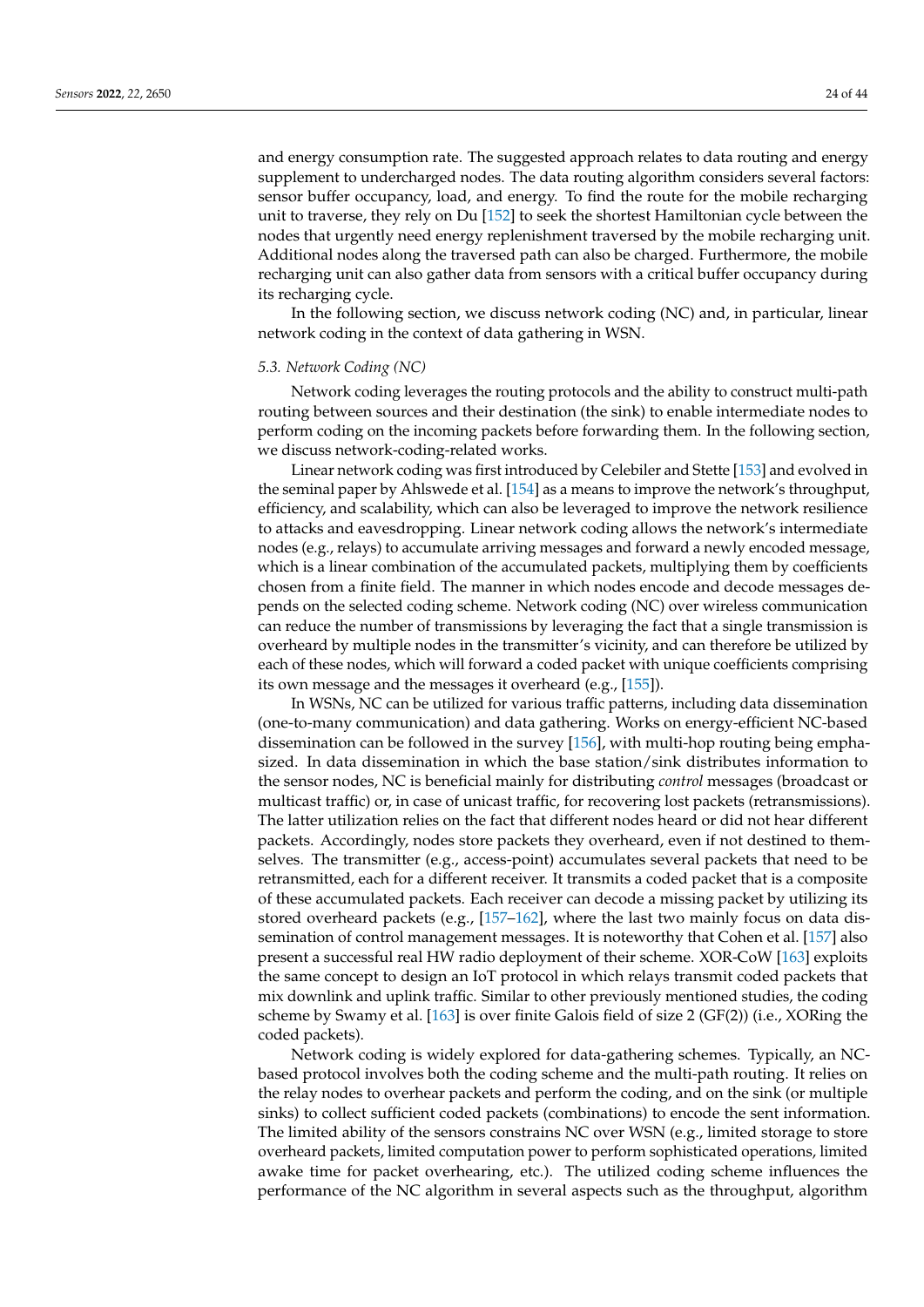complexity, encoding complexity, decoding complexity, packet overhead (bits), required feedback, and so on. Note that many of these metrics are directly translated to air time and energy consumption, which must be considered in WSN. The random linear network coding (RLNC) encoding scheme (e.g., [\[164\]](#page-40-14)) is widely used because, despite its simplicity, it can attain throughput that is close to the optimal one using a decentralized algorithm. In RLNC, relays transmit random linear combinations of the packets they receive, with randomly chosen coefficients from a finite Galois field (GF). The receiver must obtain a sufficient number of linearly independent combinations (packets) to decode the original packets. If the GF size is sufficiently large, the probability that the randomly generated combinations will be linearly independent is high. However, the receiver needs to know the coefficient used in each combination; hence, it needs to be sent as overhead piggybacked on each traversed packet. The larger the GF size, the higher the overhead. RLNC scheme with distributed encoding was utilized by Stefanović et al. [\[165\]](#page-40-15) for a perimeter data-gathering objective, in which the data should reach the perimeter nodes that are located on the boundary of the covered area. The proposed scheme does not deploy routing algorithms or maintain routing information and relies on random walks.

One disadvantage of RLNC is its decoding complexity in the order of  $O(n^3)$ , where *n* denotes the number of original packets. Sparse end-to-end erasure-correcting codes can reduce the decoding load on the receiver at the cost of introducing an additional, nonnegligible delay. Feizi et al. [\[166\]](#page-40-16) suggest a tunable sparse network coding (TSNC) scheme that tunes the level of sparsity as the transmission process evolves. This tuning process can reduce the delay overhead by using denser codes towards the end of the transmission while maintaining the complexity advantages of a sparse code. Prior et al. [\[167\]](#page-40-17) propose two network coding schemes for information gathering, which are based on tunable sparse codes, with and without explicit feedback from the sink. The suggested schemes are designed for meter readings in a smart grid. Nistor et al. [\[168\]](#page-40-18) further exploit RLNC and TSNC for data gathering and derived analytical bounds for a multi-hop line network using a fluid model, which is valid for any field size and various sparsity levels, and has two different feedback mechanisms.

SenseCode [\[169\]](#page-40-19) adopts the NC paradigm, aspiring to balance energy efficiency and end-to-end packet error rate. SenseCode relies on nodes transmitting both uncoded and coded packets. Each node stores only a small portion of the packets it overhears, which can be attained by letting the node wake up sporadically within its duty cycle and stay awake for a short time interval each time it wakes up, storing overheard packets. Accordingly, each coded packet comprises only a small subset of the packets the node could have potentially overheard and coded. NetCoDer [\[170\]](#page-40-20) concentrates on a star topology in which the star-head can be a sink or a relay that collects information from its neighbors. NetCoDer opportunistically selects, based on network conditions, a set of relays that, in addition to the data sent by the nodes, send additional coded packets with packets they overheard, which helps the star-head recover lost packets. To reduce the overhead, the relays use LNC coefficients based on the addresses of the sensor nodes. A similar idea that also does not rely on feedback was presented in SR-Code [\[171\]](#page-40-21) in which nodes and relays send redundant coded messages to help the sink recover lost messages. SR-Code utilizes the XOR operator (GF(2)). Similar to NetCoDer, SR-Code reduces the overhead by using a bitmap to identify the coded packets rather than the address of the sending node. Al-Hawri et al. [\[172\]](#page-40-22) assume a data-gathering setup with single or multiple gateways (sinks) that can collaborate (exchange information via accessible shared distributed storage system). The paper distinguishes between traditional relays, which forward packets they receive as-is, and encoding relays, which perform network-coding on the packets they receive before forwarding them. The authors suggest a mathematical model and a heuristic algorithm to determine the number of network-encoding nodes and their location, which is insufficient for the aggregate received data at the gateway/gateways to be decodable, taking into account link failure scenarios.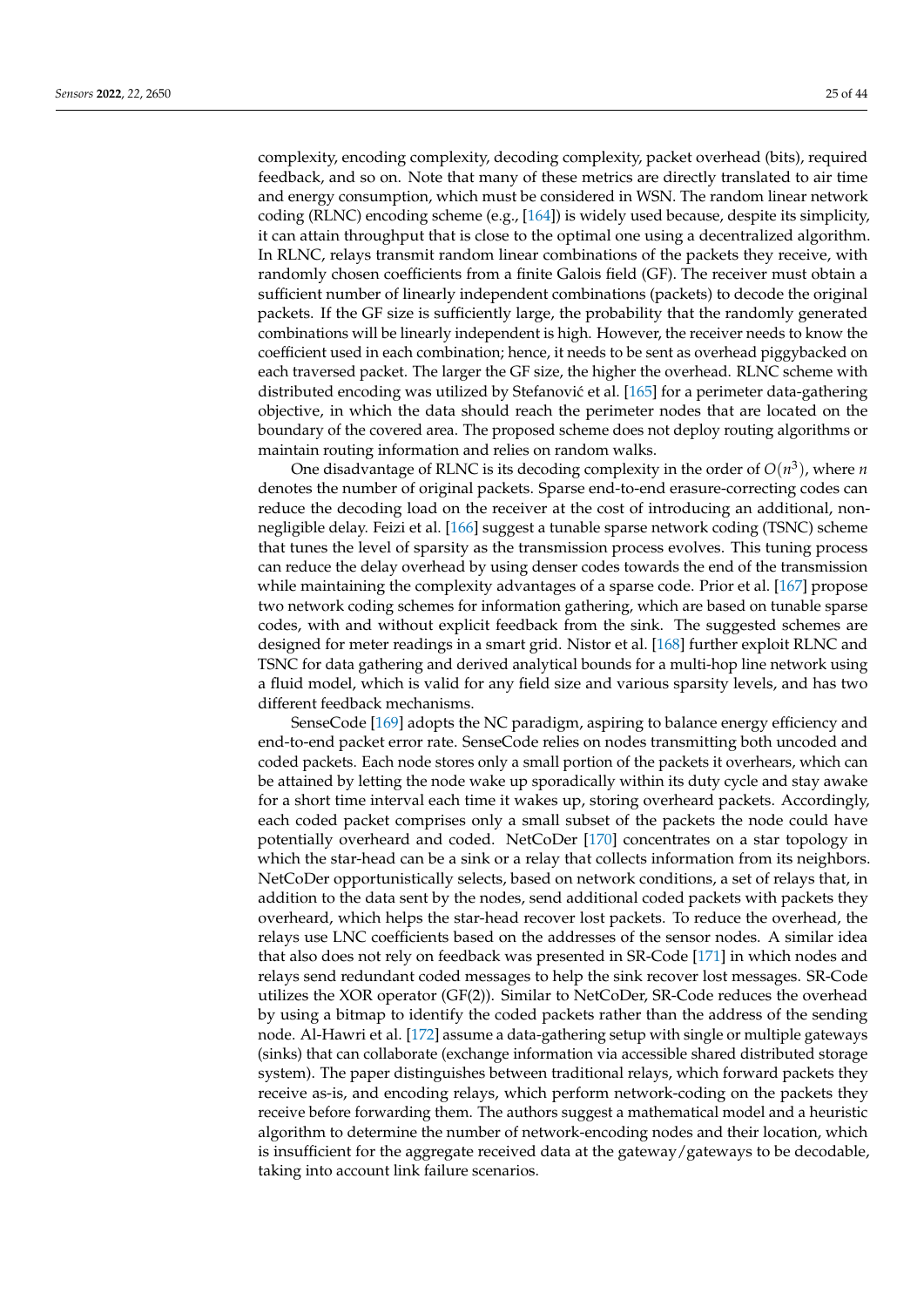Protocols that utilize NC in WSN need to balance achieving the NC expedience and diverse performance criteria. On the one hand, the motivation is to send only coded packets, as sending uncoded packets degrades the NC gain. On the other hand, a strategy in which a relay waits for packets to arrive in order to code them can yield unacceptable delays. Furthermore, storing arriving packets while waiting for additional packets to arrive before coding them can result in a buffer overflow and packet loss. To overcome these drawbacks, Chen et al. [\[173\]](#page-40-23) suggest an opportunistic network coding (ONC) approach in which the relay can transmit either coded or uncoded packets. Each relay determines whether to transmit a coded or uncoded packet according to its queue state at each transmission opportunity. For the simple topology of a relay interconnecting two nodes that communicate with one another, Ref. [\[173\]](#page-40-23) presents an ONC strategy that can achieve the optimal delay/power tradeoff. Mirani et al. [\[174\]](#page-41-0) adopt the ONC paradigm for data dissemination in vehicular ad hoc networks (VANETs), for which the mobile nodes (vehicles) employ a decode-and-forward scheme with subjective timers determined according to their distance from the source. In Tan et al. [\[175\]](#page-41-1), an opportunistic routing protocol with opportunistic network coding is proposed for correlated data gathering.

Next, we provide more recent works that utilize NC in WSNs and related networks that are not particular to data-gathering applications. Marques et al. [\[176\]](#page-41-2) propose to use NC in a fog computing scenario, since in the fog computing system architecture, the data measured on a node should be delivered to many other destination nodes. The authors design a protocol for encoding and decoding and provide a design to incorporate it on the MAC level. Uwitonze et al. [\[177\]](#page-41-3) consider a setup in which a WSN has been split into multiple disjoint partitions and suggests a polynomial-time heuristic algorithm based on space network coding termed relay placement using space network coding (i.e., rather than send additional coded data, additional relay nodes are deployed) for finding the optimal number and positions to place relay nodes for restoring the network connectivity.

A network coding backpressure routing scheme for data aggregation in large-scale Internet of things (IoT) networks is explored by Malathy et al. [\[178\]](#page-41-4). The proposed routing scheme exploits network coding for the data aggregation process, which improves the throughput of the network by eliminating redundant packets. The paper relies on clusterbased routing that selects the cluster-heads (CH) based on the available energy and distance, which helps to minimize traffic congestion and provide efficient data transmission.

#### <span id="page-25-0"></span>*5.4. Data Collection Utilizing Mobile Sink and Unmanned Aerial Vehicle (UAV)*

A different paradigm for the traditional setup of data gathering in WSN, which relies on a single or multiple static sink(s) towards which all traffic needs to travel, is the utilization of one or multiple mobile sinks (MSs) that traverse the terrain and collect the reports from the devices. Such mobile sink(s) can be the traffic's final destination or just an accessory that collects the data and transmits it to the sink. Note that in the latter case, the final destination is not necessarily located within the wireless network realm and can be located outside it (e.g., within the Internet or the cloud). Since these mobile sinks are unmanned aerial vehicles in many cases, these systems are sometimes called unmanned aerial vehicle-wireless sensor networks (UAV–WSNs). This section reviews several state-of-the-art developments in mobile sink(s). Since sometimes the MS routing challenges are interleaved with the MAC layer's challenges, the solution suggested in some papers, and accordingly their description, incorporated both layers.

Typically, data-gathering protocols that utilize moving sink(s) aim at optimizing some performance metrics, such as overall power consumption, average or worst latency of the data, trajectory traversed by the mobile sink, awake time of the sensors, maximizing the life cycle of the network, and so on. There are different options to classify these protocols: they can be classified according to this aforementioned performance objective, or other categories, such as characteristics of the moving sink, its speed and constraints, network model, communication standard utilized, and so on. In this section, we will classify the protocol into two classes: protocols that solely rely on the moving sink with no intra-traffic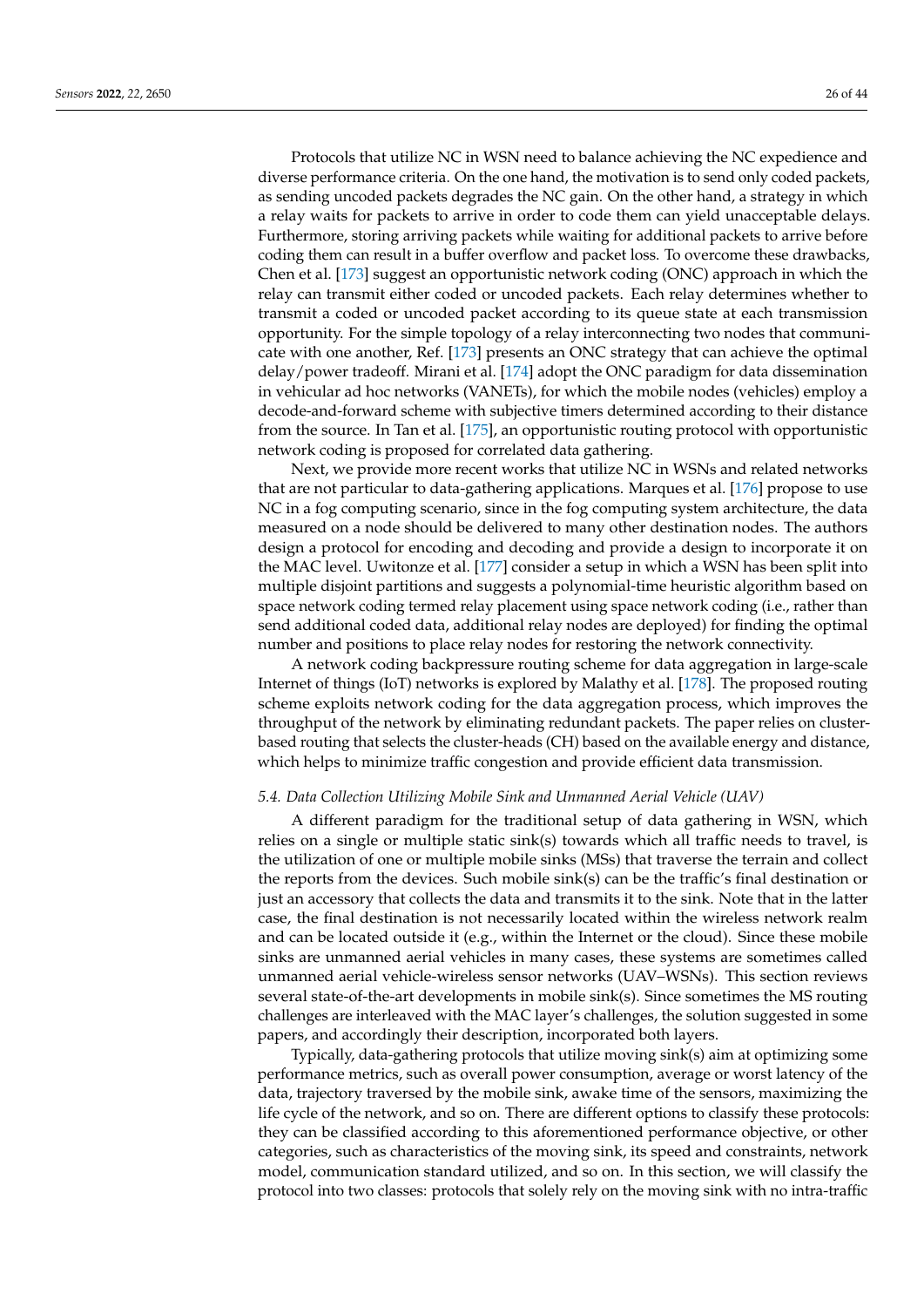between the nodes (all the traffic is directly transmitted to the moving sink), and protocols that combine routing between the nodes and traffic forwarding to the sink. This latter class will mostly include cluster-based protocols in which the nodes are clustered and cluster-heads (CHs) are selected, but rather than the CHs routing the traffic towards the sink, they forward the traffic directly to the mobile sink.

### 5.4.1. Routing Directly to the Mobile Sink(s) with No Intra-Node Data Forwarding

In this section, we review papers in which the only data traffic is between the nodes and the mobile sink, and no data is forwarded between the nodes.

Zhan et al. [\[179\]](#page-41-5) consider a general fading channel model and suggest an efficient sub-optimal solution that minimizes the energy consumption of all sensor nodes (SNs) while ensuring that data is collected reliably from all SNs with bounded outage probability. The suggested solution decouples the joint optimization problem, which considers both the SNs' wake-up schedule and the unmanned aerial vehicle (UAV's) trajectory, into two separate optimization problems, ensuring that the amount of data collected from each SN reliably exceeds a threshold. One of the formulated optimization problems is non-convex due to non-convex constraints, and therefore it needs to be relaxed. The two problems are solved iteratively to obtain an approximate solution. A flight time minimization problem for a UAV that collects data from a set of energy-constrained ground sensors is studied by Gong et al. [\[180\]](#page-41-6). The sensors are assumed to be located on a line (one dimension). Each sensor has a certain amount of data to upload. The UAV can collect data either while flying or while hovering, and only from a single sensor at a time. Accordingly, the UAV's trajectory is divided into non-overlapping data collection intervals, each dedicated to collecting data from a single sensor. The objective is to minimize the total flight time of the UAV from an initial point to a destination by jointly optimizing the division of intervals, the UAV's speed, as well as the sensors' transmission power. The flight time minimization is formulated as a dynamic programming (DP) problem, where each DP stage considers flight time minimization for a single-sensor data collection scenario. The algorithm for the singlesensor case is used to find the UAV's optimal speed and the sensor's transmission power. It is shown that the UAV's optimal speed is proportional to the given energy of the sensors and the inter-sensor distance but is inversely proportional to the data upload requirements.

The metric addressed by Liu et al. [\[181\]](#page-41-7) is the age of the information. In particular, Ref. [\[181\]](#page-41-7) utilizes UAV, and suggests two age-optimal trajectories for it to collect the data from the ground SNs, one that minimizes the age of the 'oldest' sensed information among the sensors, and another that minimizes the average age of the information sensed by all sensors. It is shown that both age-optimal trajectories correspond to the shortest Hamiltonian path in the wireless sensor network, in which the distance between any two sensors is represented by the amount of inter-visit time. The authors adopt dynamic programming and genetic algorithm to find the two different age-optimal trajectories. Liu et al. [\[182\]](#page-41-8) also utilize a UAV to collect the data from the ground sensors. The model suggested therein assumes that the sensors (nodes) are randomly distributed over a square area. The area is partitioned into small square cells. The UAV flying above the cells hovers above each cell to collect all the data of the sensors within the cell. The paper studies the amount of data per unit time that the UAV can collect from the ground nodes as a function of the number of cells, the height of the UAV, the number of sensors, and the energy capacity of the UAV. The paper suggests a similar analysis when multiple UAVs are utilized. It seeks the optimal number of cells to maximize the per-node capacity under the suggested model and shows that under the suggested data collection network, multiple UAVs can significantly improve the per-node capacity attained by a single UAV. The balanced network communication protocol (BNCP) that utilizes UAV as a mobile sink is suggested by Qin et al. [\[183\]](#page-41-9). There is no inter-sensor routing in BNCP, and all sensors' communication energy is spent on the sensor-UAV transmission links. BNCP is implemented and evaluated.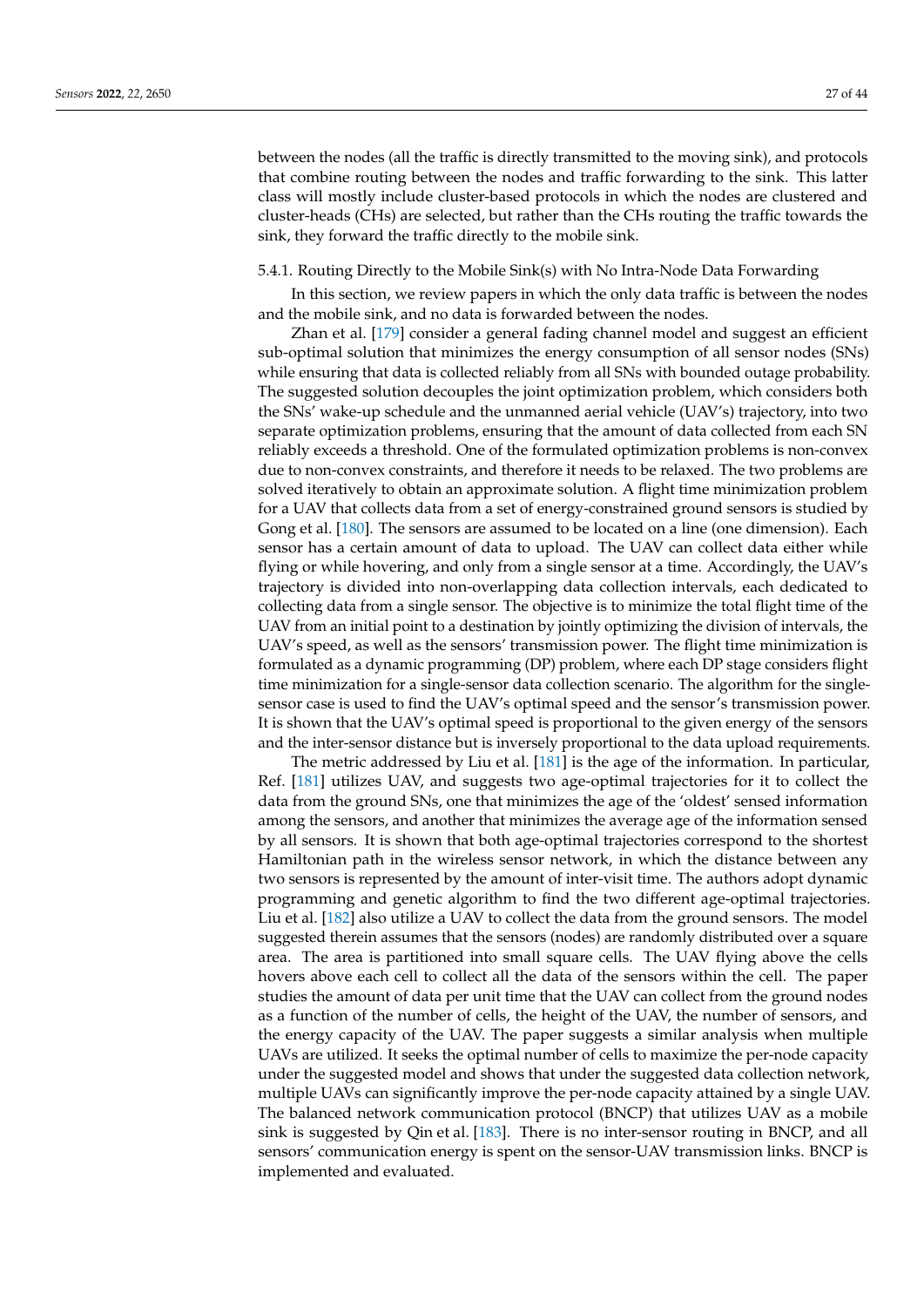#### 5.4.2. Cluster-Based Data Forwarding

Rather than the mobile sink node traversing the network between all the sensors, a different approach groups the sensors into clusters and selects cluster-heads (CH), which collect the data from all cluster members, thus decreasing the traverse of the mobile sink. In general, data gathering in a clustered WSN imposes a tradeoff between the energy consumed during data collection within each cluster and the energy consumed by the mobile sink. On the one hand, the higher the number of clusters (smaller clusters), the less energy is consumed during data collection by the cluster-heads (CH); on the other hand, it follows that the UAV will have to access more CHs on its route, and consequently, the energy spent by the UAV will be higher in that case. This trade-off is one of the main challenges in addressing the joint problem of clusterization and CH selection, jointly with finding the path traversed by the UAV, as reflected in several papers discussed below.

Najjar-Ghabel et al. [\[184\]](#page-41-10) propose a two-phase algorithm, termed DGOB, for data gathering in WSNs in an environment impaired by obstacles, which utilizes a mobile sink that traverses the network and collects the data. Both phases, node clusterization and MS trajectory construction, exploit artificial intelligence (AI) schemes. Tazibt et al. [\[185\]](#page-41-11) utilize a small-scale drone to gather the data from scattered sensors. Like in several other papers that rely on UAV to collect data from cluster-heads, the challenge in [\[185\]](#page-41-11) is two-fold: (i) clusterization and CH selection (in contrast with other papers, this paper allows multihop clusters, such that cluster members are up to a predefined number of hops from their CH); and (ii) plan of the drone trajectory for traversing through all CHs with minimum energy consumption (e.g., minimum path length). Even though the two problems are related, the authors solve the two issues sequentially. They first solve the CH selection by formulating an optimization problem that seeks the minimal set of cluster-heads that guarantee that all nodes are at most *h* hops from a CH in the set. After determining the CH set via linear programing, they utilize the 2-opt heuristic, which relies on a simple local search algorithm for solving the traveling salesman problem, in order to find the optimal travel trajectory for the drone between the selected CHs.

Kumar and Dash [\[186\]](#page-41-12) also suggest a data-gathering-by-mobile-sink scheme in WSN. The model in [\[186\]](#page-41-12) assumes that the mobile sink is moving along a pre-specified path with constant speed and can collect data while traveling. The paper denotes all the sensors that are in transmission range from the mobile-sink traversed path, and can therefore relay traffic to it, as sub-sinks. All other nodes need to forward their data to these subsinks, possibly through multi-hop communication, in order for them to relay the data to the mobile sink. The paper suggests two different models: the first assumes that the mobile sink can receive data from only one sensor at a time, while the second assumes that the mobile sink can receive data from multiple sensors simultaneously. Both suggested algorithms comprise three phases: (i) identify the relay nodes (sub-sinks) that are within transmission range from the mobile sink trajectory (unit disk graph model), and partition the path into segments that are the union of all the transmission disks of all the sub-sinks; (ii) determine the communication time each sub-sink can have with the mobile sink, and accordingly, the amount of data it can transmit; (iii) utilize a network flow approach to determine which sub-sink transmits to the mobile sink in each of the mobile sink's path segments. Ebrahimi et al. [\[187\]](#page-41-13) aim to optimize total transmission power between WSN cluster-heads in an IoT network. The problem is split into subproblems, which include CH assignment, building of the forwarding tree within each cluster, and optimal UAV trajectory calculation. The data transmitted by CH to UAV is pre-processed by a specialized optimized compression. A genetic algorithm for energy-efficient CH selection is employed by Wu et al. [\[188\]](#page-41-14).

The focus of Zahra et al. [\[189\]](#page-41-15) is on MS that traverses a WSN that relies on a clusterbased data collection protocol in which cluster-heads are responsible for collecting and transmitting the cluster members' sensed data to the MS. The paper examines a scenario in which the MS is constantly moving in a predefined trajectory, regardless of whether the data transfer was completed or not. Accordingly, when the cluster aggregate data is too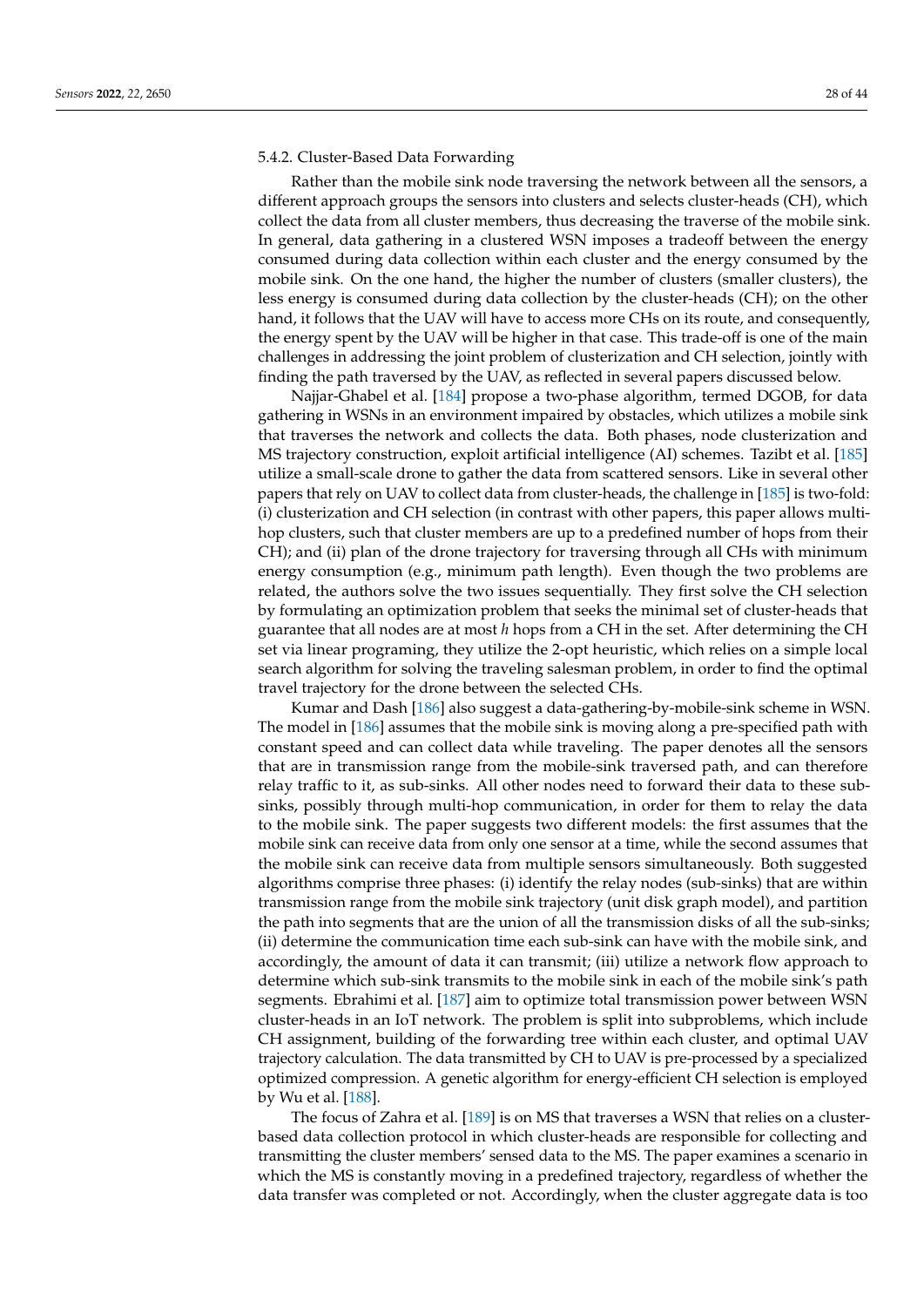large, the CH cannot complete the transaction. The authors suggest a mechanism in which, in case the CH cannot complete the transaction, it can use different cluster members as relays to continue the transaction after the MS has moved out of the transmission range of the CH. Likewise, Zhang et al. [\[190\]](#page-41-16) also suggest a hybrid approach that combines the MS with hierarchical routing-based protocol relying on node clusterization. In order to improve the efficiency of the MS data collection, Ref. [\[190\]](#page-41-16) suggests utilizing virtual heads (VHs) that lie on the MS trajectory on the cluster boundaries that also transmit collected data to the MS. The channel access relies on a random access mechanism.

The UAV can be of different physical structures. While some machines are able to slow down and even to hover, others, especially the winged UAVs, can only fly with a constant velocity. This limitation poses an additional challenge; see Say et al. [\[191\]](#page-41-17) for a possible solution. To address the velocity limitation, the grid topology of the UAV's coverage is divided into frames, and the most distant frames get the highest priority. The priority-based transmissions from sensors to the moving UAV are incorporated into a MAC layer, by introducing a priority-based contention window adjustment scheme. A smaller contention window is assigned to the frame where sensors send packets from the rear side of the UAV, and should therefore have a higher transmission priority. This results in a low packet loss when the UAV flies forward. On top of this architecture, a frame-selection-based routing protocol is formulated.

#### <span id="page-28-0"></span>**6. Wearables and Wireless Body Area Networks (WBAN)**

Numerous applications rely on data gathering and report collection in WSN and IoT, and some are mentioned throughout the paper. There is no doubt that the essence of WSN is the applications that utilize the infrastructure discussed throughout this paper. Providing a thorough review of such applications can encompass several surveys. Since wearables are becoming highly popular and a ubiquitous application which imposes new challenges in the context of data gathering, we discuss several recent results and related challenges in the context of wearables. Figure [5](#page-28-1) depicts the main topics discussed in this section.

<span id="page-28-1"></span>

**Figure 5.** The main topics in the context of wearables covered in the section, and a rough partition of the papers covered by these topics.

Wearable technology refers to smart devices attached to the human body or apparel to monitor the user and their environment. Wearables are designed to detect, analyze, and transmit information, which allows continuous monitoring of the subject. In some cases (e.g., healthcare applications), feedback is returned to the wearer with strict performance constraints (e.g., reliability, latency bounds). Such applications can necessitate the monitoring of both bodily conditions, such as blood pressure, blood glucose level (e.g., in conjunction with an insulin pump), ECG, EMG, body temperature, accelerometer, and gyroscope, as well as environmental conditions that might influence the user, such as temperature, humidity,  $CO<sub>2</sub>$  level, dust level, and location.

Sensing essential human physiological parameters led to the innovation of wireless body area networks (WBANs). WBAN typically relates to a small area network that spans the whole human body. It comprises devices (wearables) located in the apparel, on the body, or under the skin, and are wirelessly connected. Even though tracking physical conditions applies to diverse domains, including medical, social, and economic ones, each with its particular implications and extensive research in the field, the specific challenges of acquiring data in WBANs necessitated new solutions designed for WBAN. Specifically,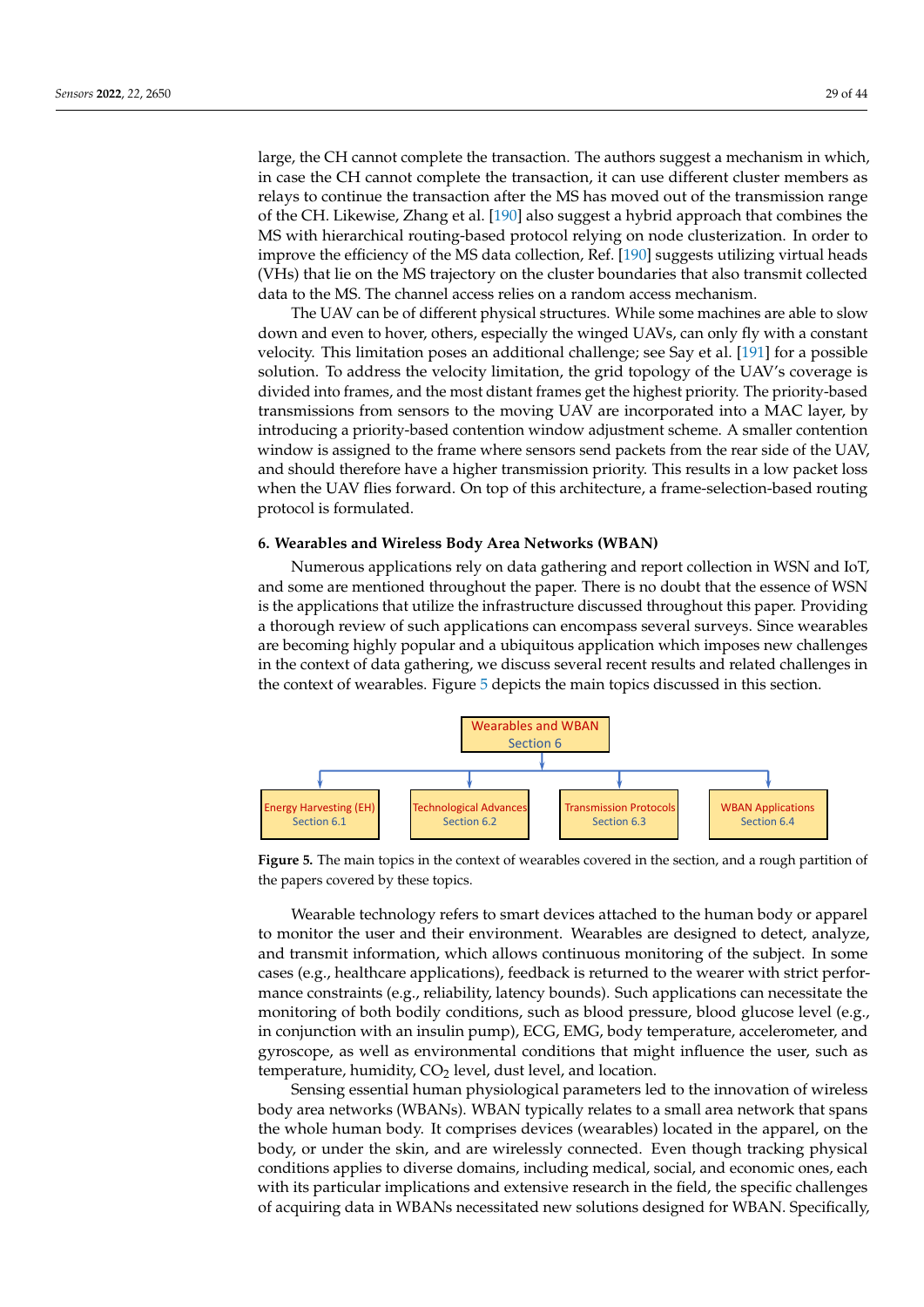since the sensors in WBANS are designed to be located close to the monitored individual, they impose particular challenges related to their specific structural, functional, and sizerelated constraints. In the sequel, we dwell on some of the most critical challenges and recent promising results on WBANS. The main objective of this survey is to understand the data-gathering challenges. In the special case of WBANS, we also elaborate on the sensors' physical and mechanical structure, which directly impact the data acquisition process.

Many of the challenges pertaining to WSN in general, which are described throughout this survey, also apply to wearables. However, some of these challenges are exaggerated when applied to wearables due to their unique characteristics. For example, energy-related challenges that are essential to address and substantially influence any WSN design and performance, open a different perspective on wearables. Specifically, due to their sensing devices' tiny size, the energy storing capacities are limited. Yet, many wearable applications, particularly healthcare ones, employ continuous sampling and communication tasks that constantly consume energy and deplete the device's battery. Frequent battery replacement, which can be a burden in any WSN, can be even more cumbersome in wearables and can hinder the adoption of these technologies (e.g., when the wearables are implants, battery replacement can involve an invasive medical intervention). Accordingly, energy-efficient approaches designed for wearable sensor networks are important for disseminating the technology into additional domains. An inclusive review of energy-efficient approaches designed for human context recognition (HCR) based on wearable sensor networks is given by [\[192\]](#page-41-18). This paper classifies energy-efficient mechanisms for health-related HCR applications, based on the task that the mechanism is aimed at to reduce its energy consumption (e.g., sensing, communication, computation). The paper reviews the related works according to the classification.

#### *6.1. Energy Harvesting (EH)*

Energy harvesting as a battery alternative has been discussed in Section [5.2.](#page-20-0) However, EH in the context of wearables encounters new challenges, such as critical reliability level, expected tiny size and position in/on the human body, limited exposure to energy sources such as solar energy, and so on. Accordingly, we revisit EH and review some EH studies in the context of wearables. The three most prominent techniques include photovoltaic cells attached to a wearable (energy is accumulated from environmental illumination), thermoelectric nanogenerators (the energy source is the heat produced by the human body), and kinetic energy harvesters (energy is created by natural body motion). All energy harvesting cases pose a fundamental challenge of effective energy management, which involves continuous decision making regarding how much energy to spend on sensing, measurements, on-board classification, and transmission (see also Section [5.2\)](#page-20-0).

We present examples for each of the techniques mentioned above in the context of wearables. Thermoelectric energy-harvesting units exploiting self-generated human heat are suggested to be fabricated straight into the textile of the garments [\[193\]](#page-41-19). Energy harvesting for activity-aware wearables is designed by Khalifa et al. [\[194\]](#page-41-20). The idea is to remove the accelerometers, which consume about 80% of the battery. Instead, the authors propose to employ kinetic energy harvesters, which will convert human motion into electrical power. Additionally, to compensate for the accelerometers' removal, the input and output of the kinetic energy harvester would be analyzed by a specialized activity classifier to track and identify the human activity (i.e., to perform the primary task of the wearable). Light-based energy-harvesting wearables are discussed by Park et al. [\[195\]](#page-41-21). It is noteworthy that as the available luminosity can be highly unpredictable, the overall functioning, datagathering, and transmission process would imply an optimization problem. Henceforth, the same authors suggest a protocol to optimize the number and accuracy of interpretation of human gestures by an energy-harvesting wearable device under an energy budget, Park et al. [\[196\]](#page-41-22). To this end, they constructed an analytical model that characterizes energy consumption based on experimental data and formulized the optimization problem. Esteves et al. [\[197\]](#page-41-23) suggest incorporating energy harvesting as part of MAC 802.15.6. The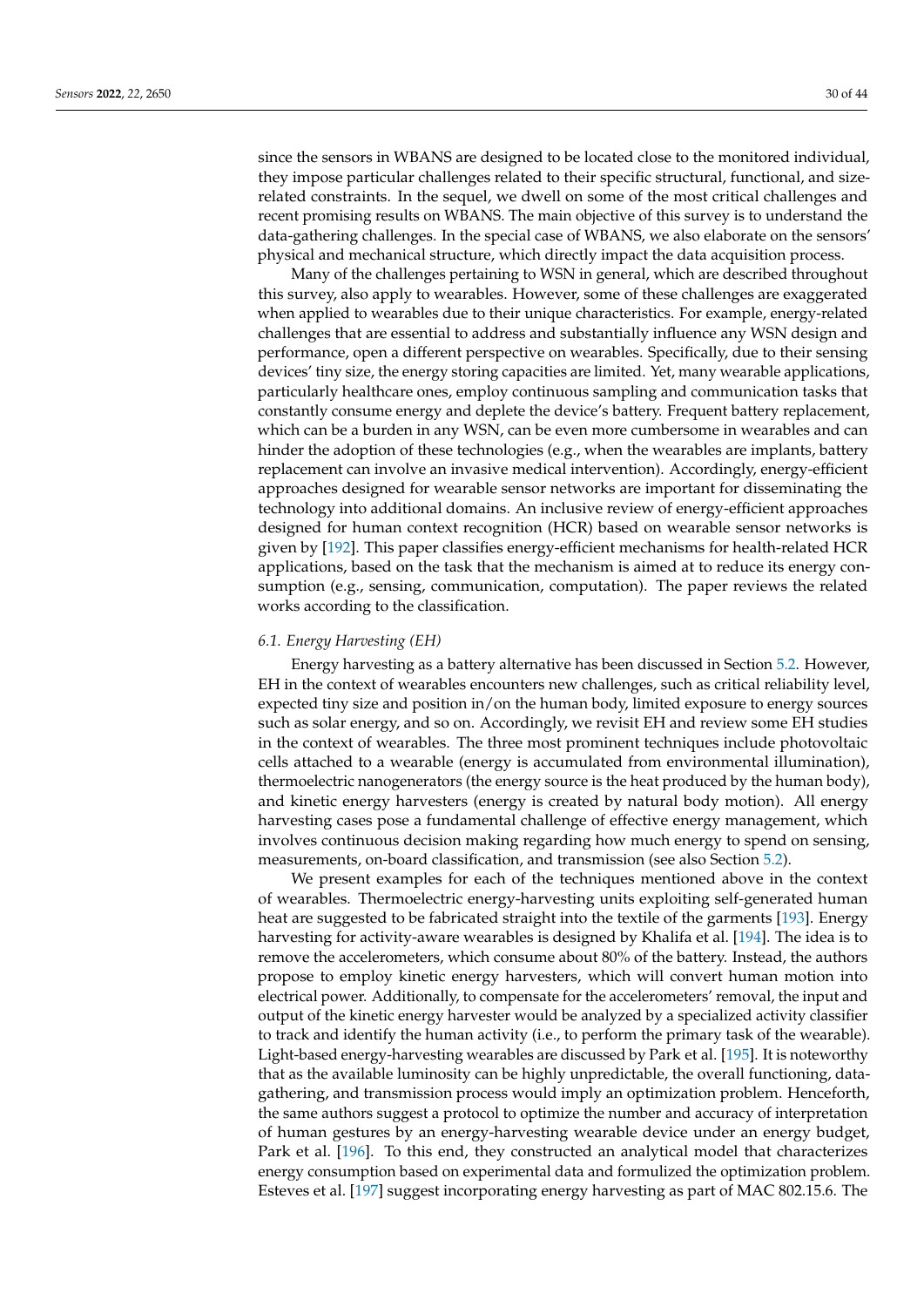proposed MAC modification includes the usage of some body sensors as relays. The managing part at a hub (e.g., a smartphone) sets the optimal relay charging times to perform the data transmission by relay effectively. A source and the relays send their energy-harvesting updates within the request for cooperation (RFC) packets. The charging times are calculated according to the amount of energy at the source and relays and are updated in accordance with previous packet transmission success or failure.

#### *6.2. Technological Advances*

WBAN utilization is penetrating new domains, spanning a wide variety of sensors, each providing a different aspect of the monitored subject. For example, healthcare applications are expected to provide a wide span of indicators from various physiological parameters. Specifically, to provide a comprehensive status of the examinee, it requires, in addition to the standard indicators such as heart rate and physical activity that many of us already have integrated in our watch, information at a deeper level and molecular level insight into the dynamics of the wearer.

To cope with the growing popularity of wearables and their expansion to a broader scope of applications, especially in healthcare systems, with the increasing demand to improve quality of service (QoS) and quality of experience (QoE), a new generation of wearables has emerged. This generation relies on several technological advances in both the device and cloud realms. The novel device technology utilizes new soft-sensing technologies, including innovative wearable materials such as conducting polymers, rigid forms of hydrogel, gold and silver nanowires (to create nanowired tattoos as stretchable sensors), carbon nanotubes, liquid metals, ionic liquids, and others. These materials give rise to novel sensor families, such as electro-physiological (acting on the electric potential difference) physical and chemical sensors. See the latest advances in the following related works [\[198](#page-41-24)[–200\]](#page-42-0). For example, besides reviewing the key developments in sweat-sensing technology, Bariya et al. [\[198\]](#page-41-24) examine the requirements of the underlying components embedded in sweat-based wearable sensors and discuss challenges for integrating wearable sweat sensors in the development of personalized healthcare. Sweat-sensing technology has been described earlier; see, for example, Salvo et al. [\[201\]](#page-42-1), where a device containing two humidity sensors located at different heights from the skin is designed in a way that allows one to measure the sweat rate by the difference in readings of these two sensing sub-units. Thermal comfort control by calculating the relation between the vapor pressure and the temperature is designed into watch-type sweat sensors by Sim et al. [\[202\]](#page-42-2). Sweat measurement by sweat biomarkers (in particular,  $pH$  and  $Na<sup>+</sup>$ ) is implemented by Song et al. [\[203\]](#page-42-3). In short, the biomarkers cause a change in electric potential near the measuring device, allowing for accurate sweat measurement during physical activity. The authors also note that the change in electrical potential allows for energy harvesting, which can be effectively managed to self-power the device and thus allow for a battery-free design. In general, the material imprinted into the working reacting electrode determines which substance (i.e., a chemical component present in the sweat) it will react with. For example, an application of electrochemical differential pulse voltammetry to sense the sweat to measure the level of caffeine is devised by Tai et al. [\[204\]](#page-42-4).

The main challenge in the devices is to implement capabilities of effective data gathering, filtering, and transmission within microscopic computing units. Some biometric sensing (especially made by specific configurations of adjacent sensor sets) produces large amounts of data (as in ECG sensing) that should undergo an appropriate local density reduction. To ensure conformity with the sensing devices, paper lithium batteries are proposed (see, e.g., [\[205\]](#page-42-5)). In addition, many sensors are configured only to transmit following special hazards. For example, ECG sensors should trigger an alarm in case the heartbeat is abnormal. This local data processing is a preliminary phase that facilitates the more intensive data analyses in the intermediate data collection unit (the smartphone), and finally, the destination server. To treat noisiness and variability (if the sensor sampling frequency is too high) of raw data from an accelerometer or gyroscope or loss of data (if the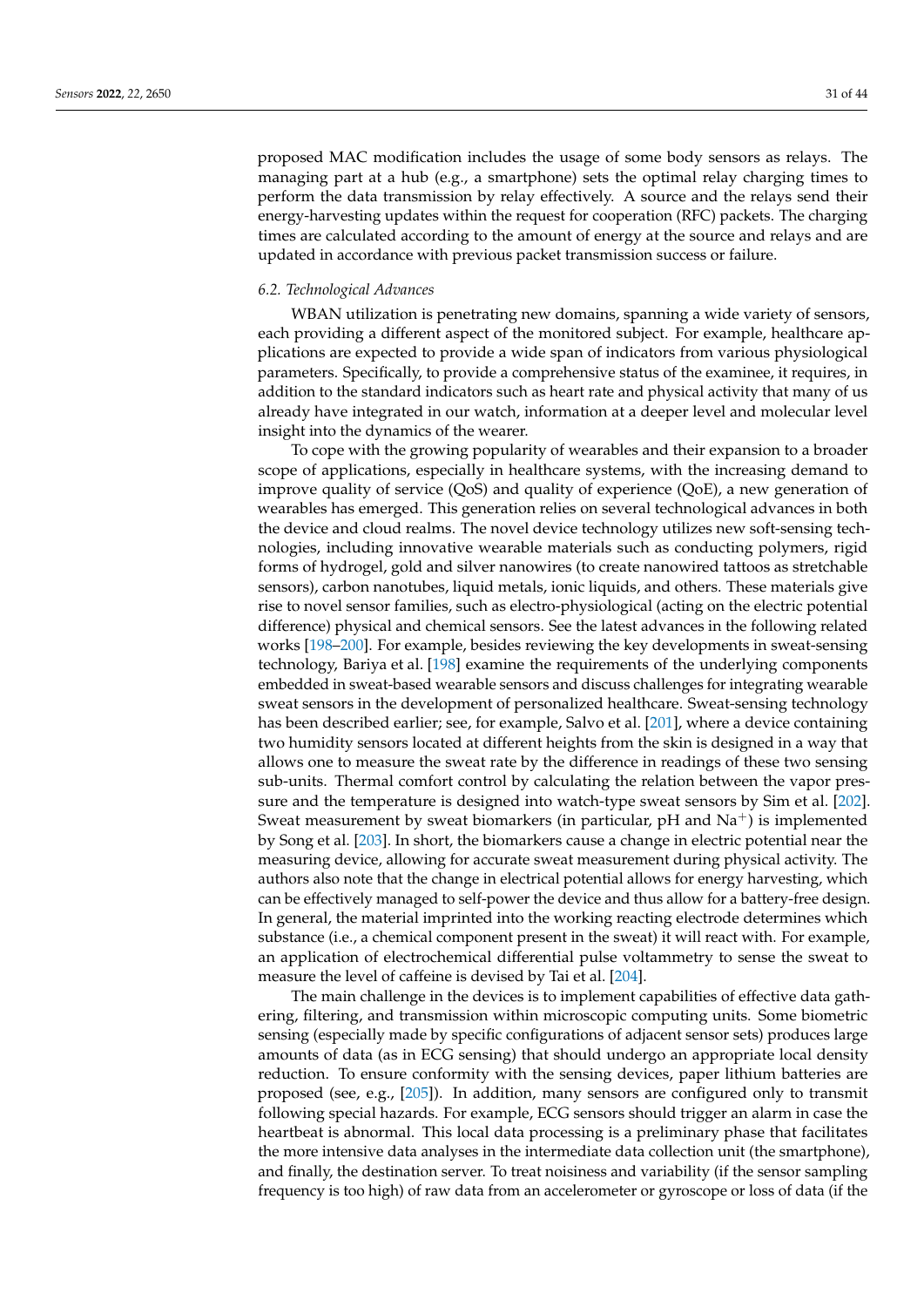sensor sampling frequency is too low), variable sampling is proposed by Li et al. [\[206\]](#page-42-6). The offline ML classification algorithm is used to identify and predict the physical activity.

The recent development of miniature sensors combined with minimization of battery size and energy harvesting advances is sometimes referred to as a new paradigm, known as Wearables 2. For example, Ling et al. [\[207\]](#page-42-7) provide a detailed description of various types of sensors, means of attaching them to the human body, multiple parameters the sensors are capable of measuring, and techniques to communicate and process the measured data.

#### *6.3. Transmission Protocols*

We note that while many of the works mentioned above employ a smartphone device with an application that is presumably tailored to receive data from the wearables, having a dedicated hardware device that would offload some of the networking burden (e.g., potential simplification of the packetizing process) of the sensors would be more effective and reliable. Indeed, in Pathak et al. [\[208\]](#page-42-8), a central processing hub allows one to circumvent the cumbersome processes of sensor identification, sensor joining, and reconfiguration by providing a designated interface. The authors provide real hardware implementation, explore various performance metrics, and provide energy measurements.

Several available protocols for data transmission are suitable for WBAN. We mention here the low Bluetooth energy (BLE; see, e.g., Townsend et al. [\[209\]](#page-42-9) for a detailed protocol stack description and Gomez et al. [\[210\]](#page-42-10) for performance evaluation and comparison with ordinary Bluetooth and other protocols). For distances of several centimeters, near-field communication (NFC) protocol (see Coskun et al. [\[211\]](#page-42-11) for the theory and Kim et al. [\[212\]](#page-42-12) for a description of possible device designs and applications). Details of the IEEE 802.15.6 standard, which covers WBAN, can be found in, for example, Kwak et al. [\[213\]](#page-42-13). One sees therein how the human body communications PHY layer in particular is defined.

#### *6.4. WBAN Applications*

Even though, as stated earlier, there is no intention to provide a thorough review of WBAN applications, we mention several interesting ones. Monitoring of workers involved in extreme conditions or whose activity can be potentially dangerous (e.g., Lee et al. [\[214\]](#page-42-14)) suggest wearable sensors for monitoring miners or construction professionals. This study evaluates integrated wearable sensors for measuring construction workers' personal level of workload, individual factors, and physiological reactions during roofing activities. A fatigue detection system for car drivers by Chang et al. [\[215\]](#page-42-15) includes smart glasses, which are able to identify possible drowsiness by an IR detector aimed at the driver's eyes, equipped with BLE transmitter. A small processor embedded into the glasses gathers and pre-analyzes the data and then transmits them to the on-board computer in the car. The latter makes a decision about whether to issue a fatigue warning and sends it to the cloud. Wearables can be attached to a human body in order to sense the environment for the safety of the carrier, as in Wu et al. [\[216\]](#page-42-16). The data (humidity and temperature) is then transmitted to a mobile unit, where it can be analyzed locally or further transmitted to the cloud in order to issue timely warnings. Classification of sports activity is implemented and validated by experiments by Qi et al. [\[217\]](#page-42-17), where the activity is identified from accelerometer and ECG measurements done by chest and wrist sensors. The measurements are transmitted to a smartphone, which performs the data processing. SVM is employed for the classification.

You et al. [\[218\]](#page-42-18) suggest a real-time wireless body sensor networks (WBSNs) scheme for welfare assessment and disease monitoring, prevention, and treatment. The suggested scheme is composed of three components: sensing, communication, and management. Sensing attains a set of physiological parameters, such as heart rate, body temperature, ECG, temperature, blood pressure, blood glucose, heart rate, and oxygen saturation, from designated sensors embedded on a smart shirt worn by the monitored user. Communication handles the processes of delivering the sensed physiological data and controlling instructions to a backend server through wireless networks. The transmission protocols can be divided into two segments: the transfer of information from the sensors to a central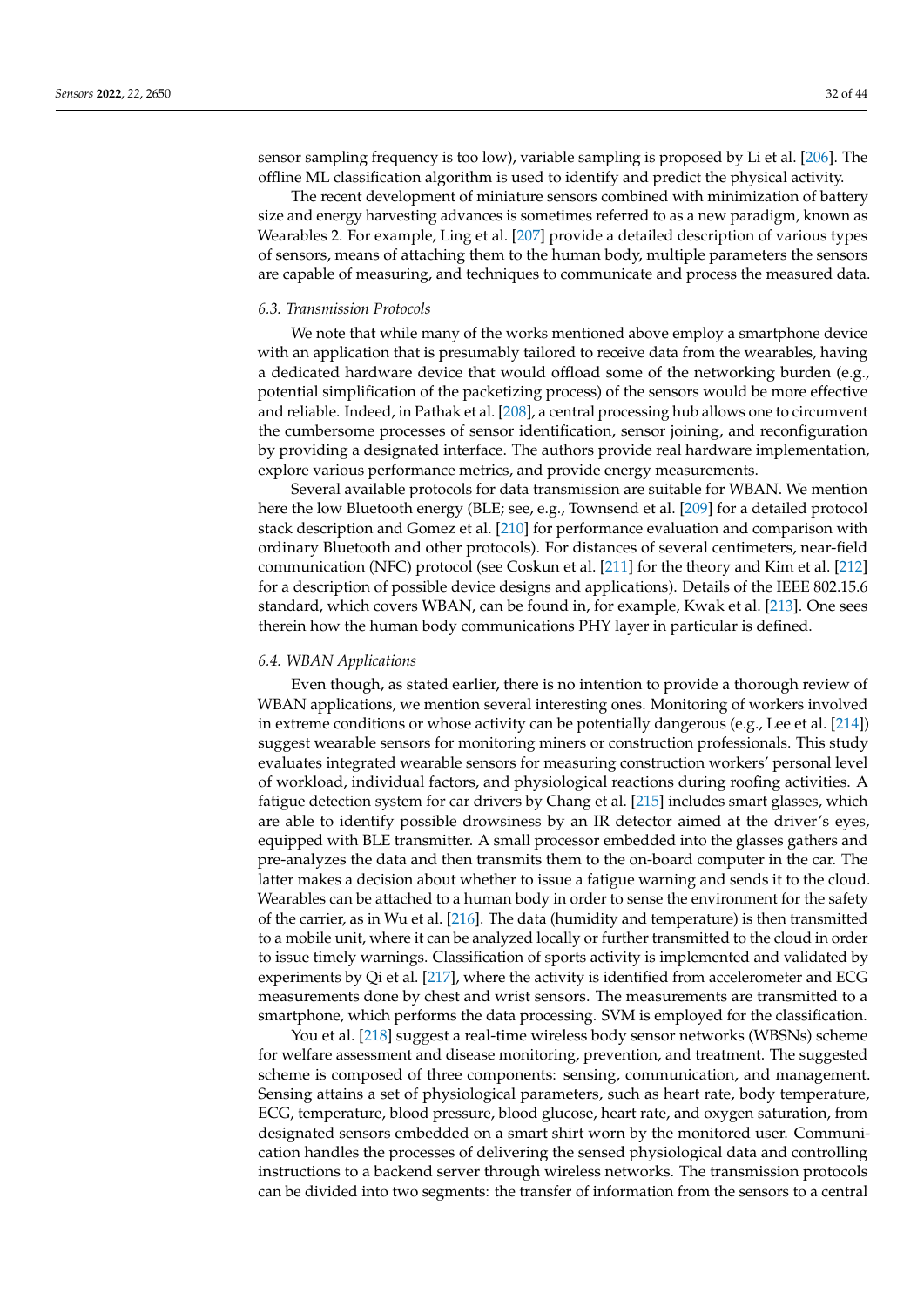terminal located at a smartphone and the transfer of information between the smartphone and the designated server, which is located on the healthcare cloud. The communication relies on multiple communication protocols including Bluetooth, WiFi, and 3G/4G (which can be replaced by 5G where available). Management is responsible for collecting, classifying, and monitoring the physiological data, and furthermore, being able to issue warning messages to medical professionals or caregivers whenever the physiological data are abnormal. Additional applications utilizing data gathering can be found in the following survey [\[219\]](#page-42-19).

We conclude by emphasizing that the benefits of WBANs have not run their course yet. The development of data gathering will jointly progress with the ongoing advances in sensor construction and manufacturing capability, development, and standardization of Wearables 2 and beyond. Development of specialized post-processing platforms poses a specialized challenge, and the urge to make progress in this area is acute. To illustrate this, on account of an ever-growing population, specialized platforms for elderly care are needed; see, for example, the recent papers [\[220,](#page-42-20)[221\]](#page-42-21) about wearables designated for elderly patients and references therein.

Finally, wearables have been recently harnessed for combating the COVID-19 disease. Early identification of COVID-19 symptoms by evaluating the resting heart rate during the asymptomatic (presumably infectious) period and analysis by a deep learning framework is evaluated by Bogu and Snyder [\[222\]](#page-42-22). While the precision of such a tool is clearly inferior to the standard medical assays, it may be useful to provide a preliminary alert for the early onset of the disease for people in risk groups. Hassantabar et al. [\[223\]](#page-42-23) suggest a framework termed CovidDeep that combines commercially available wearable physiological feature sensors (WMSs) and a simple yes/no questionnaire with efficient DNNs for pervasive large-scale monitoring of disease onset and health condition. The automatically extracted raw data and medical background and symptom responses are combined with synthetically generated data to train the DNN architecture. Grow-and-prune synthesis is used to generate accurate and computationally efficient models that can be deployed for COVID-19 inference.

Since viruses can spread between people who are in close contact with an infected person, and since infected people may be asymptomatic, the pandemic taught us that it is best to keep a safe distance from others (see, for example, Cortellessa et al. [\[224\]](#page-42-24) for close-proximity risk assessment for COVID infection). Accordingly, most health institutions recommend keeping physical distance between people in public places (commonly termed as "social distancing") in order to stop the pandemic from spreading. Furthermore, people who were in the proximity of an infected person (tested positive for COVID) are encouraged to be examined, and several governmental regulations even require such people to stay in quarantine. Several recent studies have suggested leveraging wearables for contact tracing in order to identify the hazard from close proximity. For example, Ng et al. [\[225\]](#page-42-25) focus on Bluetooth low energy and discuss the different data flow approaches and the accuracy of smartphone vs. smartwatch applications in proximity detection. Bian et al. [\[226\]](#page-42-26) utilize wearables to monitor social distancing as recommended for preventing COVID-19 spread. In particular, the authors design compact potentially wearable oscillating-magnetic-fieldbased proximity-sensing prototype systems suitable for the relevant safety distance and able to track social distancing much more reliably than the current Bluetooth-based smartphone technology. Shubina et al. [\[227\]](#page-43-0) provide a brief technical overview of the main contacttracing approaches and the challenges they impose on wearable technology. The paper also provides a short overview of the existing solutions deployed for contact tracing and a discussion on the potential effect of wearables in tackling the spread of a highly contagious virus. More works from the past year discuss the use of wearables for remote management and automated assessment of COVID-19. Amft et al. [\[228\]](#page-43-1) provide an overview of institutional initiatives and alternative, more accurate technologies for detection of infection symptoms and possible contact with infected individuals. Channa et al. [\[229\]](#page-43-2) is a system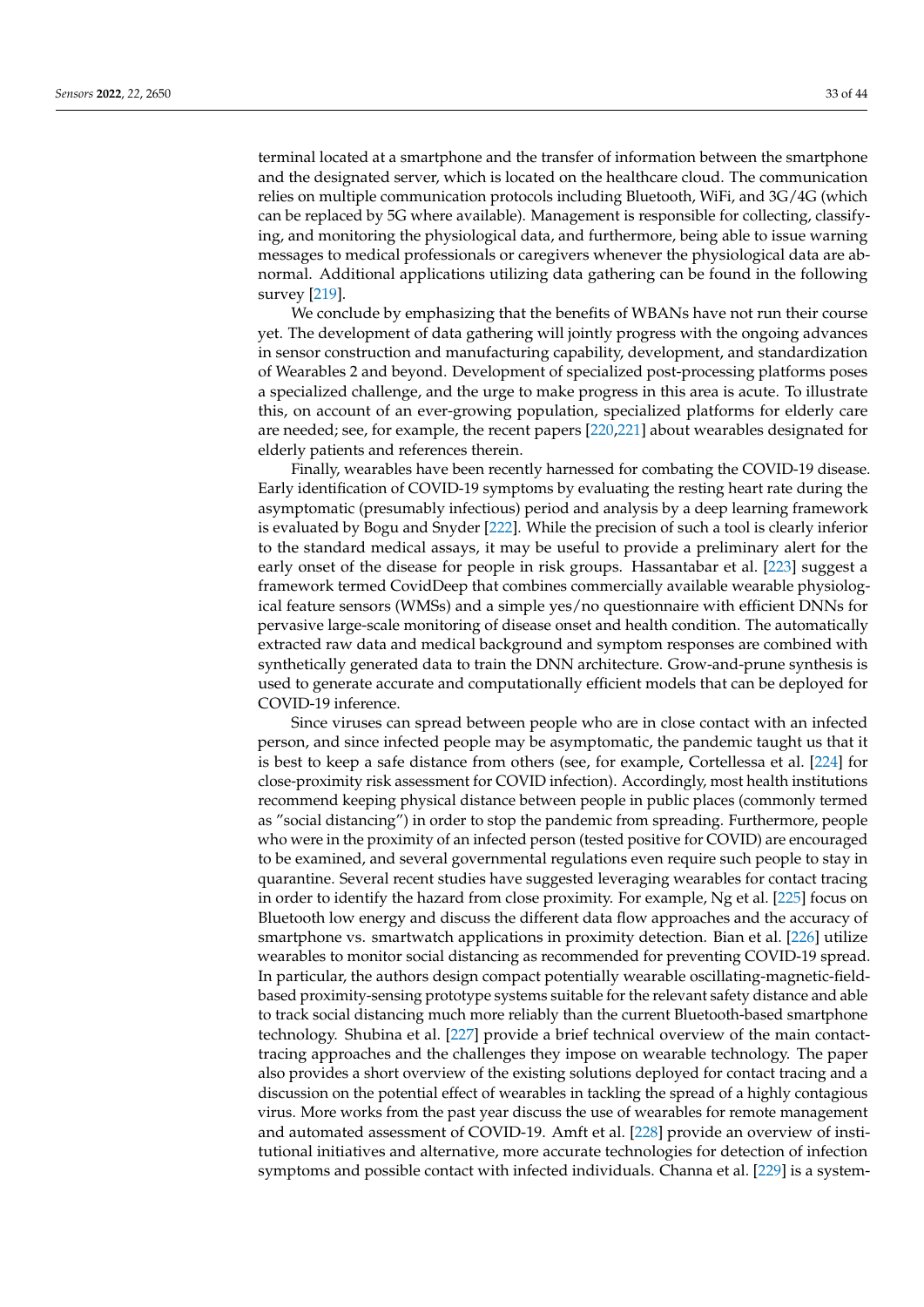atic review of the two categories of challenges: on-body sensors and their clinical utilization in screening and contact tracing.

### **7. Concluding Remarks**

Data gathering in modern WSN and IoT networks encompasses many challenges, which span the entire communication stack. Many techniques, protocols, and solutions have been proposed over the years, but as technology advances, new challenges and new opportunities arise. In this survey, we reviewed these main challenges and opportunities, as well as recent advances, and related them to specific data-gathering research domains. We provided a comprehensive state-of-the-art data-gathering literature review in modern WSN networks, distinguishing between the communication layers and the research domain.

We first summarized general architectural novelties and emerging architectures. We reviewed several new technological advances and their influence on sensing device design, the platform carrying it, and the transceiver. We reviewed the effect of these architectural advantages on specific applications, such as agriculture, smart cities, smart homes. We showed how cloud computing drives new WSN types, which introduces new directions, and discussed how WSN can coexist within social network domains. Compressed sensing was summarized next. We provided an overview of this important scheme and reviewed its utilization in WSNs. We proceeded with the MAC layer. Since the performance of many innovations in the higher layers rely on the underlay MAC protocol and since many data gathering schemes utilize traditional WSN MAC protocols, we provided an overview of these traditional protocols and mentioned state-of-the-art works in WSN and IoT. These works devise new MAC approaches for data gathering. Next, we covered the recent advances in routing. Similarly, we opened with an overview of the traditional routing protocols utilized for data-gathering and reviewed several recent enhancements. We reviewed the utilization of network coding for data gathering and explored the facilitation of UAV and mobile-sink in collecting the data from the sensors. Lastly, we turned our attention to the area of wearables which opens new research horizons for human health and activity surveillance and discussed the new paradigm of Wireless Body Area Networks. In the spirit of the times, we concluded with several studies that utilize some of the techniques discussed in this survey to aid in combating the COVID pandemic.

While we provided the general background to the research areas we covered, we mainly focused on cutting-edge research works. Yet we note that even seemingly exhausted topics, such as MAC and Routing protocols, provide new technological developments and present opportunities for new research domains.

As implied throughout this survey, there are several research areas that attract a lot of attention and anticipation for future developments. For example, technological innovations in manufacturing more compact sensing units with yet superior transmission, reception and processing capabilities are extremely in demand in several disciplines which include wearables, smart homes, IoT-related domains and others. All the more so, this is relevant when dealing with healthcare applications and implants. Such technological innovations will require in turn enhancements to other domains across the communication stack in order to adjust to the new opportunities and limitations. Energy acquisition is still a fruitful research domain. In this respect, finding new sources of energy harvesting (EH), better utilization of existing energy resources and energy storage are still challenging research fields. Similarly, new EH methods impose multiple new challenges on the entire protocol stack, which are correlated with the EH method, e.g., different EH methods dictate constraints on the MAC design, which in turn, impact the routing protocol which affects the performance end eventually the application utilizing the infrastructure. The growth of such networks supporting a variety of heterogeneous devices of communication standards and their increasing density requires more effective data compression techniques and efficient on-grid data analyses (i.e., even prior to data delivery to sinks). On the off-grid side of WSNs, we note that consistent progress in Cloud Computing (CC) technology and exploitation methodology will open new horizons in data analysis.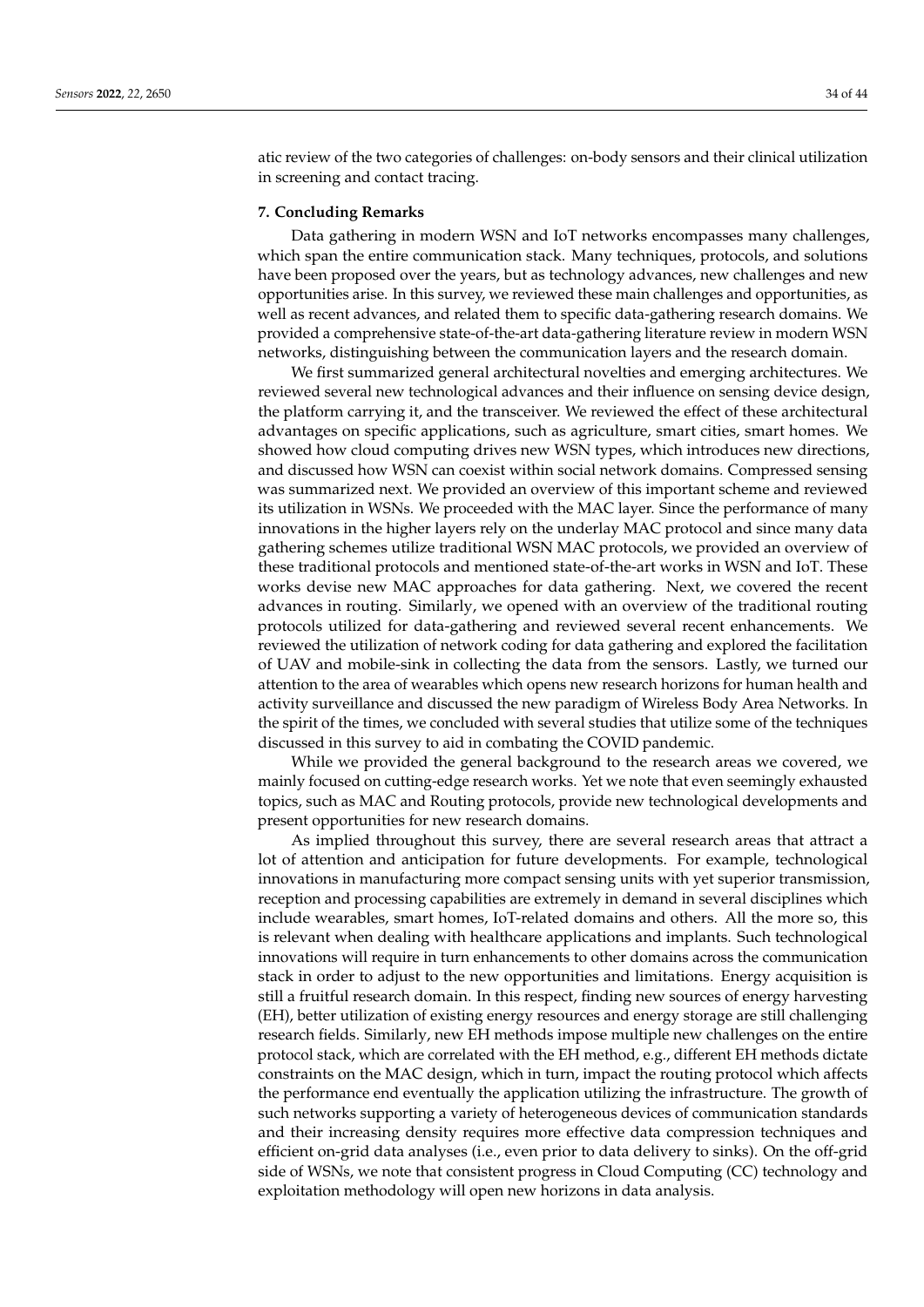Deployment of Edge Computing units cooperating with sensing-capable units will imply the development of novel data-gathering schemes. As WSN density increases, challenges in the gathering of useful data by WSN and its consequent analysis will coincide with those of Big Data. Clearly, the processes of such analyses should be implemented within Cloud Computing systems. The fashion of the CC physical resources deployed in order to efficiently interact with WSN is not necessarily similar to those of usual IT-to-CC connectivity. It is not currently properly standardized and, most importantly, it is not clear how correctly CC (e.g., which HW, correct deployment of Access Points) should be cross-planned with a particular WSN. Issues of security and privacy which are not covered in this survey will continue to elicit a major interest, especially in keeping with evolving health care applications. The growth of the network and their variability will require a greater measure of adoption of ML and AI methods and the development of such new specialized methods for WSN in the very near future.

**Funding:** This research received no external funding.

**Conflicts of Interest:** The authors declare no conflict of interest.

#### **References**

- <span id="page-34-0"></span>1. Rawat, P.; Singh, K.D.; Chaouchi, H.; Bonnin, J.M. Wireless sensor networks: A survey on recent developments and potential synergies. *J. Supercomput.* **2014**, *68*, 1–48. [\[CrossRef\]](http://dx.doi.org/10.1007/s11227-013-1021-9)
- <span id="page-34-1"></span>2. Peoples, C.; Rabbani, K.; Mamun, A.T.; Wang, B.; Morrow, P.; Moore, A.; Rafferty, J.; Mcclean, S.; Zoualfaghari, M.H.; Kulkarni, P. A Review of IoT Service Provision to Assess the Potential for System Interoperability in an Uncertain Ecosystem. In Proceedings of the 2019 IEEE SmartWorld, Ubiquitous Intelligence & Computing, Advanced & Trusted Computing, Scalable Computing & Communications, Cloud & Big Data Computing, Internet of People and Smart City Innovation (SmartWorld/SCALCOM/UIC/ATC/CBDCom/IOP/SCI), Leicester, UK, 19–23 August 2019; IEEE: Piscataway, NJ, USA, 2019; pp. 1964–1971.
- <span id="page-34-2"></span>3. Ahad, M.A.; Paiva, S.; Tripathi, G.; Feroz, N. Enabling technologies and sustainable smart cities. *Sustain. Cities Soc.* **2020**, *61*, 102301. [\[CrossRef\]](http://dx.doi.org/10.1016/j.scs.2020.102301)
- <span id="page-34-3"></span>4. Lai, C.S.; Jia, Y.; Dong, Z.; Wang, D.; Tao, Y.; Lai, Q.H.; Wong, R.T.; Zobaa, A.F.; Wu, R.; Lai, L.L. A review of technical standards for smart cities. *Clean Technol.* **2020**, *2*, 290–310. [\[CrossRef\]](http://dx.doi.org/10.3390/cleantechnol2030019)
- <span id="page-34-4"></span>5. Zhang, Y.; Sun, L.; Song, H.; Cao, X. Ubiquitous WSN for healthcare: Recent advances and future prospects. *IEEE Internet Things J.* **2014**, *1*, 311–318. [\[CrossRef\]](http://dx.doi.org/10.1109/JIOT.2014.2329462)
- <span id="page-34-5"></span>6. Hwang, Y.M.; Kim, M.G.; Rho, J.J. Understanding Internet of things (IoT) diffusion: Focusing on value configuration of RFID and sensors in business cases (2008–2012). *Inf. Dev.* **2016**, *32*, 969–985. [\[CrossRef\]](http://dx.doi.org/10.1177/0266666915578201)
- <span id="page-34-6"></span>7. Ghayvat, H.; Mukhopadhyay, S.; Gui, X.; Suryadevara, N. WSN-and IOT-based smart homes and their extension to smart buildings. *Sensors* **2015**, *15*, 10350–10379. [\[CrossRef\]](http://dx.doi.org/10.3390/s150510350)
- <span id="page-34-7"></span>8. Farooq, M.S.; Riaz, S.; Abid, A.; Abid, K.; Naeem, M.A. A Survey on the Role of IoT in Agriculture for the Implementation of Smart Farming. *IEEE Access* **2019**, *7*, 156237–156271. [\[CrossRef\]](http://dx.doi.org/10.1109/ACCESS.2019.2949703)
- 9. Boursianis, A.D.; Papadopoulou, M.S.; Diamantoulakis, P.; Liopa-Tsakalidi, A.; Barouchas, P.; Salahas, G.; Karagiannidis, G.; Wan, S.; Goudos, S.K. Internet of things (IoT) and agricultural unmanned aerial vehicles (UAVs) in smart farming: A comprehensive review. *Internet Things* **2020**, 100187. [\[CrossRef\]](http://dx.doi.org/10.1016/j.iot.2020.100187)
- <span id="page-34-8"></span>10. Ullo, S.L.; Sinha, G. Advances in smart environment monitoring systems using IoT and sensors. *Sensors* **2020**, *20*, 3113. [\[CrossRef\]](http://dx.doi.org/10.3390/s20113113)
- <span id="page-34-9"></span>11. Werner-Allen, G.; Johnson, J.; Ruiz, M.; Lees, J.; Welsh, M. Monitoring volcanic eruptions with a wireless sensor network. In Proceedings of the Second European Workshop on Wireless Sensor Networks, Istanbul, Turkey, 2 February 2005; IEEE: Piscataway, NJ, USA, 2005; pp. 108–120.
- <span id="page-34-10"></span>12. Alphonsa, A.; Ravi, G. Earthquake early warning system by IOT using Wireless sensor networks. In Proceedings of the 2016 International Conference on Wireless Communications, Signal Processing and Networking (WiSPNET), Chennai, India, 23–25 March 2016; IEEE: Piscataway, NJ, USA, 2016; pp. 1201–1205.
- <span id="page-34-11"></span>13. Lu, H.; Wang, D.; Li, Y.; Li, J.; Li, X.; Kim, H.; Serikawa, S.; Humar, I. CONet: A cognitive ocean network. *IEEE Wirel. Commun.* **2019**, *26*, 90–96. [\[CrossRef\]](http://dx.doi.org/10.1109/MWC.2019.1800325)
- <span id="page-34-12"></span>14. Mourtzis, D.; Vlachou, E.; Milas, N. Industrial big data as a result of IoT adoption in manufacturing. *Procedia Cirp* **2016**, *55*, 290–295. [\[CrossRef\]](http://dx.doi.org/10.1016/j.procir.2016.07.038)
- 15. Bansal, M.; Chana, I.; Clarke, S. A survey on iot big data: Current status, 13 v's challenges, and future directions. *ACM Comput. Surv.* **2020**, *53*, 1–59. [\[CrossRef\]](http://dx.doi.org/10.1145/3419634)
- 16. Boubiche, S.; Boubiche, D.E.; Bilami, A.; Toral-Cruz, H. Big data challenges and data aggregation strategies in wireless sensor networks. *IEEE Access* **2018**, *6*, 20558–20571. [\[CrossRef\]](http://dx.doi.org/10.1109/ACCESS.2018.2821445)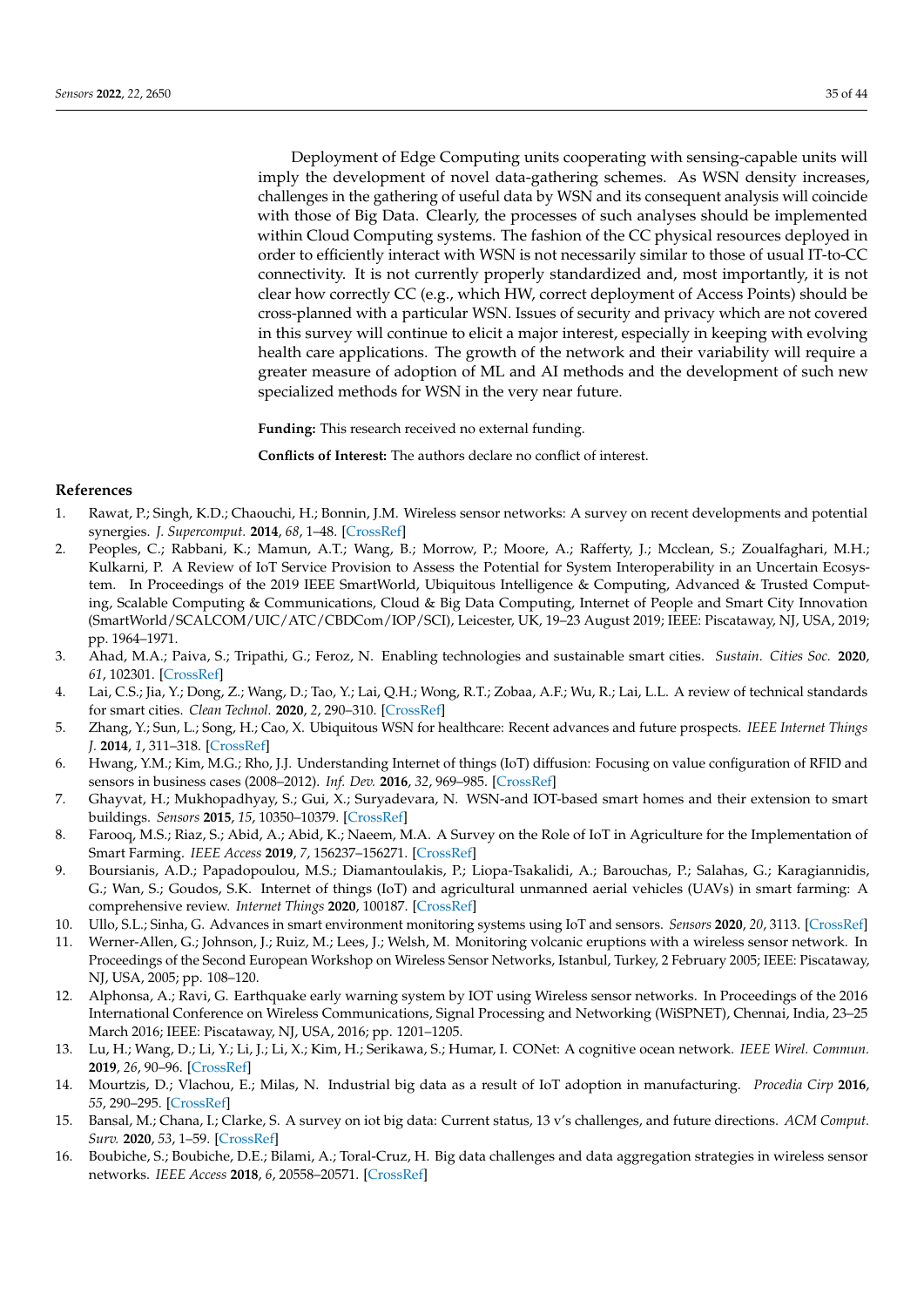- <span id="page-35-0"></span>17. Kim, B.S.; Kim, K.I.; Shah, B.; Chow, F.; Kim, K.H. Wireless sensor networks for big data systems. *Sensors* **2019**, *19*, 1565. [\[CrossRef\]](http://dx.doi.org/10.3390/s19071565)
- <span id="page-35-1"></span>18. Dash, S.K.; Mohapatra, S.; Pattnaik, P.K. A survey on applications of wireless sensor network using cloud computing. *Int. J. Comput. Sci. Emerg. Technol.* **2010**, *1*, 50–55.
- 19. Aazam, M.; Khan, I.; Alsaffar, A.A.; Huh, E.N. Cloud of Things: Integrating Internet of Things and cloud computing and the issues involved. In Proceedings of the 2014 11th International Bhurban Conference on Applied Sciences & Technology (IBCAST), Islamabad, Pakistan, 14–18 January 2014; IEEE: Piscataway, NJ, USA, 2014; pp. 414–419.
- <span id="page-35-2"></span>20. Dwivedi, R.K.; Kumar, R. Sensor cloud: Integrating wireless sensor networks with cloud computing. In Proceedings of the 2018 5th IEEE Uttar Pradesh Section International Conference on Electrical, Electronics and Computer Engineering (UPCON), Gorakhpur, India, 2–4 November 2018 ; IEEE: Piscataway, NJ, USA, 2018; pp. 1–6.
- <span id="page-35-3"></span>21. Li, F.; Vögler, M.; Claeßens, M.; Dustdar, S. Efficient and scalable IoT service delivery on cloud. In Proceedings of the 2013 IEEE Sixth International Conference on Cloud Computing, Santa Clara, CA, USA, 28 June–3 July 2013 ; IEEE: Piscataway, NJ, USA, 2013; pp. 740–747.
- 22. Kamel, M.; Hamouda, W.; Youssef, A. Ultra-dense networks: A survey. *IEEE Commun. Surv. Tutor.* **2016**, *18*, 2522–2545. [\[CrossRef\]](http://dx.doi.org/10.1109/COMST.2016.2571730)
- <span id="page-35-4"></span>23. Teng, Y.; Liu, M.; Yu, F.R.; Leung, V.C.; Song, M.; Zhang, Y. Resource allocation for ultra-dense networks: A survey, some research issues and challenges. *IEEE Commun. Surv. Tutor.* **2018**, *21*, 2134–2168. [\[CrossRef\]](http://dx.doi.org/10.1109/COMST.2018.2867268)
- <span id="page-35-5"></span>24. Stergiou, C.; Psannis, K.E.; Kim, B.G.; Gupta, B. Secure integration of IoT and cloud computing. *Future Gener. Comput. Syst.* **2018**, *78*, 964–975. [\[CrossRef\]](http://dx.doi.org/10.1016/j.future.2016.11.031)
- <span id="page-35-6"></span>25. Biswas, S.; Das, R.; Chatterjee, P. Energy-efficient connected target coverage in multi-hop wireless sensor networks. In *Industry Interactive Innovations in Science, Engineering and Technology*; Springer: Berlin/Heidelberg, Germany, 2018; pp. 411–421.
- <span id="page-35-7"></span>26. Ammari, H.M. Joint k-coverage and data gathering in sparsely deployed sensor networks–Impact of purposeful mobility and heterogeneity. *ACM Trans. Sens. Netw.* **2013**, *10*, 1–33. [\[CrossRef\]](http://dx.doi.org/10.1145/2529978)
- <span id="page-35-8"></span>27. Mdemaya, G.B.J.; Bomgni, A.B. A2CDC: Area Coverage, Connectivity and Data Collection in wireless sensor networks. *Netw. Protoc. Algorithms* **2018**, *10*, 20–34.
- <span id="page-35-9"></span>28. Boukerche, A.; Sun, P. Connectivity and coverage based protocols for wireless sensor networks. *Ad Hoc Netw.* **2018**, *80*, 54–69. [\[CrossRef\]](http://dx.doi.org/10.1016/j.adhoc.2018.07.003)
- <span id="page-35-10"></span>29. Cerchecci, M.; Luti, F.; Mecocci, A.; Parrino, S.; Peruzzi, G.; Pozzebon, A. A low power IoT sensor node architecture for waste management within smart cities context. *Sensors* **2018**, *18*, 1282. [\[CrossRef\]](http://dx.doi.org/10.3390/s18041282) [\[PubMed\]](http://www.ncbi.nlm.nih.gov/pubmed/29690552)
- <span id="page-35-11"></span>30. Teixidó, P.; Gómez-Galán, J.A.; Gómez-Bravo, F.; Sánchez-Rodríguez, T.; Alcina, J.; Aponte, J. Low-power low-cost wireless flood sensor for smart home systems. *Sensors* **2018**, *18*, 3817. [\[CrossRef\]](http://dx.doi.org/10.3390/s18113817) [\[PubMed\]](http://www.ncbi.nlm.nih.gov/pubmed/30405080)
- <span id="page-35-12"></span>31. Borrero, J.D.; Zabalo, A. An autonomous wireless device for real-time monitoring of water needs. *Sensors* **2020**, *20*, 2078. [\[CrossRef\]](http://dx.doi.org/10.3390/s20072078)
- <span id="page-35-13"></span>32. Vullers, R.J.; Van Schaijk, R.; Visser, H.J.; Penders, J.; Van Hoof, C. Energy harvesting for autonomous wireless sensor networks. *IEEE Solid-State Circuits Mag.* **2010**, *2*, 29–38. [\[CrossRef\]](http://dx.doi.org/10.1109/MSSC.2010.936667)
- 33. Prasad, R.V.; Devasenapathy, S.; Rao, V.S.; Vazifehdan, J. Reincarnation in the ambiance: Devices and networks with energy harvesting. *IEEE Commun. Surv. Tutor.* **2013**, *16*, 195–213. [\[CrossRef\]](http://dx.doi.org/10.1109/SURV.2013.062613.00235)
- 34. Ku, M.L.; Li, W.; Chen, Y.; Liu, K.R. Advances in energy harvesting communications: Past, present, and future challenges. *IEEE Commun. Surv. Tutor.* **2015**, *18*, 1384–1412. [\[CrossRef\]](http://dx.doi.org/10.1109/COMST.2015.2497324)
- 35. Shaikh, F.K.; Zeadally, S. Energy harvesting in wireless sensor networks: A comprehensive review. *Renew. Sustain. Energy Rev.* **2016**, *55*, 1041–1054. [\[CrossRef\]](http://dx.doi.org/10.1016/j.rser.2015.11.010)
- 36. Perera, T.D.P.; Jayakody, D.N.K.; Sharma, S.K.; Chatzinotas, S.; Li, J. Simultaneous wireless information and power transfer (SWIPT): Recent advances and future challenges. *IEEE Commun. Surv. Tutor.* **2017**, *20*, 264–302. [\[CrossRef\]](http://dx.doi.org/10.1109/COMST.2017.2783901)
- <span id="page-35-14"></span>37. Prauzek, M.; Konecny, J.; Borova, M.; Janosova, K.; Hlavica, J.; Musilek, P. Energy harvesting sources, storage devices and system topologies for environmental wireless sensor networks: A review. *Sensors* **2018**, *18*, 2446. [\[CrossRef\]](http://dx.doi.org/10.3390/s18082446) [\[PubMed\]](http://www.ncbi.nlm.nih.gov/pubmed/30060513)
- <span id="page-35-15"></span>38. Kanoun, O.; Bradai, S.; Khriji, S.; Bouattour, G.; El Houssaini, D.; Ben Ammar, M.; Naifar, S.; Bouhamed, A.; Derbel, F.; Viehweger, C. Energy-aware system design for autonomous wireless sensor nodes: A comprehensive review. *Sensors* **2021**, *21*, 548. [\[CrossRef\]](http://dx.doi.org/10.3390/s21020548) [\[PubMed\]](http://www.ncbi.nlm.nih.gov/pubmed/33466681)
- <span id="page-35-16"></span>39. Khalid, N.; Mirzavand, R.; Saghlatoon, H.; Honari, M.M.; Mousavi, P. A three-port zero-power RFID sensor architecture for IoT applications. *IEEE Access* **2020**, *8*, 66888–66897. [\[CrossRef\]](http://dx.doi.org/10.1109/ACCESS.2020.2985711)
- <span id="page-35-17"></span>40. Abella, C.S.; Bonina, S.; Cucuccio, A.; D'Angelo, S.; Giustolisi, G.; Grasso, A.D.; Imbruglia, A.; Mauro, G.S.; Nastasi, G.A.; Palumbo, G.; et al. Autonomous energy-efficient wireless sensor network platform for home/office automation. *IEEE Sens. J.* **2019**, *19*, 3501–3512. [\[CrossRef\]](http://dx.doi.org/10.1109/JSEN.2019.2892604)
- <span id="page-35-18"></span>41. Lee, W.K.; Schubert, M.J.; Ooi, B.Y.; Ho, S.J.Q. Multi-source energy harvesting and storage for floating wireless sensor network nodes with long range communication capability. *IEEE Trans. Ind. Appl.* **2018**, *54*, 2606–2615. [\[CrossRef\]](http://dx.doi.org/10.1109/TIA.2018.2799158)
- <span id="page-35-19"></span>42. Joris, L.; Dupont, F.; Laurent, P.; Bellier, P.; Stoukatch, S.; Redouté, J.M. An autonomous sigfox wireless sensor node for environmental monitoring. *IEEE Sens. Lett.* **2019**, *3*, 1–4. [\[CrossRef\]](http://dx.doi.org/10.1109/LSENS.2019.2924058)
- <span id="page-35-20"></span>43. Devadas, T.J.; Thayammal, S.; Ramprakash, A. IoT Data Management, Data Aggregation and Dissemination. In *Principles of Internet of Things (IoT) Ecosystem: Insight Paradigm*; Springer: Berlin/Heidelberg, Germany, 2020; pp. 385–411.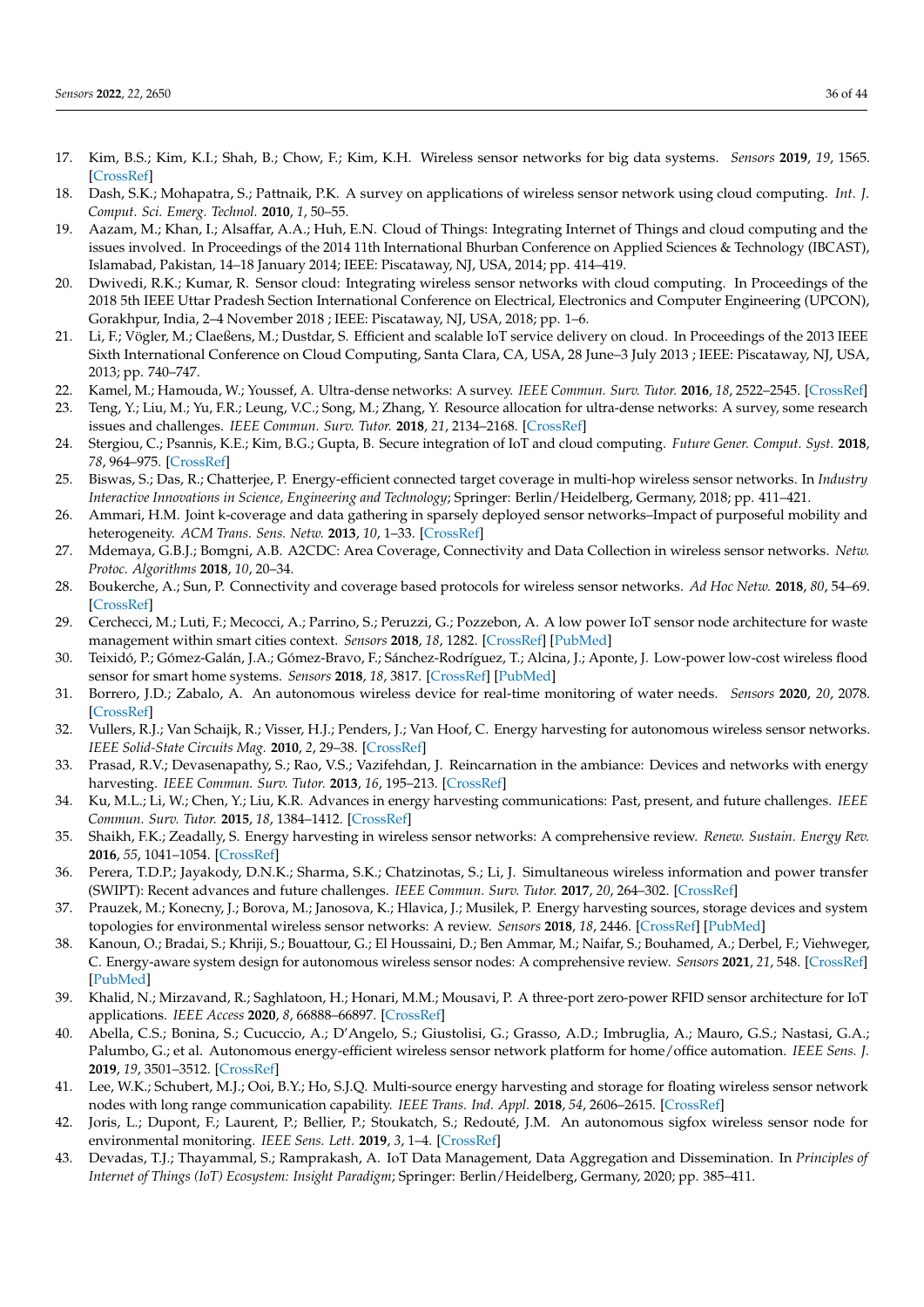- <span id="page-36-0"></span>44. Zhu, C.; Leung, V.C.; Rodrigues, J.J.; Shu, L.; Wang, L.; Zhou, H. Social sensor cloud: Framework, greenness, issues, and outlook. *IEEE Netw.* **2018**, *32*, 100–105. [\[CrossRef\]](http://dx.doi.org/10.1109/MNET.2018.1800029)
- <span id="page-36-1"></span>45. Dinh, T.; Kim, Y. An efficient interactive model for on-demand sensing-as-a-servicesof sensor-cloud. *Sensors* **2016**, *16*, 992. [\[CrossRef\]](http://dx.doi.org/10.3390/s16070992) [\[PubMed\]](http://www.ncbi.nlm.nih.gov/pubmed/27367689)
- <span id="page-36-2"></span>46. Zhu, C.; Shu, L.; Leung, V.C.; Guo, S.; Zhang, Y.; Yang, L.T. Secure multimedia big data in trust-assisted sensor-cloud for smart city. *IEEE Commun. Mag.* **2017**, *55*, 24–30. [\[CrossRef\]](http://dx.doi.org/10.1109/MCOM.2017.1700212)
- <span id="page-36-3"></span>47. Kuo, Y.W.; Li, C.L.; Jhang, J.H.; Lin, S. Design of a wireless sensor network-based IoT platform for wide area and heterogeneous applications. *IEEE Sens. J.* **2018**, *18*, 5187–5197. [\[CrossRef\]](http://dx.doi.org/10.1109/JSEN.2018.2832664)
- <span id="page-36-4"></span>48. Satyanarayanan, M. The emergence of edge computing. *Computer* **2017**, *50*, 30–39. [\[CrossRef\]](http://dx.doi.org/10.1109/MC.2017.9)
- <span id="page-36-5"></span>49. Abdelwahab, S.; Hamdaoui, B.; Guizani, M.; Znati, T. Cloud of things for sensing-as-a-service: Architecture, algorithms, and use case. *IEEE Internet Things J.* **2016**, *3*, 1099–1112. [\[CrossRef\]](http://dx.doi.org/10.1109/JIOT.2016.2557459)
- <span id="page-36-6"></span>50. Popescu, D.; Stoican, F.; Stamatescu, G.; Ichim, L.; Dragana, C. Advanced UAV–WSN System for Intelligent Monitoring in Precision Agriculture. *Sensors* **2020**, *20*, 817. [\[CrossRef\]](http://dx.doi.org/10.3390/s20030817) [\[PubMed\]](http://www.ncbi.nlm.nih.gov/pubmed/32028736)
- <span id="page-36-7"></span>51. Datta, S.K.; Bonnet, C.; Da Costa, R.P.F.; Härri, J. Datatweet: An architecture enabling data-centric iot services. In Proceedings of the 2016 IEEE Region 10 Symposium (TENSYMP), Bali, Indonesia, 9–11 May 2016; IEEE: Piscataway, NJ, USA, 2016; pp. 343–348.
- <span id="page-36-8"></span>52. Ayele, E.D.; Meratnia, N.; Havinga, P.J. MANER: Managed data dissemination scheme for LoRa IoT enabled wildlife monitoring system (WMS). In Proceedings of the 2018 9th IFIP International Conference on New Technologies, Mobility and Security (NTMS), Paris, France, 26–28 February 2018; IEEE: Piscataway, NJ, USA, 2018; pp. 1–7.
- <span id="page-36-9"></span>53. Juang, P.; Oki, H.; Wang, Y.; Martonosi, M.; Peh, L.S.; Rubenstein, D. Energy-efficient computing for wildlife tracking: Design tradeoffs and early experiences with ZebraNet. In Proceedings of the 10th International Conference on Architectural Support for Programming Languages and Operating Systems, San Jose, CA, USA, 5–9 October 2002; pp. 96–107.
- <span id="page-36-10"></span>54. Saleh, N.; Kassem, A.; Haidar, A.M. Energy-efficient architecture for wireless sensor networks in healthcare applications. *IEEE Access* **2018**, *6*, 6478–6486. [\[CrossRef\]](http://dx.doi.org/10.1109/ACCESS.2018.2789918)
- <span id="page-36-11"></span>55. Alsina-Pagès, R.M.; Navarro, J.; Alías, F.; Hervás, M. homesound: Real-time audio event detection based on high performance computing for behaviour and surveillance remote monitoring. *Sensors* **2017**, *17*, 854. [\[CrossRef\]](http://dx.doi.org/10.3390/s17040854) [\[PubMed\]](http://www.ncbi.nlm.nih.gov/pubmed/28406459)
- <span id="page-36-12"></span>56. AbeBer, J.; Gotze, M.; Kuhnlenz, S.; Grafe, R.; Kuhn, C.; ClauB, T.; Lukashevich, H. A distributed sensor network for monitoring noise level and noise sources in urban environments. In Proceedings of the 2018 IEEE 6th International Conference on Future Internet of Things and Cloud (FiCloud), Barcelona, Spain, 6–8 August 2018; IEEE: Piscataway, NJ, USA, 2018; pp. 318–324.
- <span id="page-36-13"></span>57. Siamwala, A.; Lochhead, Z.; Abdulla, W. Environmental noise monitoring using distributed IoT sensor nodes. In Proceedings of the 2019 International Conference on Electronics, Information, and Communication (ICEIC), Auckland, New Zealand, 22–25 January 2019; IEEE: Piscataway, NJ, USA, 2019; pp. 1–10.
- <span id="page-36-14"></span>58. Balouchestani, M.; Raahemifar, K.; Krishnan, S. Compressed sensing in wireless sensor networks: Survey. *Can. J. Multimed. Wirel. Netw.* **2011**, *2*, 1–4.
- <span id="page-36-15"></span>59. Donoho, D.L. Compressed sensing. *IEEE Trans. Inf. Theory* **2006**, *52*, 1289–1306. [\[CrossRef\]](http://dx.doi.org/10.1109/TIT.2006.871582)
- <span id="page-36-16"></span>60. Feizi, S.; Médard, M.; Effros, M. Compressive sensing over networks. In Proceedings of the 2010 48th Annual Allerton Conference on Communication, Control, and Computing (Allerton), Monticello, IL, USA, 29 September–1 October 2010; IEEE: Piscataway, NJ, USA, 2010; pp. 1129–1136.
- <span id="page-36-17"></span>61. Luo, C.; Wu, F.; Sun, J.; Chen, C.W. Compressive data gathering for large-scale wireless sensor networks. In Proceedings of the 15th Annual International Conference on Mobile Computing and Networking (MobiCom), Beijing, China, 20–25 September 2009; pp. 145–156.
- <span id="page-36-18"></span>62. Luo, C.; Wu, F.; Sun, J.; Chen, C.W. Efficient measurement generation and pervasive sparsity for compressive data gathering. *IEEE Trans. Wirel. Commun.* **2010**, *9*, 3728–3738. [\[CrossRef\]](http://dx.doi.org/10.1109/TWC.2010.092810.100063)
- <span id="page-36-19"></span>63. Wang, J.; Tang, S.; Yin, B.; Li, X.Y. Data gathering in wireless sensor networks through intelligent compressive sensing. In Proceedings of the IEEE International Conference on Computer Communications (INFOCOM), Orlando, FL, USA, 25–30 March 2012; pp. 603–611.
- <span id="page-36-20"></span>64. Xu, L.; Qi, X.; Wang, Y.; Moscibroda, T. Efficient data gathering using compressed sparse functions. In Proceedings of the IEEE International Conference on Computer Communications (INFOCOM), Turin, Italy, 14–19 April 2013 ; pp. 310–314.
- <span id="page-36-21"></span>65. Li, S.; Da Xu, L.; Wang, X. Compressed sensing signal and data acquisition in wireless sensor networks and Internet of things. *IEEE Trans. Ind. Inform.* **2012**, *9*, 2177–2186. [\[CrossRef\]](http://dx.doi.org/10.1109/TII.2012.2189222)
- <span id="page-36-22"></span>66. Dhanapala, D.C.; Bandara, V.W.; Pezeshki, A.; Jayasumana, A.P. Phenomena discovery in WSNs: A compressive sensing based approach. In Proceedings of the IEEE International Conference on Communications (ICC), Budapest, Hungary, 9–13 June 2013; pp. 1851–1856.
- <span id="page-36-23"></span>67. Zheng, H.; Yang, F.; Tian, X.; Gan, X.; Wang, X.; Xiao, S. Data Gathering with Compressive Sensing in Wireless Sensor Networks: A Random Walk Based Approach. *IEEE Trans. Parallel Distrib. Syst.* **2015**, *26*, 35–44. [\[CrossRef\]](http://dx.doi.org/10.1109/TPDS.2014.2308212)
- <span id="page-36-24"></span>68. Zheng, H.; Xiao, S.; Wang, X.; Tian, X. Energy and latency analysis for in-network computation with compressive sensing in wireless sensor networks. In Proceedings of the IEEE International Conference on Computer Communications (INFOCOM), Orlando, FL, USA, 25–30 March 2012; pp. 2811–2815.
- <span id="page-36-25"></span>69. Xu, X.; Ansari, R.; Khokhar, A.; Vasilakos, A. Hierarchical data aggregation using compressive sensing (HDACS) in WSNs. *ACM Trans. Sens. Netw.* **2015**, *11*, 1–25. [\[CrossRef\]](http://dx.doi.org/10.1145/2700264)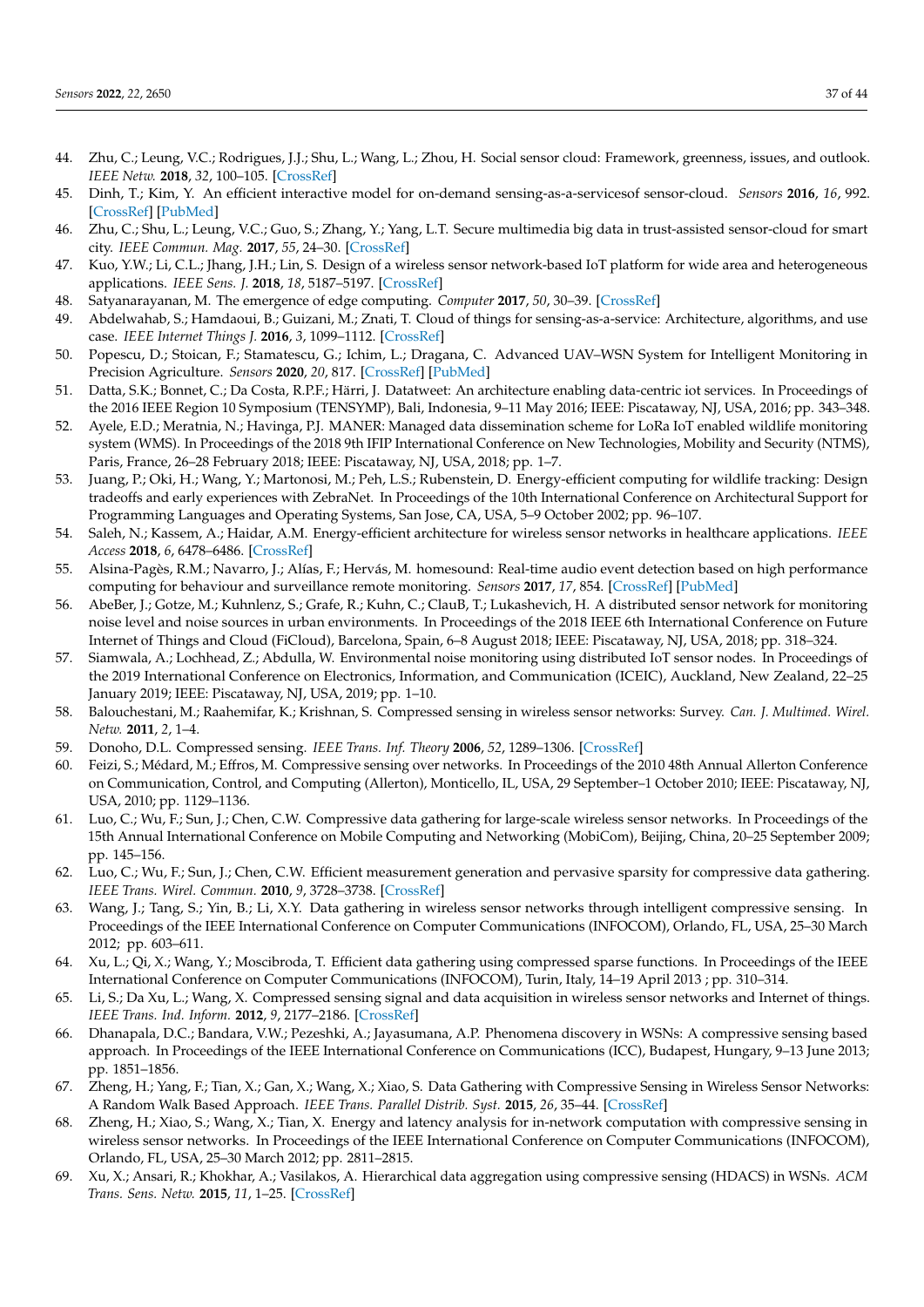- <span id="page-37-0"></span>70. Lan, K.; Wei, M. A Compressibility-Based Clustering Algorithm for Hierarchical Compressive Data Gathering. *IEEE Sens. J.* **2017**, *17*, 2550–2562. [\[CrossRef\]](http://dx.doi.org/10.1109/JSEN.2017.2669081)
- <span id="page-37-1"></span>71. Wu, X.; Xiong, Y.; Yang, P.; Wan, S.; Huang, W. Sparsest Random Scheduling for Compressive Data Gathering in Wireless Sensor Networks. *IEEE Trans. Wirel. Commun.* **2014**, *13*, 5867–5877. [\[CrossRef\]](http://dx.doi.org/10.1109/TWC.2014.2332344)
- <span id="page-37-2"></span>72. Yin, J.; Yang, Y.; Wang, L. An Adaptive Data Gathering Scheme for Multi-Hop Wireless Sensor Networks Based on Compressed Sensing and Network Coding. *Sensors* **2016**, *16*, 462. [\[CrossRef\]](http://dx.doi.org/10.3390/s16040462) [\[PubMed\]](http://www.ncbi.nlm.nih.gov/pubmed/27043574)
- <span id="page-37-3"></span>73. Xu, W.; Mallada, E.; Tang, A. Compressive sensing over graphs. In Proceedings of the IEEE International Conference on Computer Communications (INFOCOM), Shanghai, China, 10–15 April 2011; pp. 2087–2095.
- <span id="page-37-4"></span>74. Zheng, H.; Xiao, S.; Wang, X.; Tian, X.; Guizani, M. Capacity and Delay Analysis for Data Gathering with Compressive Sensing in Wireless Sensor Networks. *IEEE Trans. Wirel. Commun.* **2013**, *12*, 917–927. [\[CrossRef\]](http://dx.doi.org/10.1109/TWC.2012.122212.121032)
- <span id="page-37-5"></span>75. Akyildiz, I.F.; Vuran, M.C. *Wireless Sensor Networks*; John Wiley & Sons: Hoboken, NJ, USA, 2010; Volume 4.
- <span id="page-37-6"></span>76. Kumar, A.; Zhao, M.; Wong, K.J.; Guan, Y.L.; Chong, P.H.J. A comprehensive study of iot and wsn mac protocols: Research issues, challenges and opportunities. *IEEE Access* **2018**, *6*, 76228–76262. [\[CrossRef\]](http://dx.doi.org/10.1109/ACCESS.2018.2883391)
- <span id="page-37-7"></span>77. Quintero, V.L.; Estevez, C.; Orchard, M.E.; Pérez, A. Improvements of energy-efficient techniques in WSNs: A MAC-protocol approach. *IEEE Commun. Surv. Tutor.* **2018**, *21*, 1188–1208. [\[CrossRef\]](http://dx.doi.org/10.1109/COMST.2018.2875810)
- <span id="page-37-8"></span>78. Ye, W.; Heidemann, J.; Estrin, D. An energy-efficient MAC protocol for wireless sensor networks. In Proceedings of the Twenty-First Annual Joint Conference of the IEEE Computer and Communications Societies, New York, NY, USA, 23–27 June 2002; IEEE: Piscataway, NJ, USA, 2002; Volume 3, pp. 1567–1576.
- <span id="page-37-9"></span>79. Van Dam, T.; Langendoen, K. An adaptive energy-efficient MAC protocol for wireless sensor networks. In Proceedings of the 1st International Conference on Embedded Networked Sensor Systems (SenSys), Los Angeles, CA, USA, 5–7 November 2003 ; pp. 171–180.
- <span id="page-37-10"></span>80. Sun, Y.; Du, S.; Gurewitz, O.; Johnson, D.B. DW-MAC: A low latency, energy efficient demand-wakeup MAC protocol for wireless sensor networks. In Proceedings of the 9th ACM International Symposium on Mobile Ad Hoc Networking and Computing, Hong Kong, China, 26–30 May 2008; pp. 53–62.
- <span id="page-37-11"></span>81. Polastre, J.; Hill, J.; Culler, D. Versatile low power media access for wireless sensor networks. In Proceedings of the 2nd International Conference on Embedded Networked Sensor Systems (SenSys), Baltimore, MD, USA, 3–5 November 2004; pp. 95–107.
- <span id="page-37-12"></span>82. Buettner, M.; Yee, G.V.; Anderson, E.; Han, R. X-MAC: A short preamble MAC protocol for duty-cycled wireless sensor networks. In Proceedings of the 4th International Conference on Embedded Networked Sensor Systems (SenSys), Boulder, CO, USA, 31 October–3 November 2006; pp. 307–320.
- <span id="page-37-13"></span>83. El-Hoiydi, A.; Decotignie, J.D. WiseMAC: An ultra low power MAC protocol for the downlink of infrastructure wireless sensor networks. In Proceedings of the ISCC 2004. Ninth International Symposium on Computers And Communications (IEEE Cat. No. 04TH8769), Alexandria, Egypt, 28–31 July 2004; IEEE: Piscataway, NJ, USA, 2004; Volume 1, pp. 244–251.
- <span id="page-37-14"></span>84. Sun, Y.; Gurewitz, O.; Johnson, D.B. RI-MAC: A receiver-initiated asynchronous duty cycle MAC protocol for dynamic traffic loads in wireless sensor networks. In Proceedings of the 6th ACM Conference on Embedded Network Sensor Systems (SenSys), Raleigh, NC, USA, 5–7 November 2008; pp. 1–14.
- <span id="page-37-15"></span>85. Tang, L.; Sun, Y.; Gurewitz, O.; Johnson, D.B. PW-MAC: An energy-efficient predictive-wakeup MAC protocol for wireless sensor networks. In Proceedings of the IEEE Conference on Computer Communications (INFOCOM), Shanghai, China, 10–15 April 2011; pp. 1305–1313.
- <span id="page-37-16"></span>86. Zhang, D.g.; Zhou, S.; Tang, Y.m. A low duty cycle efficient MAC protocol based on self-adaption and predictive strategy. *Mob. Netw. Appl.* **2018**, *23*, 828–839. [\[CrossRef\]](http://dx.doi.org/10.1007/s11036-017-0878-x)
- <span id="page-37-17"></span>87. Dutta, P.; Dawson-Haggerty, S.; Chen, Y.; Liang, C.J.M.; Terzis, A. A-MAC: A versatile and efficient receiver-initiated link layer for low-power wireless. *ACM Trans. Sens. Netw.* **2012**, *8*, 1–29. [\[CrossRef\]](http://dx.doi.org/10.1145/2240116.2240119)
- <span id="page-37-18"></span>88. Wymore, M.L.; Qiao, D. RIVER-MAC: A Receiver-Initiated Asynchronously Duty-Cycled MAC Protocol for the Internet of Things. In Proceedings of the IEEE 43rd Annual Computer Software and Applications Conference (COMPSAC), Milwaukee, WI, USA, 15–19 July 2019; Volume 1, pp. 860–869.
- <span id="page-37-19"></span>89. Gurewitz, O.; Zaharia, O. Collision Prevention for Duty-Cycle Receiver-Initiation MAC Protocol via Multiple Access Reservation (MAR-RiMAC). *Sensors* **2021**, *21*, 127. [\[CrossRef\]](http://dx.doi.org/10.3390/s21010127) [\[PubMed\]](http://www.ncbi.nlm.nih.gov/pubmed/33379165)
- <span id="page-37-20"></span>90. Liu, H.I.; He, W.J.; Seah, W.K. LEB-MAC: Load and energy balancing MAC protocol for energy harvesting powered wireless sensor networks. In Proceedings of the 2014 20th IEEE International Conference on Parallel and Distributed Systems (ICPADS), Hsinchu, Taiwan, 16–19 December 2014; IEEE: Piscataway, NJ, USA, 2014; pp. 584–591.
- <span id="page-37-21"></span>91. Khalil, M.I.; Hossain, M.A.; Ahmed, I. DURI-MAC: A dual channel receiver initiated MAC protocol for wireless sensor network (WSN). In Proceedings of the International Conference on Electrical, Computer and Communication Engineering (ECCE), Cox's Bazar, Bangladesh, 16–18 February 2017; IEEE: Piscataway, NJ, USA, 2017; pp. 577–582.
- <span id="page-37-22"></span>92. Tang, L.; Sun, Y.; Gurewitz, O.; Johnson, D.B. EM-MAC: A dynamic multichannel energy-efficient MAC protocol for wireless sensor networks. In Proceedings of the Twelfth ACM International Symposium on Mobile Ad Hoc Networking and Computing (MobiHoc), Paris, France, 17–19 May 2011; pp. 1–11.
- <span id="page-37-23"></span>93. Ye, D.; Zhang, M. A self-adaptive sleep/wake-up scheduling approach for wireless sensor networks. *IEEE Trans. Cybern.* **2017**, *48*, 979–992. [\[CrossRef\]](http://dx.doi.org/10.1109/TCYB.2017.2669996)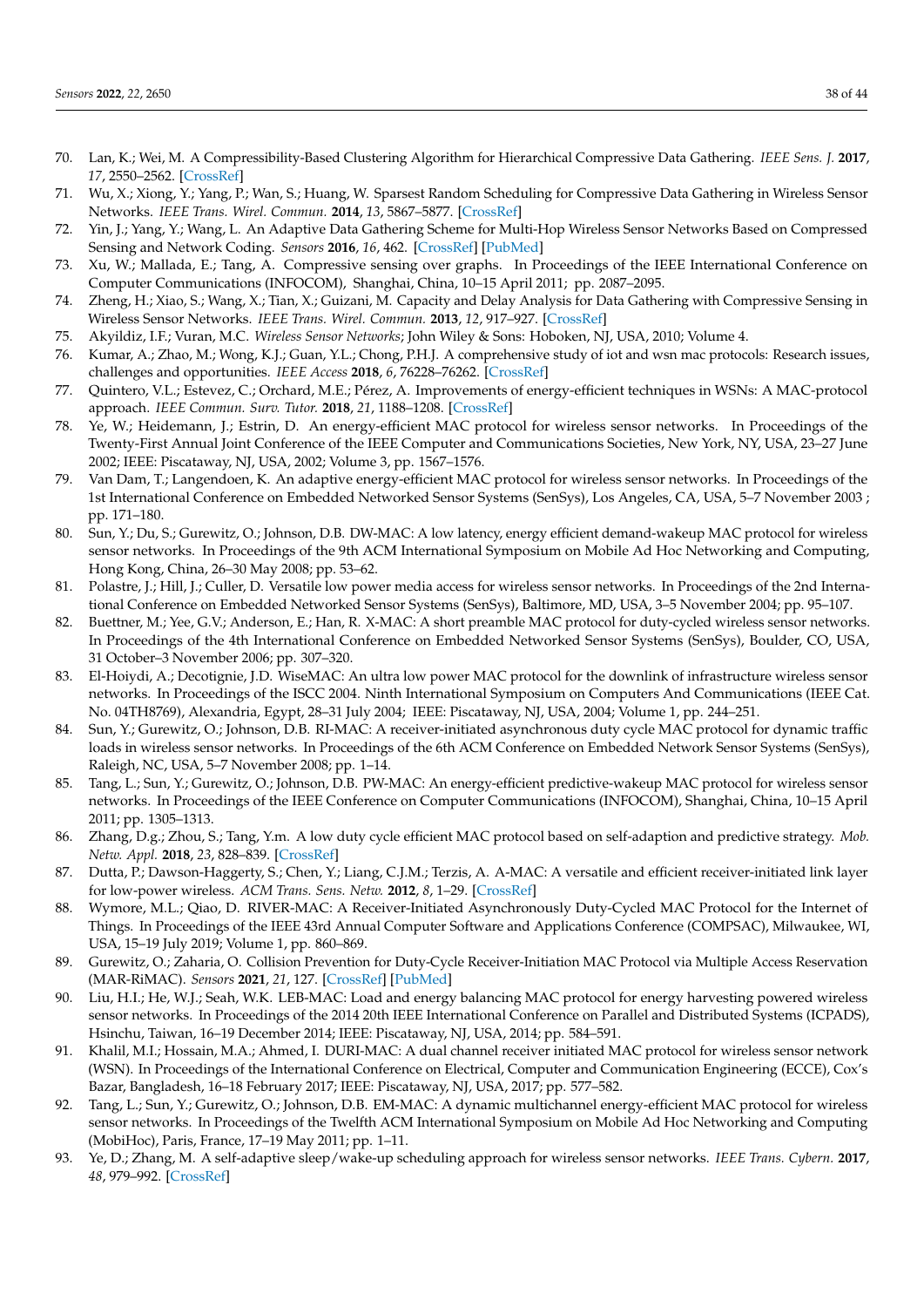- <span id="page-38-0"></span>94. Gamm, G.U.; Sippel, M.; Kostic, M.; Reindl, L.M. Low power wake-up receiver for wireless sensor nodes. In Proceedings of the IEEE Sixth International Conference on Intelligent Sensors, Sensor Networks and Information Processing (ISSNIP), Brisbane, Australia, 7–10 December 2010; pp. 121–126.
- <span id="page-38-1"></span>95. Oller, J.; Demirkol, I.; Casademont, J.; Paradells, J.; Gamm, G.U.; Reindl, L. Performance evaluation and comparative analysis of subcarrier modulation wake-up radio systems for energy-efficient wireless sensor networks. *Sensors* **2014**, *14*, 22–51. [\[CrossRef\]](http://dx.doi.org/10.3390/s140100022) [\[PubMed\]](http://www.ncbi.nlm.nih.gov/pubmed/24451452)
- <span id="page-38-2"></span>96. Oller, J.; Demirkol, I.; Casademont, J.; Paradells, J.; Gamm, G.U.; Reindl, L. Has time come to switch from duty-cycled MAC protocols to wake-up radio for wireless sensor networks? *IEEE/ACM Trans. Netw.* **2015**, *24*, 674–687. [\[CrossRef\]](http://dx.doi.org/10.1109/TNET.2014.2387314)
- <span id="page-38-3"></span>97. Spenza, D.; Magno, M.; Basagni, S.; Benini, L.; Paoli, M.; Petrioli, C. Beyond duty cycling: Wake-up radio with selective awakenings for long-lived wireless sensing systems. In Proceedings of the IEEE Conference on Computer Communications (INFOCOM), Hong Kong, China, 26 April–1 May 2015; pp. 522–530.
- <span id="page-38-4"></span>98. Ghose, D.; Li, F.Y. Enabling backoff for SCM wake-up radio: Protocol and modeling. *IEEE Commun. Lett.* **2017**, *21*, 1031–1034. [\[CrossRef\]](http://dx.doi.org/10.1109/LCOMM.2017.2653779)
- <span id="page-38-5"></span>99. Ghose, D.; Frøytlog, A.; Li, F.Y. Enabling early sleeping and early data transmission in wake-up radio-enabled IoT networks. *Comput. Netw.* **2019**, *153*, 132–144. [\[CrossRef\]](http://dx.doi.org/10.1016/j.comnet.2019.03.002)
- <span id="page-38-6"></span>100. Guntupalli, L.; Ghose, D.; Li, F.Y.; Gidlund, M. Energy efficient consecutive packet transmissions in receiver-initiated wake-up radio enabled wsns. *IEEE Sens. J.* **2018**, *18*, 4733–4745. [\[CrossRef\]](http://dx.doi.org/10.1109/JSEN.2018.2825540)
- <span id="page-38-7"></span>101. Singh, R.; Sikdar, B. A Receiver Initiated Low Delay MAC Protocol for Wake-Up Radio Enabled Wireless Sensor Networks. *IEEE Sens. J.* **2020**, *20*, 13796–13807. [\[CrossRef\]](http://dx.doi.org/10.1109/JSEN.2020.3003929)
- <span id="page-38-8"></span>102. Hawa, M.; Darabkh, K.A.; Al-Zubi, R.; Al-Sukkar, G. A self-learning MAC protocol for energy harvesting and spectrum access in cognitive radio sensor networks. *J. Sens.* **2016**, *2016*, 9604526. [\[CrossRef\]](http://dx.doi.org/10.1155/2016/9604526)
- <span id="page-38-9"></span>103. Cohen, A.; Cohen, A.; Gurewitz, O. Efficient data collection over multiple access wireless sensors network. *IEEE/ACM Trans. Netw.* **2020**, *28*, 491–504. [\[CrossRef\]](http://dx.doi.org/10.1109/TNET.2020.2964764)
- <span id="page-38-10"></span>104. Tong, F.; Peng, Y. A Data-Gathering, Dynamic Duty-Cycling MAC Protocol for Large-Scale Wireless Sensor Networks. *Sensors* **2020**, *20*, 4071. [\[CrossRef\]](http://dx.doi.org/10.3390/s20154071) [\[PubMed\]](http://www.ncbi.nlm.nih.gov/pubmed/32707806)
- <span id="page-38-11"></span>105. Heinzelman, W.R.; Chandrakasan, A.; Balakrishnan, H. Energy-efficient communication protocol for wireless microsensor networks. In Proceedings of the 33rd Annual Hawaii International Conference on System Sciences, Maui, HI, USA, 7 January 2000; IEEE: Piscataway, NJ, USA, 2000; p. 10.
- <span id="page-38-12"></span>106. Arumugam, G.S.; Ponnuchamy, T. EE-LEACH: Development of energy-efficient LEACH Protocol for data gathering in WSN. *EURASIP J. Wirel. Commun. Netw.* **2015**, *2015*, 1–9. [\[CrossRef\]](http://dx.doi.org/10.1186/s13638-015-0306-5)
- <span id="page-38-13"></span>107. Singh, S.K.; Kumar, P.; Singh, J.P. A survey on successors of LEACH protocol. *IEEE Access* **2017**, *5*, 4298–4328. [\[CrossRef\]](http://dx.doi.org/10.1109/ACCESS.2017.2666082)
- <span id="page-38-14"></span>108. Anzola, J.; Pascual, J.; Tarazona, G.; Gonzalez Crespo, R. A clustering WSN routing protocol based on kd tree algorithm. *Sensors* **2018**, *18*, 2899. [\[CrossRef\]](http://dx.doi.org/10.3390/s18092899) [\[PubMed\]](http://www.ncbi.nlm.nih.gov/pubmed/30200484)
- <span id="page-38-15"></span>109. Lindsey, S.; Raghavendra, C.; Sivalingam, K.M. Data gathering algorithms in sensor networks using energy metrics. *IEEE Trans. Parallel Distrib. Syst.* **2002**, *13*, 924–935. [\[CrossRef\]](http://dx.doi.org/10.1109/TPDS.2002.1036066)
- <span id="page-38-16"></span>110. Razaque, A.; Abdulgader, M.; Joshi, C.; Amsaad, F.; Chauhan, M. P-LEACH: Energy efficient routing protocol for Wireless Sensor Networks. In Proceedings of the 2016 IEEE Long Island Systems, Applications and Technology Conference (LISAT), Farmingdale, NY, USA, 29–29 April 2016; IEEE: Piscataway, NJ, USA, 2016; pp. 1–5.
- <span id="page-38-17"></span>111. Siew, Z.W.; Wong, C.H.; Chin, C.S.; Kiring, A.; Teo, K.T.K. Cluster heads distribution of wireless sensor networks via adaptive particle swarm optimization. In Proceedings of the 2012 Fourth International Conference on Computational Intelligence, Communication Systems and Networks, Phuket, Thailand, 24–26 July 2012; IEEE: Piscataway, NJ, USA, 2012; pp. 78–83.
- <span id="page-38-18"></span>112. Tam, N.T.; Hai, D.T.; Son, L.H.; Vinh, L.T. Improving lifetime and network connections of 3D wireless sensor networks based on fuzzy clustering and particle swarm optimization. *Wirel. Netw.* **2018**, *24*, 1477–1490. [\[CrossRef\]](http://dx.doi.org/10.1007/s11276-016-1412-y)
- <span id="page-38-19"></span>113. Cui, Z.; Cao, Y.; Cai, X.; Cai, J.; Chen, J. Optimal LEACH protocol with modified bat algorithm for big data sensing systems in Internet of Things. *J. Parallel Distrib. Comput.* **2019**, *132*, 217–229. [\[CrossRef\]](http://dx.doi.org/10.1016/j.jpdc.2017.12.014)
- <span id="page-38-20"></span>114. Jiang, A.; Zheng, L. An effective hybrid routing algorithm in WSN: Ant colony optimization in combination with hop count minimization. *Sensors* **2018**, *18*, 1020. [\[CrossRef\]](http://dx.doi.org/10.3390/s18041020)
- <span id="page-38-21"></span>115. Rodríguez, A.; Del-Valle-Soto, C.; Velázquez, R. Energy-Efficient Clustering Routing Protocol for Wireless Sensor Networks Based on Yellow Saddle Goatfish Algorithm. *Mathematics* **2020**, *8*, 1515. [\[CrossRef\]](http://dx.doi.org/10.3390/math8091515)
- <span id="page-38-22"></span>116. Karunanithy, K.; Velusamy, B. Cluster-tree based energy efficient data gathering protocol for industrial automation using WSNs and IoT. *J. Ind. Inf. Integr.* **2020**, *19*, 100156. [\[CrossRef\]](http://dx.doi.org/10.1016/j.jii.2020.100156)
- <span id="page-38-23"></span>117. Mehmood, A.; Lv, Z.; Lloret, J.; Umar, M.M. ELDC: An artificial neural network based energy-efficient and robust routing scheme for pollution monitoring in WSNs. *IEEE Trans. Emerg. Top. Comput.* **2017**, *8*, 106–114. [\[CrossRef\]](http://dx.doi.org/10.1109/TETC.2017.2671847)
- <span id="page-38-24"></span>118. Durairaj, U.M.; Selvaraj, S. Two-Level Clustering and Routing Algorithms to Prolong the Lifetime of Wind Farm-Based WSN. *IEEE Sens. J.* **2020**, *21*, 857–867. [\[CrossRef\]](http://dx.doi.org/10.1109/JSEN.2020.3015734)
- <span id="page-38-25"></span>119. Shifrin, M.; Cidon, I. C3: Collective congestion control in multi-hop wireless networks. In Proceedings of the 2010 Seventh International Conference on Wireless On-demand Network Systems and Services (WONS), Kranjska Gora, Slovenia, 3–5 February 2010; IEEE: Piscataway, NJ, USA, 2010; pp. 31–38.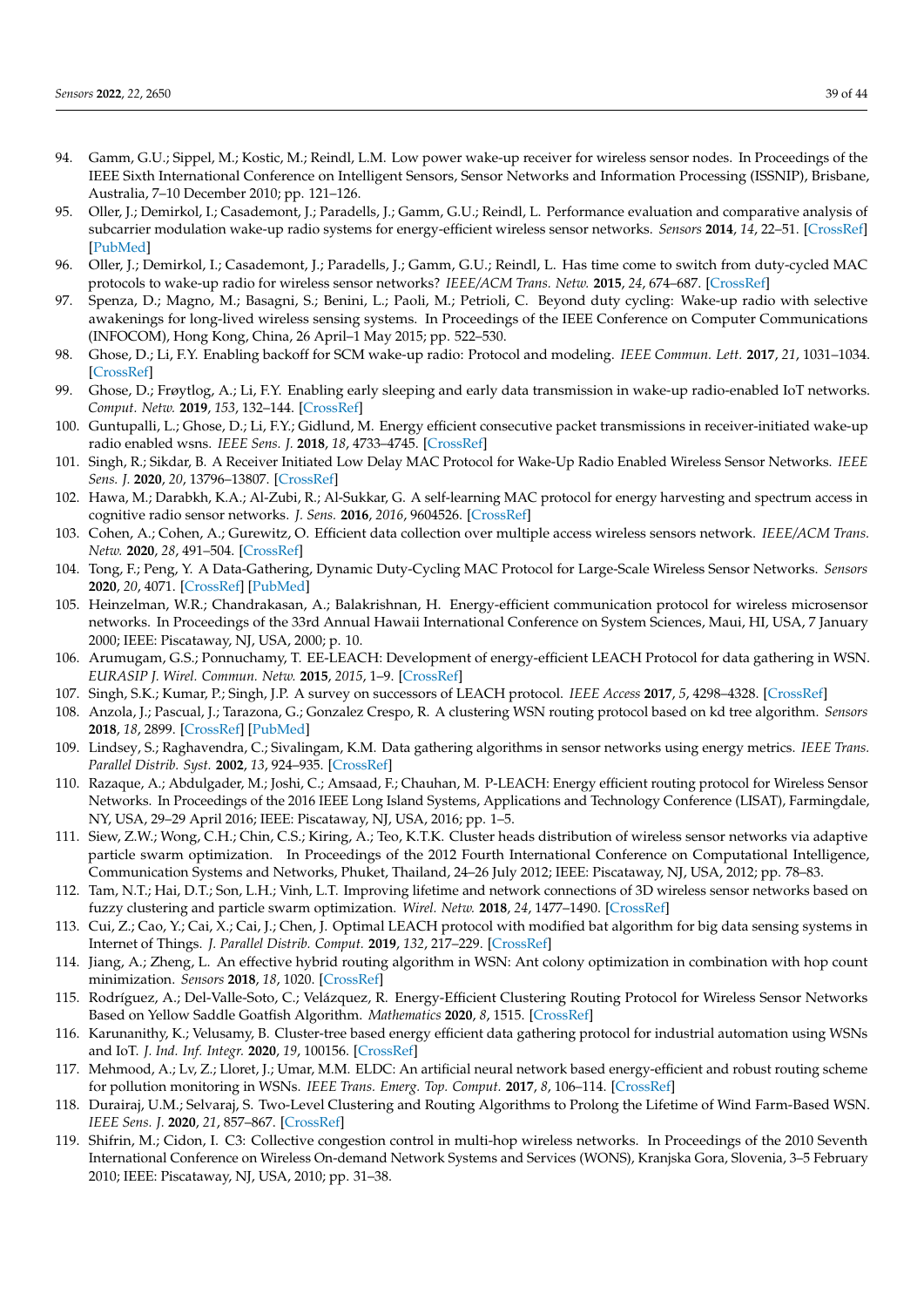- <span id="page-39-0"></span>120. Biswas, S.; Morris, R. ExOR: Opportunistic multi-hop routing for wireless networks. In Proceedings of the 2005 Conference on Applications, Technologies, Architectures, and Protocols for Computer Communications, Philadelphia, PA, USA, 22–26 August 2005; pp. 133–144.
- <span id="page-39-1"></span>121. Ye, Z.; Hua, Y. On link layer policies of data forwarding over wireless relays. In Proceedings of the MILCOM 2005—2005 IEEE Military Communications Conference, Atlantic City, NJ, USA, 17–20 October 2005; IEEE: Piscataway, NJ, USA, 2005; pp. 2138–2144.
- <span id="page-39-2"></span>122. Landsiedel, O.; Ghadimi, E.; Duquennoy, S.; Johansson, M. Low power, low delay: Opportunistic routing meets duty cycling. In Proceedings of the 2012 ACM/IEEE 11th International Conference on Information Processing in Sensor Networks (IPSN), Beijing, China, 16–20 April 2012; IEEE: Piscataway, NJ, USA, 2012; pp. 185–196.
- <span id="page-39-3"></span>123. Tang, L.; Sun, Y.; Gurewitz, O.; Johnson, D.B. Optimizations for route discovery in asynchronous duty-cycling wireless networks. In Proceedings of the 2012 IEEE 9th International Conference on Mobile Ad-Hoc and Sensor Systems (MASS 2012), Las Vegas, NV, USA, 8–11 October 2012; IEEE: Piscataway, NJ, USA, 2012; pp. 155–163.
- <span id="page-39-4"></span>124. Liu, D.; Hou, M.; Cao, Z.; Wang, J.; He, Y.; Liu, Y. Duplicate detectable opportunistic forwarding in duty-cycled wireless sensor networks. *IEEE/ACM Trans. Netw.* **2015**, *24*, 662–673. [\[CrossRef\]](http://dx.doi.org/10.1109/TNET.2014.2387440)
- <span id="page-39-5"></span>125. Hawbani, A.; Wang, X.; Sharabi, Y.; Ghannami, A.; Kuhlani, H.; Karmoshi, S. LORA: Load-balanced opportunistic routing for asynchronous duty-cycled WSN. *IEEE Trans. Mob. Comput.* **2018**, *18*, 1601–1615. [\[CrossRef\]](http://dx.doi.org/10.1109/TMC.2018.2865485)
- <span id="page-39-6"></span>126. Winter, T.; Thubert, P.; Brandt, A.; Hui, J.W.; Kelsey, R.; Levis, P.; Pister, K.; Struik, R.; Vasseur, J.P.; Alexander, R.K.; et al. RPL: IPv6 Routing Protocol for Low-Power and Lossy Networks. *RFC* **2012**, *6550*, 1–157.
- <span id="page-39-7"></span>127. Thubert, P. Objective function zero for the routing protocol for low-power and lossy networks (RPL). *RFC* **2012**, *6552*, 1–14.
- <span id="page-39-8"></span>128. Gnawali, O.; Levis, P. The minimum rank with hysteresis objective function. *RFC* **2012**, *6719*, 1–13.
- <span id="page-39-9"></span>129. Abdel Hakeem, S.A.; Hady, A.A.; Kim, H. RPL routing protocol performance in smart grid applications based wireless sensors: Experimental and simulated analysis. *Electronics* **2019**, *8*, 186. [\[CrossRef\]](http://dx.doi.org/10.3390/electronics8020186)
- <span id="page-39-10"></span>130. Barnawi, A.Y.; Mohsen, G.A.; Shahra, E.Q. Performance analysis of RPL protocol for data gathering applications in wireless sensor networks. *Procedia Comput. Sci.* **2019**, *151*, 185–193. [\[CrossRef\]](http://dx.doi.org/10.1016/j.procs.2019.04.028)
- <span id="page-39-11"></span>131. Al-Shargabi, B.; Aleswid, M. Performance of RPL in Healthcare Wireless Sensor Network. *Int. J. Emerg. Trends Eng. Res.* **2020**, *8*, 3. [\[CrossRef\]](http://dx.doi.org/10.30534/ijeter/2020/31832020)
- <span id="page-39-12"></span>132. Sousa, N.; Sobral, J.V.; Rodrigues, J.J.; Rabêlo, R.A.; Solic, P. ERAOF: A new RPL protocol objective function for Internet of Things applications. In Proceedings of the 2017 2nd International Multidisciplinary Conference on Computer and Energy Science (SpliTech), Split, Croatia, 12–14 July 2017; IEEE: Piscataway, NJ, USA, 2017; pp. 1–5.
- <span id="page-39-13"></span>133. Rafea, S.A.; Kadhim, A.A. Routing with energy threshold for WSN-IoT based on RPL protocol. *Iraqi J. Comput. Commun. Control Syst. Eng.* **2019**, *19*, 71–81.
- <span id="page-39-14"></span>134. Sharma, B.; Gajrani, J.; Jain, V. Performance Measurement of RPL Protocol Using Modified MRHOF in IoT Network. In Proceedings of the International Conference on Deep Learning, Artificial Intelligence and Robotics, Jaipur, India, 7–8 December 2019; Springer: Berlin/Heidelberg, Germany, 2019; pp. 235–245.
- <span id="page-39-15"></span>135. Sankar, S.; Ramasubbareddy, S.; Luhach, A.K.; Nayyar, A.; Qureshi, B. CT-RPL: Cluster tree based routing protocol to maximize the lifetime of Internet of Things. *Sensors* **2020**, *20*, 5858. [\[CrossRef\]](http://dx.doi.org/10.3390/s20205858) [\[PubMed\]](http://www.ncbi.nlm.nih.gov/pubmed/33081218)
- <span id="page-39-16"></span>136. Acevedo, P.D.; Jabba, D.; Sanmartín, P.; Valle, S.; Nino-Ruiz, E.D. WRF-RPL: Weighted Random Forward RPL for High Traffic and Energy Demanding Scenarios. *IEEE Access* **2021**, *9*, 60163–60174. [\[CrossRef\]](http://dx.doi.org/10.1109/ACCESS.2021.3074436)
- <span id="page-39-17"></span>137. Rojas, E.; Hosseini, H.; Gomez, C.; Carrascal, D.; Cotrim, J.R. Outperforming RPL with scalable routing based on meaningful MAC addressing. *Ad Hoc Netw.* **2021**, *114*, 102433. [\[CrossRef\]](http://dx.doi.org/10.1016/j.adhoc.2021.102433)
- <span id="page-39-18"></span>138. Molnár, M. QoS Routing for Data Gathering with RPL in WSNs. In *Handbook of Wireless Sensor Networks: Issues and Challenges in Current Scenario's*; Springer: Berlin/Heidelberg, Germany, 2020; pp. 87–111.
- <span id="page-39-19"></span>139. Vera-Pérez, J.; Silvestre-Blanes, J.; Sempere-Payá, V. TSCH and RPL Joining Time Model for Industrial Wireless Sensor Networks. *Sensors* **2021**, *21*, 3904. [\[CrossRef\]](http://dx.doi.org/10.3390/s21113904) [\[PubMed\]](http://www.ncbi.nlm.nih.gov/pubmed/34198793)
- <span id="page-39-20"></span>140. Sobral, J.V.; Rodrigues, J.J.; Rabêlo, R.A.; Al-Muhtadi, J.; Korotaev, V. Routing protocols for low power and lossy networks in Internet of things applications. *Sensors* **2019**, *19*, 2144. [\[CrossRef\]](http://dx.doi.org/10.3390/s19092144)
- <span id="page-39-21"></span>141. Jeong, S.; Kim, H.; Noh, D.K.; Yoon, I. Energy-aware data aggregation scheme for energy-harvesting wireless sensor networks. In Proceedings of the 2016 First IEEE International Conference on Computer Communication and the Internet (ICCCI), Wuhan, China, 13–15 October 2016; IEEE: Piscataway, NJ, USA, 2016; pp. 140–143.
- <span id="page-39-22"></span>142. Chen, Q.; Gao, H.; Cai, Z.; Cheng, L.; Li, J. Energy-collision aware data aggregation scheduling for energy harvesting sensor networks. In Proceedings of the IEEE INFOCOM 2018—IEEE Conference on Computer Communications, Honolulu, HI, USA, 16–19 April 2018; IEEE: Piscataway, NJ, USA, 2018; pp. 117–125.
- <span id="page-39-23"></span>143. Xiao, M.; Zhang, X.; Dong, Y. An effective routing protocol for energy harvesting wireless sensor networks. In Proceedings of the 2013 IEEE Wireless Communications and Networking Conference (WCNC), Shanghai, China, 7–10 April 2013; IEEE: Piscataway, NJ, USA, 2013; pp. 2080–2084.
- <span id="page-39-24"></span>144. Wu, D.; He, J.; Wang, H.; Wang, C.; Wang, R. A hierarchical packet forwarding mechanism for energy harvesting wireless sensor networks. *IEEE Commun. Mag.* **2015**, *53*, 92–98. [\[CrossRef\]](http://dx.doi.org/10.1109/MCOM.2015.7180514)
- <span id="page-39-25"></span>145. Yang, L.; Lu, Y.; Zhong, Y.; Wu, X.; Yang, S.X. A multi-hop energy neutral clustering algorithm for maximizing network information gathering in energy harvesting wireless sensor networks. *Sensors* **2016**, *16*, 26. [\[CrossRef\]](http://dx.doi.org/10.3390/s16010026) [\[PubMed\]](http://www.ncbi.nlm.nih.gov/pubmed/26712764)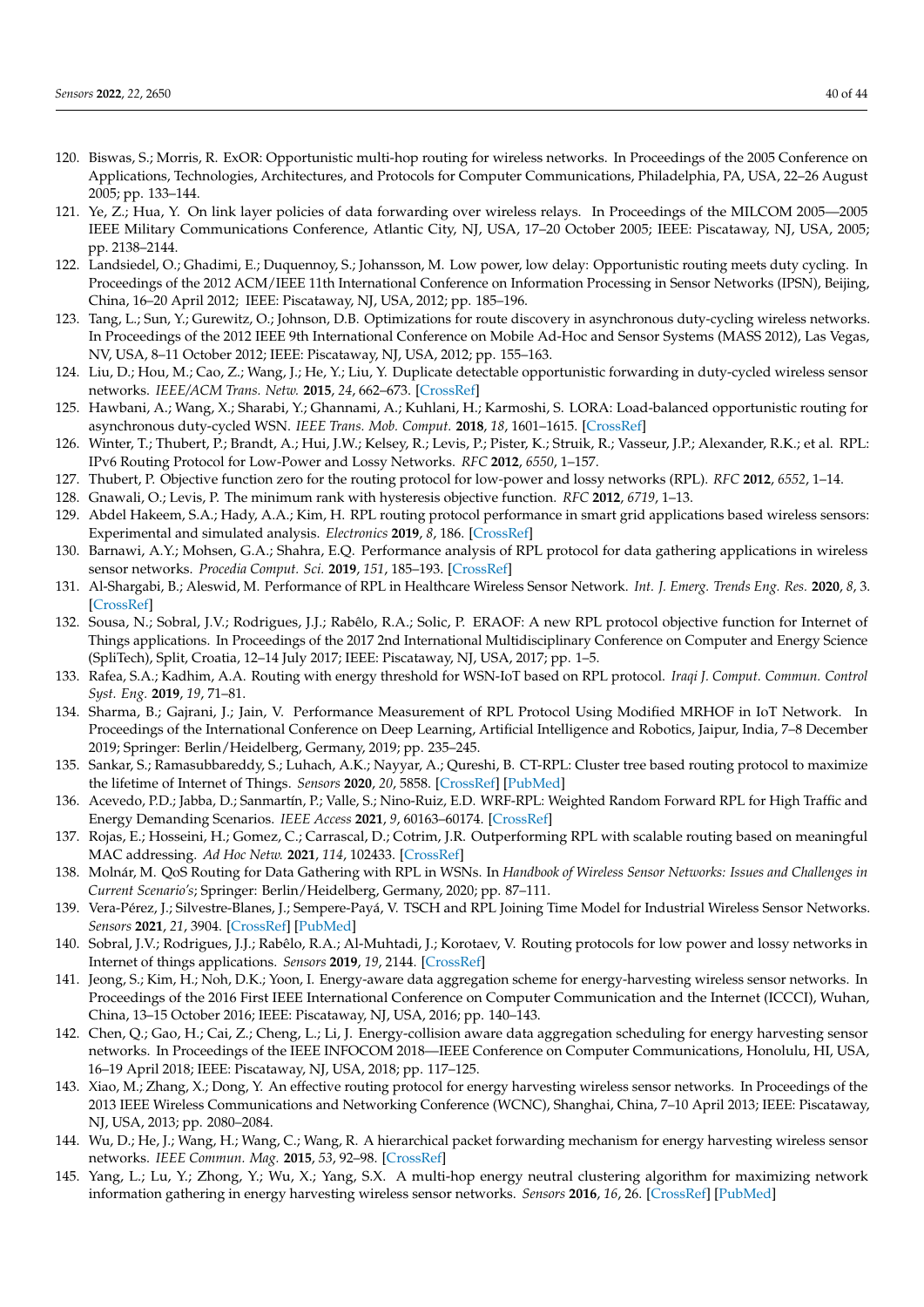- <span id="page-40-0"></span>146. Bahbahani, M.S.; Alsusa, E. A cooperative clustering protocol with duty cycling for energy harvesting enabled wireless sensor networks. *IEEE Trans. Wirel. Commun.* **2017**, *17*, 101–111. [\[CrossRef\]](http://dx.doi.org/10.1109/TWC.2017.2762674)
- <span id="page-40-1"></span>147. Bozorgi, S.M.; Rostami, A.S.; Hosseinabadi, A.A.R.; Balas, V.E. A new clustering protocol for energy harvesting-wireless sensor networks. *Comput. Electr. Eng.* **2017**, *64*, 233–247. [\[CrossRef\]](http://dx.doi.org/10.1016/j.compeleceng.2017.08.022)
- <span id="page-40-2"></span>148. Ren, Q.; Yao, G. An energy-efficient cluster head selection scheme for energy-harvesting wireless sensor networks. *Sensors* **2020**, *20*, 187. [\[CrossRef\]](http://dx.doi.org/10.3390/s20010187) [\[PubMed\]](http://www.ncbi.nlm.nih.gov/pubmed/31905712)
- <span id="page-40-3"></span>149. Sinde, R.; Begum, F.; Njau, K.; Kaijage, S. Refining network lifetime of wireless sensor network using energy-efficient clustering and DRL-based sleep scheduling. *Sensors* **2020**, *20*, 1540. [\[CrossRef\]](http://dx.doi.org/10.3390/s20051540)
- <span id="page-40-4"></span>150. Liu, F.; Lu, H.; Wang, T.; Liu, Y. An energy-balanced joint routing and charging framework in wireless rechargeable sensor networks for mobile multimedia. *IEEE Access* **2019**, *7*, 177637–177650. [\[CrossRef\]](http://dx.doi.org/10.1109/ACCESS.2019.2958268)
- <span id="page-40-5"></span>151. Lu, Z.; Fan, B.; Cai, J.; Tang, L. J-RCA: A Joint Routing and Charging Algorithm With WCE Assisted Data Gathering in Wireless Rechargeable Sensor Networks. *IEEE Sens. J.* **2020**, *21*, 3888–3899. [\[CrossRef\]](http://dx.doi.org/10.1109/JSEN.2020.3023301)
- <span id="page-40-6"></span>152. Du, L. A polynomial time algorithm for Hamilton Cycle and its proof. In Proceedings of the 2010 International Conference On Computer Design and Applications, Qinhuangdao, China, 25–27 June 2010; IEEE: Piscataway, NJ, USA, 2010; Volume 3; pp. 3–207.
- <span id="page-40-7"></span>153. Celebiler, M.; Stette, G. On increasing the down-link capacity of a regenerative satellite repeater in point-to-point communications. *Proc. IEEE* **1978**, *66*, 98–100. [\[CrossRef\]](http://dx.doi.org/10.1109/PROC.1978.10848)
- <span id="page-40-8"></span>154. Ahlswede, R.; Cai, N.; Li, S.Y.; Yeung, R.W. Network information flow. *IEEE Trans. Inf. Theory* **2000**, *46*, 1204–1216. [\[CrossRef\]](http://dx.doi.org/10.1109/18.850663)
- <span id="page-40-9"></span>155. Katti, S.; Rahul, H.; Hu, W.; Katabi, D.; Médard, M.; Crowcroft, J. XORs in the air: Practical wireless network coding. *IEEE/ACM Trans. Netw.* **2008**, *16*, 497–510. [\[CrossRef\]](http://dx.doi.org/10.1109/TNET.2008.923722)
- <span id="page-40-10"></span>156. Migabo, E.M.; Djouani, K.; Olwal, T.O.; Kurien, A.M. A Survey on Energy Efficient Network Coding for Multi-hop Routing in Wireless Sensor Networks. *Procedia Comput. Sci.* **2016**, *94*, 288–294. [\[CrossRef\]](http://dx.doi.org/10.1016/j.procs.2016.08.043)
- <span id="page-40-11"></span>157. Cohen, A.; Biton, E.; Kampeas, J.; Gurewitz, O. Coded unicast downstream traffic in a wireless network: Analysis and WiFi implementation. *EURASIP J. Adv. Signal Process.* **2013**, *2013*, 1–20. [\[CrossRef\]](http://dx.doi.org/10.1186/1687-6180-2013-25)
- 158. Shifrin, M.; Cohen, A.; Weisman, O.; Gurewitz, O. Coded retransmission in wireless networks via abstract MDPs: Theory and algorithms. *IEEE Trans. Wirel. Commun.* **2016**, *15*, 4292–4306. [\[CrossRef\]](http://dx.doi.org/10.1109/TWC.2016.2538762)
- 159. Attar, H.; Stankovic, L.; Stankovic, V. Cooperative network-coding system for wireless sensor networks. *IET Commun.* **2012**, *6*, 344–352. [\[CrossRef\]](http://dx.doi.org/10.1049/iet-com.2011.0143)
- 160. Qureshi, J.; Foh, C.H.; Cai, J. Optimal solution for the index coding problem using network coding over GF(2). In Proceedings of the 2012 9th Annual IEEE Communications Society Conference on Sensor, Mesh and Ad Hoc Communications and Networks (SECON), Seoul, Korea, 18–21 June 2012; pp. 209–217.
- 161. Gou, L.; Zhang, G.; Bian, D.; Zhang, W.; Xie, Z. Data dissemination in wireless sensor networks with instantly decodable network coding. *J. Commun. Netw.* **2016**, *18*, 846–856. [\[CrossRef\]](http://dx.doi.org/10.1109/JCN.2016.000113)
- <span id="page-40-12"></span>162. Júnior, N.D.S.R.; Tavares, R.C.; Vieira, M.A.; Vieira, L.F.; Gnawali, O. CodeDrip: Improving data dissemination for wireless sensor networks with network coding. *Ad Hoc Netw.* **2017**, *54*, 42–52. [\[CrossRef\]](http://dx.doi.org/10.1016/j.adhoc.2016.09.023)
- <span id="page-40-13"></span>163. Swamy, V.N.; Rigge, P.; Ranade, G.; Sahai, A.; Nikolić, B. Network coding for high-reliability low-latency wireless control. In Proceedings of the 2016 IEEE Wireless Communications and Networking Conference Workshops (WCNCW), Doha, Qatar, 3–6 April 2016; IEEE: Piscataway, NJ, USA, 2016; pp. 138–144.
- <span id="page-40-14"></span>164. Ho, T.; Médard, M.; Koetter, R.; Karger, D.R.; Effros, M.; Shi, J.; Leong, B. A random linear network coding approach to multicast. *IEEE Trans. Inf. Theory* **2006**, *52*, 4413–4430. [\[CrossRef\]](http://dx.doi.org/10.1109/TIT.2006.881746)
- <span id="page-40-15"></span>165. Stefanović, Č.; Vukobratović, D.; Crnojević, V.; Stankovic, V. A random linear coding scheme with perimeter data gathering for wireless sensor networks. In Proceedings of the 2011 Eighth International Conference on Wireless On-Demand Network Systems and Services, Bardonecchia, Italy, 26–28 January 2011; IEEE: Piscataway, NJ, USA, 2011; pp. 142–145.
- <span id="page-40-16"></span>166. Feizi, S.; Lucani, D.E.; Médard, M. Tunable sparse network coding. In Proceedings of the 22th International Zurich Seminar on Communications (IZS). Eidgenössische Technische Hochschule Zürich, Zurich, Switzerland, 29 February–2 March 2012.
- <span id="page-40-17"></span>167. Prior, R.; Lucani, D.E.; Phulpin, Y.; Nistor, M.; Barros, J. Network coding protocols for smart grid communications. *IEEE Trans. Smart Grid* **2014**, *5*, 1523–1531. [\[CrossRef\]](http://dx.doi.org/10.1109/TSG.2013.2288868)
- <span id="page-40-18"></span>168. Nistor, M.; Lucani, D.E.; Barros, J. Network coding protocols for data gathering applications. *IEEE Commun. Lett.* **2014**, *19*, 267–270. [\[CrossRef\]](http://dx.doi.org/10.1109/LCOMM.2014.2385070)
- <span id="page-40-19"></span>169. Keller, L.; Atsan, E.; Argyraki, K.; Fragouli, C. SenseCode: Network coding for reliable sensor networks. *ACM Trans. Sens. Netw. (TOSN)* **2013**, *9*, 1–20. [\[CrossRef\]](http://dx.doi.org/10.1145/2422966.2422982)
- <span id="page-40-20"></span>170. Valle, O.T.; Montez, C.; Medeiros de Araujo, G.; Vasques, F.; Moraes, R. NetCoDer: A retransmission mechanism for WSNs based on cooperative relays and network coding. *Sensors* **2016**, *16*, 799. [\[CrossRef\]](http://dx.doi.org/10.3390/s16060799)
- <span id="page-40-21"></span>171. Merhi, Z.; Tahan, O.; Abdulhay, B.; Rammal, R.; Abdul-Nabi, S. SR-Code: Smart Relay Network Coding for Data Collection for Wireless Sensor Networks. *Int. J. Eng. Res. Appl.* **2017**, *7*, 58–64. [\[CrossRef\]](http://dx.doi.org/10.9790/9622-0701025864)
- <span id="page-40-22"></span>172. Al-Hawri, E.; Correia, N.; Barradas, A. Design of network coding based reliable sensor networks. *Ad Hoc Netw.* **2019**, *91*, 101870. [\[CrossRef\]](http://dx.doi.org/10.1016/j.adhoc.2019.101870)
- <span id="page-40-23"></span>173. Chen, W.; Letaief, K.B.; Cao, Z. Opportunistic Network Coding for Wireless Networks. In Proceedings of the 2007 IEEE International Conference on Communications, Glasgow, UK, 24–28 June 2007; pp. 4634–4639.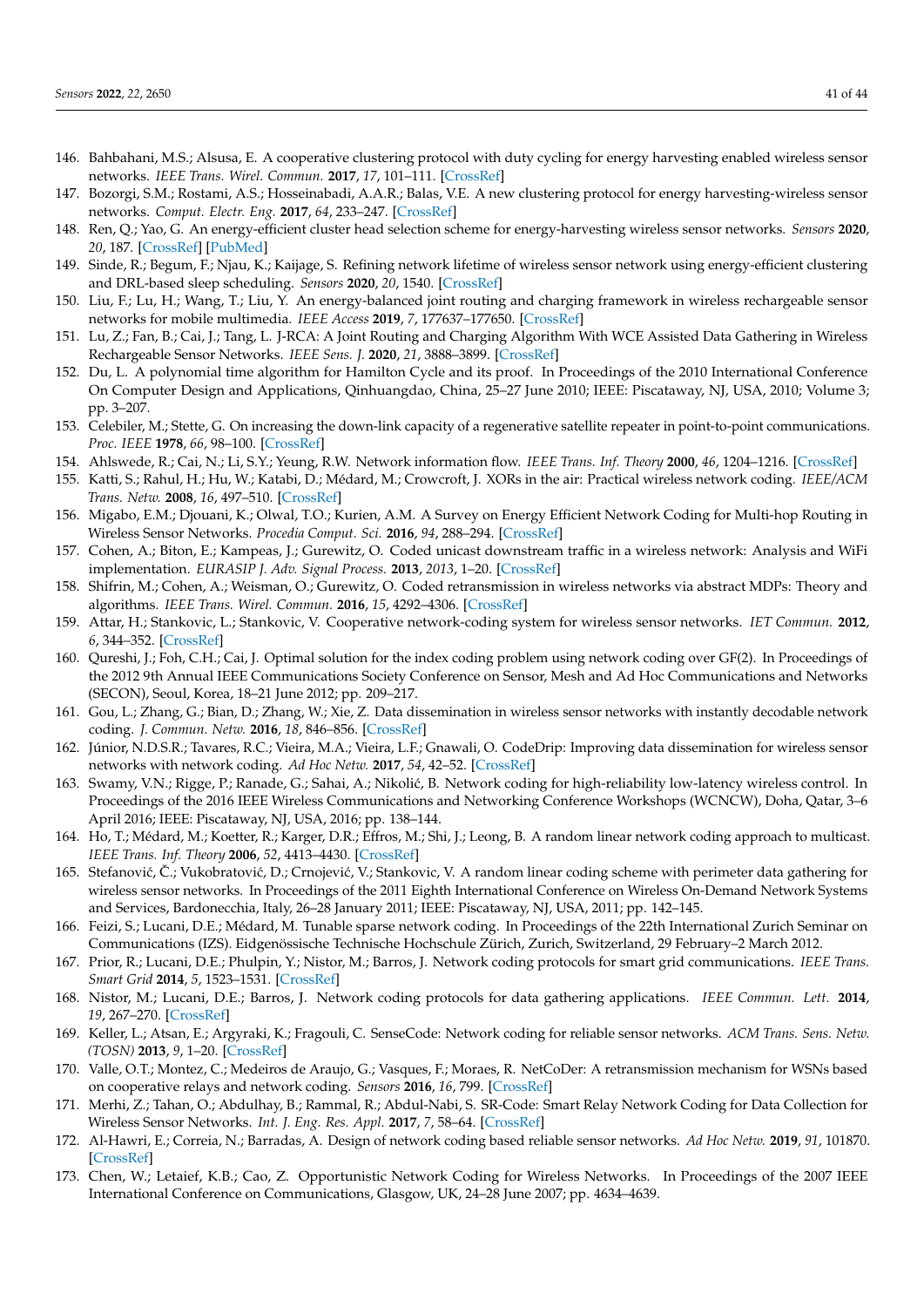- <span id="page-41-0"></span>174. Mirani, F.H.; Busson, A.; Adjih, C. DONC: Delay-based Opportunistic Network Coding Protocol. In Proceedings of the 2013 12th Annual Mediterranean Ad Hoc Networking Workshop (MED-HOC-NET), Ajaccio, France, 24–26 June 2013; pp. 34–41.
- <span id="page-41-1"></span>175. Tan, C.; Zou, J.; Wang, M. Joint Opportunistic Network Coding and Opportunistic Routing for Correlated Data Gathering in Wireless Sensor Network. In Proceedings of the 2013 IEEE 78th Vehicular Technology Conference (VTC Fall), Las Vegas, NV, USA, 2–5 September 2013; pp. 1–5.
- <span id="page-41-2"></span>176. Marques, B.; Machado, I.; Sena, A.; Castro, M.C. A communication protocol for fog computing based on network coding applied to wireless sensors. In Proceedings of the 2017 International Symposium on Computer Architecture and High Performance Computing Workshops (SBAC-PADW), Campinas, Brazil, 17–20 October 2017; IEEE: Piscataway, NJ, USA, 2017; pp. 109–114.
- <span id="page-41-3"></span>177. Uwitonze, A.; Huang, J.; Ye, Y.; Cheng, W. Connectivity restoration in wireless sensor networks via space network coding. *Sensors* **2017**, *17*, 902. [\[CrossRef\]](http://dx.doi.org/10.3390/s17040902) [\[PubMed\]](http://www.ncbi.nlm.nih.gov/pubmed/28425923)
- <span id="page-41-4"></span>178. Malathy, S.; Porkodi, V.; Sampathkumar, A.; Hindia, M.N.; Dimyati, K.; Tilwari, V.; Qamar, F.; Amiri, I.S. An optimal network coding based backpressure routing approach for massive IoT network. *Wirel. Netw.* **2020**, *26*, 3657–3674. [\[CrossRef\]](http://dx.doi.org/10.1007/s11276-020-02284-5)
- <span id="page-41-5"></span>179. Zhan, C.; Zeng, Y.; Zhang, R. Energy-efficient data collection in UAV enabled wireless sensor network. *IEEE Wirel. Commun. Lett.* **2017**, *7*, 328–331. [\[CrossRef\]](http://dx.doi.org/10.1109/LWC.2017.2776922)
- <span id="page-41-6"></span>180. Gong, J.; Chang, T.H.; Shen, C.; Chen, X. Flight time minimization of UAV for data collection over wireless sensor networks. *IEEE J. Sel. Areas Commun.* **2018**, *36*, 1942–1954. [\[CrossRef\]](http://dx.doi.org/10.1109/JSAC.2018.2864420)
- <span id="page-41-7"></span>181. Liu, J.; Wang, X.; Bai, B.; Dai, H. Age-optimal trajectory planning for UAV-assisted data collection. In Proceedings of the IEEE INFOCOM 2018—IEEE Conference on Computer Communications Workshops (INFOCOM WKSHPS), Honolulu, HI, USA, 15–19 April 2018; IEEE: Piscataway, NJ, USA, 2018; pp. 553–558.
- <span id="page-41-8"></span>182. Liu, S.; Wei, Z.; Guo, Z.; Yuan, X.; Feng, Z. Performance analysis of UAVs assisted data collection in wireless sensor network. In Proceedings of the 2018 IEEE 87th Vehicular Technology Conference (VTC Spring), Porto, Portugal, 3–6 June 2018; IEEE: Piscataway, NJ, USA, 2018; pp. 1–5.
- <span id="page-41-9"></span>183. Qin, Y.; Boyle, D.; Yeatman, E. A novel protocol for data links between wireless sensors and UAV based sink nodes. In Proceedings of the 2018 IEEE 4th World Forum on Internet of Things (WF-IoT), Singapore, 5–8 February 2018; IEEE: Piscataway, NJ, USA, 2018; pp. 371–376.
- <span id="page-41-10"></span>184. Najjar-Ghabel, S.; Farzinvash, L.; Razavi, S.N. Mobile sink-based data gathering in wireless sensor networks with obstacles using artificial intelligence algorithms. *Ad Hoc Netw.* **2020**, *106*, 102243. [\[CrossRef\]](http://dx.doi.org/10.1016/j.adhoc.2020.102243)
- <span id="page-41-11"></span>185. Tazibt, C.Y.; Bekhti, M.; Djamah, T.; Achir, N.; Boussetta, K. Wireless sensor network clustering for UAV-based data gathering. In Proceedings of the 2017 Wireless Days, Porto, Portugal, 29–31 March 2017; IEEE: Piscataway, NJ, USA, 2017; pp. 245–247.
- <span id="page-41-12"></span>186. Kumar, N.; Dash, D. Flow based efficient data gathering in wireless sensor network using path-constrained mobile sink. *J. Ambient. Intell. Humaniz. Comput.* **2020**, *11*, 1163–1175. [\[CrossRef\]](http://dx.doi.org/10.1007/s12652-019-01245-x)
- <span id="page-41-13"></span>187. Ebrahimi, D.; Sharafeddine, S.; Ho, P.H.; Assi, C. UAV-aided projection-based compressive data gathering in wireless sensor networks. *IEEE Internet Things J.* **2019**, *6*, 1893–1905. [\[CrossRef\]](http://dx.doi.org/10.1109/JIOT.2018.2878834)
- <span id="page-41-14"></span>188. Wu, Q.; Sun, P.; Boukerche, A. An energy-efficient uav-based data aggregation protocol in wireless sensor networks. In Proceedings of the 8th ACM Symposium on Design and Analysis of Intelligent Vehicular Networks and Applications, Montreal, QC, Canada, 28 October–2 November 2018; pp. 34–40.
- <span id="page-41-15"></span>189. Zahra, M.; Wang, Y.; Ding, W. Cross-layer routing for a mobility support protocol based on handover mechanism in cluster-based wireless sensor networks with mobile sink. *Sensors* **2019**, *19*, 2843. [\[CrossRef\]](http://dx.doi.org/10.3390/s19132843) [\[PubMed\]](http://www.ncbi.nlm.nih.gov/pubmed/31247981)
- <span id="page-41-16"></span>190. Zhang, R.; Pan, J.; Xie, D.; Wang, F. NDCMC: A hybrid data collection approach for large-scale WSNs using mobile element and hierarchical clustering. *IEEE Internet Things J.* **2015**, *3*, 533–543. [\[CrossRef\]](http://dx.doi.org/10.1109/JIOT.2015.2490162)
- <span id="page-41-17"></span>191. Say, S.; Inata, H.; Liu, J.; Shimamoto, S. Priority-based data gathering framework in UAV-assisted wireless sensor networks. *IEEE Sens. J.* **2016**, *16*, 5785–5794. [\[CrossRef\]](http://dx.doi.org/10.1109/JSEN.2016.2568260)
- <span id="page-41-18"></span>192. Rault, T.; Bouabdallah, A.; Challal, Y.; Marin, F. A survey of energy-efficient context recognition systems using wearable sensors for healthcare applications. *Pervasive Mob. Comput.* **2017**, *37*, 23–44. [\[CrossRef\]](http://dx.doi.org/10.1016/j.pmcj.2016.08.003)
- <span id="page-41-19"></span>193. Leonov, V. Thermoelectric energy harvesting of human body heat for wearable sensors. *IEEE Sens. J.* **2013**, *13*, 2284–2291. [\[CrossRef\]](http://dx.doi.org/10.1109/JSEN.2013.2252526)
- <span id="page-41-20"></span>194. Khalifa, S.; Hassan, M.; Seneviratne, A.; Das, S.K. Energy-harvesting wearables for activity-aware services. *IEEE Internet Comput.* **2015**, *19*, 8–16. [\[CrossRef\]](http://dx.doi.org/10.1109/MIC.2015.115)
- <span id="page-41-21"></span>195. Park, J.; Joshi, H.; Lee, H.G.; Kiaei, S.; Ogras, U.Y. Flexible PV-cell modeling for energy harvesting in wearable IoT applications. *ACM Trans. Embed. Comput. Syst.* **2017**, *16*, 1–20. [\[CrossRef\]](http://dx.doi.org/10.1145/3126568)
- <span id="page-41-22"></span>196. Park, J.; Bhat, G.; Nk, A.; Geyik, C.S.; Ogras, U.Y.; Lee, H.G. Energy per operation optimization for energy-harvesting wearable IoT devices. *Sensors* **2020**, *20*, 764. [\[CrossRef\]](http://dx.doi.org/10.3390/s20030764) [\[PubMed\]](http://www.ncbi.nlm.nih.gov/pubmed/32019219)
- <span id="page-41-23"></span>197. Esteves, V.; Antonopoulos, A.; Kartsakli, E.; Puig-Vidal, M.; Miribel-Català, P.; Verikoukis, C. Cooperative energy harvestingadaptive MAC protocol for WBANs. *Sensors* **2015**, *15*, 12635–12650. [\[CrossRef\]](http://dx.doi.org/10.3390/s150612635)
- <span id="page-41-24"></span>198. Bariya, M.; Nyein, H.Y.Y.; Javey, A. Wearable sweat sensors. *Nat. Electron.* **2018**, *1*, 160–171. [\[CrossRef\]](http://dx.doi.org/10.1038/s41928-018-0043-y)
- 199. Gao, W.; Nyein, H.Y.Y.; Shahpar, Z.; Tai, L.C.; Wu, E.; Bariya, M.; Ota, H.; Fahad, H.M.; Chen, K.; Javey, A. Wearable sweat biosensors. In Proceedings of the 2016 IEEE International Electron Devices Meeting (IEDM), San Francisco, CA, USA, 3–7 December 2016. [\[CrossRef\]](http://dx.doi.org/10.1109/IEDM.2016.7838363)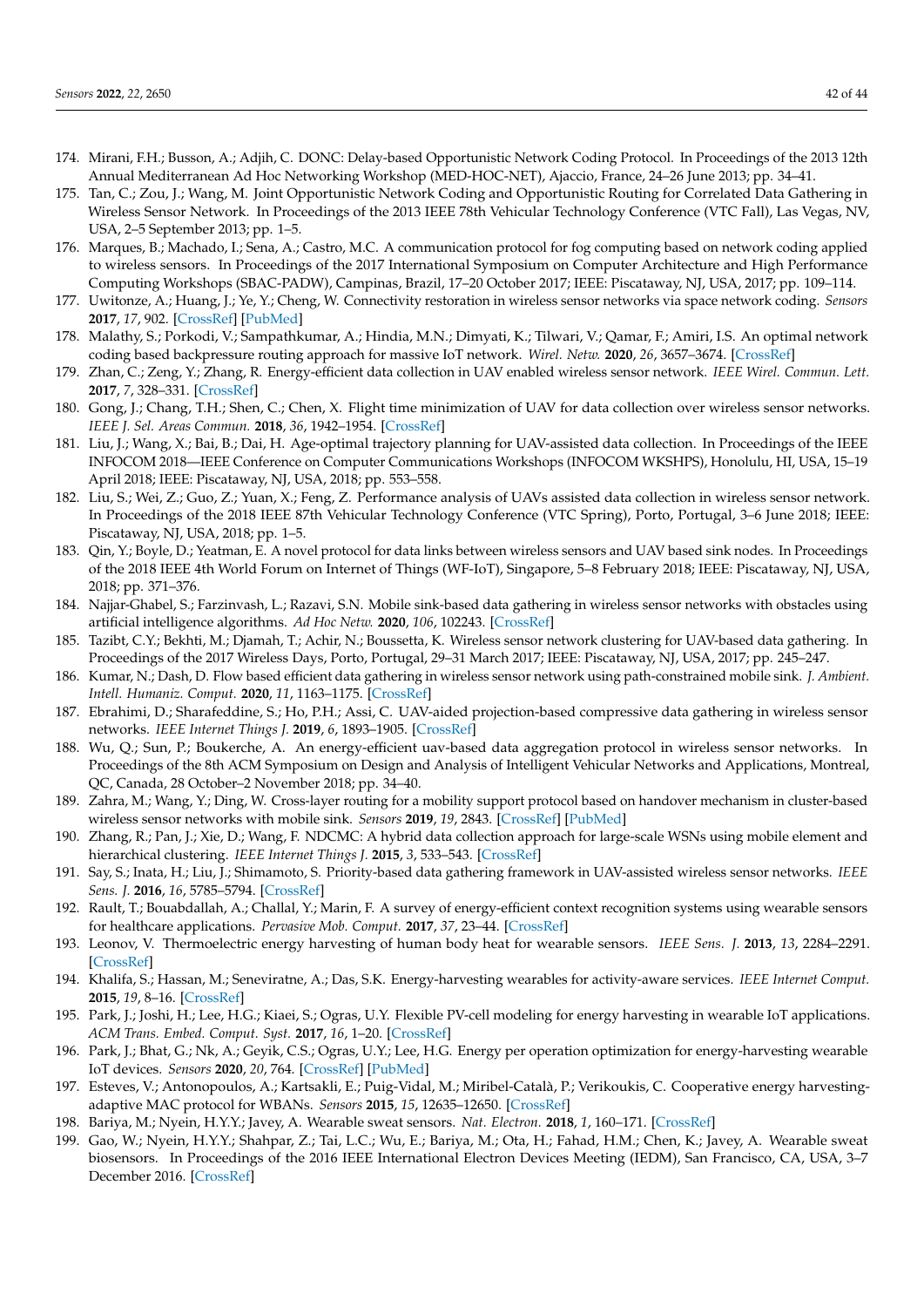- <span id="page-42-0"></span>200. Bandodkar, A.J.; Jia, W.; Yardımcı, C.; Wang, X.; Ramirez, J.; Wang, J. Tattoo-based noninvasive glucose monitoring: A proof-ofconcept study. *Anal. Chem.* **2015**, *87*, 394–398. [\[CrossRef\]](http://dx.doi.org/10.1021/ac504300n) [\[PubMed\]](http://www.ncbi.nlm.nih.gov/pubmed/25496376)
- <span id="page-42-1"></span>201. Salvo, P.; Di Francesco, F.; Costanzo, D.; Ferrari, C.; Trivella, M.G.; De Rossi, D. A wearable sensor for measuring sweat rate. *IEEE Sens. J.* **2010**, *10*, 1557–1558. [\[CrossRef\]](http://dx.doi.org/10.1109/JSEN.2010.2046634)
- <span id="page-42-2"></span>202. Sim, J.K.; Yoon, S.; Cho, Y.H. Wearable sweat rate sensors for human thermal comfort monitoring. *Sci. Rep.* **2018**, *8*, 1181. [\[CrossRef\]](http://dx.doi.org/10.1038/s41598-018-19239-8) [\[PubMed\]](http://www.ncbi.nlm.nih.gov/pubmed/29352237)
- <span id="page-42-3"></span>203. Song, Y.; Min, J.; Yu, Y.; Wang, H.; Yang, Y.; Zhang, H.; Gao, W. Wireless battery-free wearable sweat sensor powered by human motion. *Sci. Adv.* **2020**, *6*, eaay9842. [\[CrossRef\]](http://dx.doi.org/10.1126/sciadv.aay9842) [\[PubMed\]](http://www.ncbi.nlm.nih.gov/pubmed/32998888)
- <span id="page-42-4"></span>204. Tai, L.C.; Gao, W.; Chao, M.; Bariya, M.; Ngo, Q.P.; Shahpar, Z.; Nyein, H.Y.; Park, H.; Sun, J.; Jung, Y.; et al. Methylxanthine drug monitoring with wearable sweat sensors. *Adv. Mater.* **2018**, *30*, 1707442. [\[CrossRef\]](http://dx.doi.org/10.1002/adma.201707442)
- <span id="page-42-5"></span>205. Ferrer-Vidal, A.; Rida, A.; Basat, S.; Yang, L.; Tentzeris, M.M. Integration of sensors and RFID's on ultra-low-cost paper-based substrates for wireless sensor networks applications. In Proceedings of the 2006 2nd IEEE Workshop on Wireless Mesh Networks, Reston, VA, USA, 25–28 September 2006; IEEE: Piscataway, NJ, USA, 2006; pp. 126–128.
- <span id="page-42-6"></span>206. Li, K.; Habre, R.; Deng, H.; Urman, R.; Morrison, J.; Gilliland, F.D.; Ambite, J.L.; Stripelis, D.; Chiang, Y.Y.; Lin, Y.; et al. Applying multivariate segmentation methods to human activity recognition from wearable sensors' data. *JMIR mHealth uHealth* **2019**, *7*, e11201. [\[CrossRef\]](http://dx.doi.org/10.2196/11201) [\[PubMed\]](http://www.ncbi.nlm.nih.gov/pubmed/30730297)
- <span id="page-42-7"></span>207. Ling, Y.; An, T.; Yap, L.W.; Zhu, B.; Gong, S.; Cheng, W. Disruptive, soft, wearable sensors. *Adv. Mater.* **2020**, *32*, 1904664. [\[CrossRef\]](http://dx.doi.org/10.1002/adma.201904664) [\[PubMed\]](http://www.ncbi.nlm.nih.gov/pubmed/31721340)
- <span id="page-42-8"></span>208. Pathak, N.; Mukherjee, A.; Misra, S. Reconfigure and Reuse: Interoperable Wearables for Healthcare IoT. In Proceedings of the IEEE INFOCOM 2020—IEEE Conference on Computer Communications, Toronto, ON, Canada, 6–9 July 2020; IEEE: Piscataway, NJ, USA, 2020; pp. 20–29.
- <span id="page-42-9"></span>209. Townsend, K.; Cufí, C.; Akiba; Davidson, R. *Getting Started with Bluetooth Low Energy: Tools and Techniques for Low-Power Networking*; O'Reilly Media, Inc.: Sebastopol, CA, USA, 2014.
- <span id="page-42-10"></span>210. Gomez, C.; Oller, J.; Paradells, J. Overview and evaluation of bluetooth low energy: An emerging low-power wireless technology. *Sensors* **2012**, *12*, 11734–11753. [\[CrossRef\]](http://dx.doi.org/10.3390/s120911734)
- <span id="page-42-11"></span>211. Coskun, V.; Ok, K.; Ozdenizci, B. *Near Field Communication (NFC): From Theory to Practice*; John Wiley & Sons: Hoboken, NJ, USA, 2011.
- <span id="page-42-12"></span>212. Kim, J.; Banks, A.; Xie, Z.; Heo, S.Y.; Gutruf, P.; Lee, J.W.; Xu, S.; Jang, K.I.; Liu, F.; Brown, G.; et al. Miniaturized flexible electronic systems with wireless power and near-field communication capabilities. *Adv. Funct. Mater.* **2015**, *25*, 4761–4767. [\[CrossRef\]](http://dx.doi.org/10.1002/adfm.201501590)
- <span id="page-42-13"></span>213. Kwak, K.S.; Ullah, S.; Ullah, N. An overview of IEEE 802.15.6 standard. In Proceedings of the 2010 3rd International Symposium on Applied Sciences in Biomedical and Communication Technologies (ISABEL 2010), Rome, Italy, 7–10 November 2010; IEEE: Piscataway, NJ, USA, 2010; pp. 1–6.
- <span id="page-42-14"></span>214. Lee, W.; Lin, K.Y.; Seto, E.; Migliaccio, G.C. Wearable sensors for monitoring on-duty and off-duty worker physiological status and activities in construction. *Autom. Constr.* **2017**, *83*, 341–353. [\[CrossRef\]](http://dx.doi.org/10.1016/j.autcon.2017.06.012)
- <span id="page-42-15"></span>215. Chang, W.J.; Chen, L.B.; Chiou, Y.Z. Design and implementation of a drowsiness-fatigue-detection system based on wearable smart glasses to increase road safety. *IEEE Trans. Consum. Electron.* **2018**, *64*, 461–469. [\[CrossRef\]](http://dx.doi.org/10.1109/TCE.2018.2872162)
- <span id="page-42-16"></span>216. Wu, F.; Redouté, J.M.; Yuce, M.R. A self-powered wearable body sensor network system for safety applications. In Proceedings of the 2018 IEEE SENSORS, New Delhi, India, 28–31 October 2018; IEEE: Piscataway, NJ, USA, 2018; pp. 1–4.
- <span id="page-42-17"></span>217. Qi, J.; Yang, P.; Hanneghan, M.; Tang, S.; Zhou, B. A hybrid hierarchical framework for gym physical activity recognition and measurement using wearable sensors. *IEEE Internet Things J.* **2018**, *6*, 1384–1393. [\[CrossRef\]](http://dx.doi.org/10.1109/JIOT.2018.2846359)
- <span id="page-42-18"></span>218. You, I.; Choo, K.K.R.; Ho, C.L.; Leu, F.-Y.; Ko, C.-Y. A smartphone-based wearable sensors for monitoring real-time physiological data. *Comput. Electr. Eng.* **2018**, *65*, 376–392.
- <span id="page-42-19"></span>219. Dian, F.J.; Vahidnia, R.; Rahmati, A. Wearables and the Internet of Things (IoT), applications, opportunities, and challenges: A Survey. *IEEE Access* **2020**, *8*, 69200–69211. [\[CrossRef\]](http://dx.doi.org/10.1109/ACCESS.2020.2986329)
- <span id="page-42-20"></span>220. Peoples, C.; Moore, A.; Zoualfaghari, M. A Review of the Opportunity to Connect Elderly Citizens to the Internet of Things (IoT) and Gaps in the Service Level Agreement (SLA) Provisioning Process. *EAI Endorsed Trans. Cloud Syst.* **2020**, *6*, e3. [\[CrossRef\]](http://dx.doi.org/10.4108/eai.22-5-2020.165993)
- <span id="page-42-21"></span>221. Kekade, S.; Hseieh, C.H.; Islam, M.M.; Atique, S.; Khalfan, A.M.; Li, Y.C.; Abdul, S.S. The usefulness and actual use of wearable devices among the elderly population. *Comput. Methods Programs Biomed.* **2018**, *153*, 137–159. [\[CrossRef\]](http://dx.doi.org/10.1016/j.cmpb.2017.10.008) [\[PubMed\]](http://www.ncbi.nlm.nih.gov/pubmed/29157447)
- <span id="page-42-22"></span>222. Bogu, G.K.; Snyder, M.P. Deep learning-based detection of COVID-19 using wearables data. *MedRxiv* **2021**.
- <span id="page-42-23"></span>223. Hassantabar, S.; Stefano, N.; Ghanakota, V.; Ferrari, A.; Nicola, G.N.; Bruno, R.; Marino, I.R.; Jha, N.K. CovidDeep: SARS-CoV-2/COVID-19 Test Based on Wearable Medical Sensors and Efficient Neural Networks. *arXiv* **2020**, arXiv:2007.10497.
- <span id="page-42-24"></span>224. Cortellessa, G.; Stabile, L.; Arpino, F.; Faleiros, D.; Van Den Bos, W.; Morawska, L.; Buonanno, G. Close proximity risk assessment for SARS-CoV-2 infection. *Sci. Total Environ.* **2021**, *794*, 148749. [\[CrossRef\]](http://dx.doi.org/10.1016/j.scitotenv.2021.148749) [\[PubMed\]](http://www.ncbi.nlm.nih.gov/pubmed/34225157)
- <span id="page-42-25"></span>225. Ng, P.C.; Spachos, P.; Gregori, S.; Plataniotis, K.N. Personal Devices for Contact Tracing: Smartphones and Wearables to Fight COVID-19. *IEEE Commun. Mag.* **2021**, *59*, 24–29. [\[CrossRef\]](http://dx.doi.org/10.1109/MCOM.001.2100002)
- <span id="page-42-26"></span>226. Bian, S.; Zhou, B.; Bello, H.; Lukowicz, P. A wearable magnetic field based proximity sensing system for monitoring COVID-19 social distancing. In Proceedings of the 2020 International Symposium on Wearable Computers, Virtual Event, 12–16 September 2020; pp. 22–26.